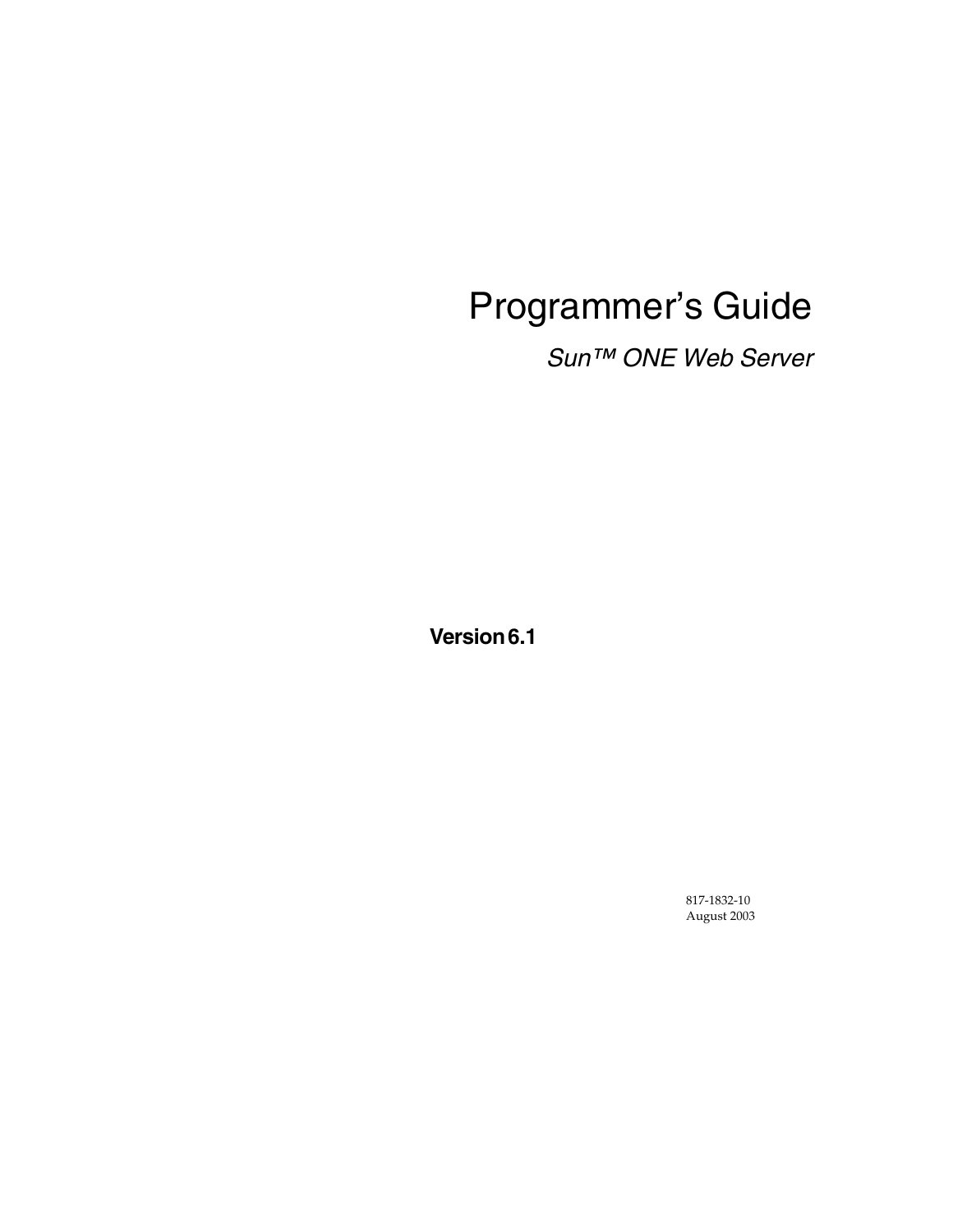Sun Microsystems, Inc. 4150 Network Circle Santa Clara, CA 95054 U.S.A.

Copyright 2003 Sun Microsystems, Inc. All rights reserved.

Sun, Sun Microsystems, the Sun logo, Java, JavaServer Pages, JSP, J2EE, JDBC, Solaris, Sun ONE, iPlanet, and all Sun, Java, and Sun ONE based trademarks and logos are trademarks or registered trademarks of Sun Microsystems, Inc. in the United States and other countries.

UNIX is a registered trademark in the United States and other countries, exclusively licensed through X/Open Company, Ltd.

Netscape is a trademark or registered trademark of Netscape Communications Corporation in the United States and other countries.

Federal Acquisitions: Commercial Software—Government Users Subject to Standard License Terms and Conditions

The product described in this document is distributed under licenses restricting its use, copying, distribution, and decompilation. No part of the product or this document may be reproduced in any form by any means without prior written authorization of Sun Microsystems, Inc. and its licensors, if any.

THIS DOCUMENTATION IS PROVIDED "AS IS" AND ALL EXPRESS OR IMPLIED CONDITIONS, REPRESENTATIONS AND WARRANTIES, INCLUDING ANY IMPLIED WARRANTY OF MERCHANTABILITY, FITNESS FOR A PARTICULAR PURPOSE OR NON-INFRINGEMENT, ARE DISCLAIMED, EXCEPT TO THE EXTENT THAT SUCH DISCLAIMERS ARE HELD TO BE LEGALLY INVALID.

Copyright 2003 Sun Microsystems, Inc. Tous droits réservés.

Sun, Sun Microsystems, le logo Sun, Java, JavaServer Pages, JSP, J2EE, JDBC, Solaris, Sun ONE, et iPlanet sont des marques de fabrique ou des marques déposées de Sun Microsystems, Inc. aux Etats-Unis et d'autre pays.

UNIX est une marque enregistree aux Etats-Unis et dans d'autres pays et licenciée exclusivement par X/Open Company Ltd.

Netscape est une marque de Netscape Communications Corporation aux Etats-Unis et dans d'autres pays.

\_\_\_\_\_\_\_\_\_\_\_\_\_\_\_\_\_\_\_\_\_\_\_\_\_\_\_\_\_\_\_\_\_\_\_\_\_\_\_\_\_\_\_\_\_\_\_\_\_\_\_\_\_\_\_\_\_\_\_\_\_\_\_\_\_\_\_\_\_\_\_\_\_\_\_\_\_\_\_\_\_\_\_\_\_\_\_\_

Le produit décrit dans ce document est distribué selon des conditions de licence qui en restreignent l'utilisation, la copie, la distribution et la décompilation. Aucune partie de ce produit ni de ce document ne peut être reproduite sous quelque forme ou par quelque moyen que ce soit sans l'autorisation écrite préalable de Sun Microsystems, Inc. et, le cas échéant, de ses bailleurs de licence.

CETTE DOCUMENTATION EST FOURNIE "EN L'ÉTAT", ET TOUTES CONDITIONS EXPRESSES OU IMPLICITES, TOUTES REPRÉSENTATIONS ET TOUTES GARANTIES, Y COMPRIS TOUTE GARANTIE IMPLICITE D'APTITUDE À LA VENTE, OU À UN BUT PARTICULIER OU DE NON CONTREFAÇON SONT EXCLUES, EXCEPTÉ DANS LA MESURE OÙ DE TELLES EXCLUSIONS SERAIENT CONTRAIRES À LA LOI.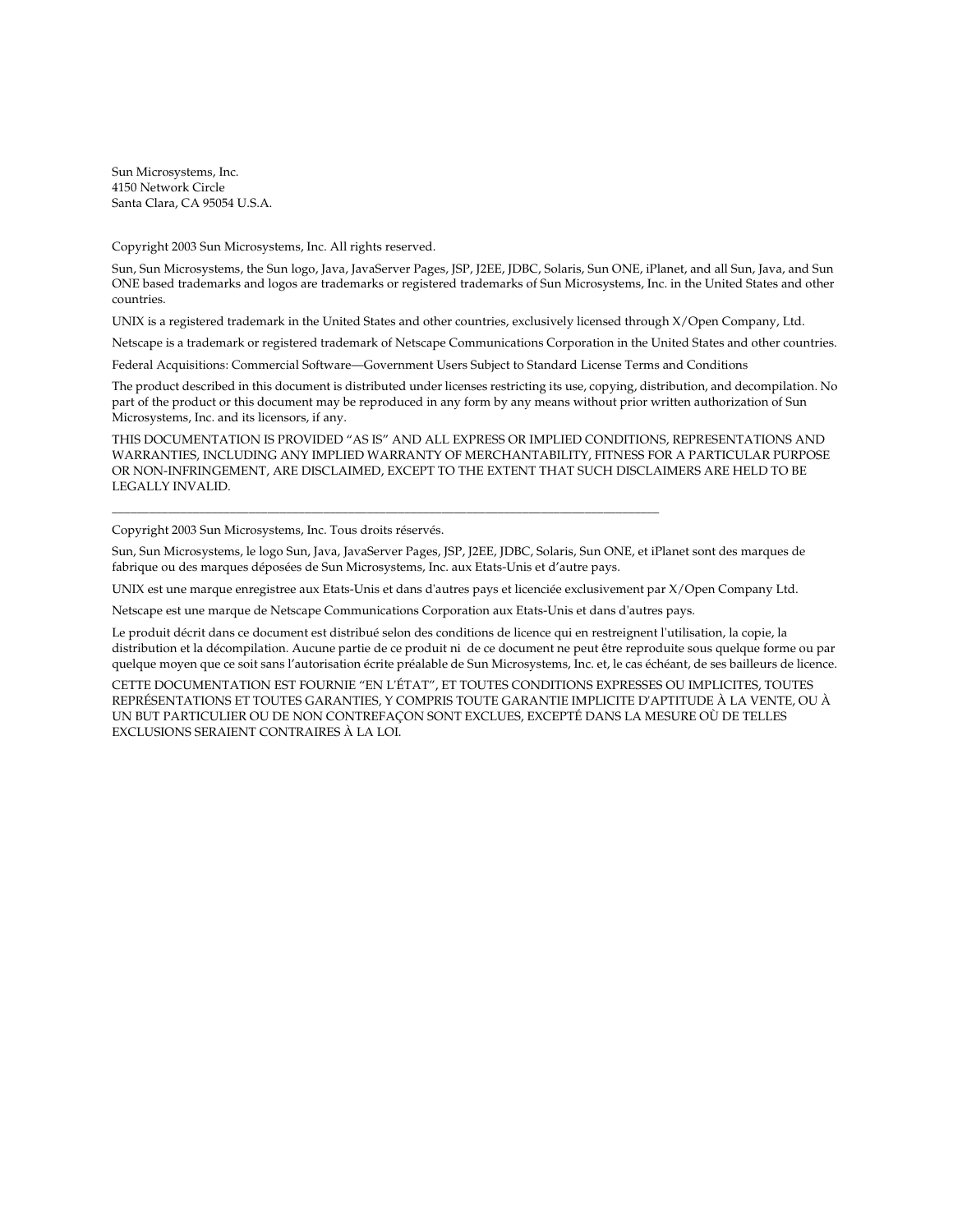# Contents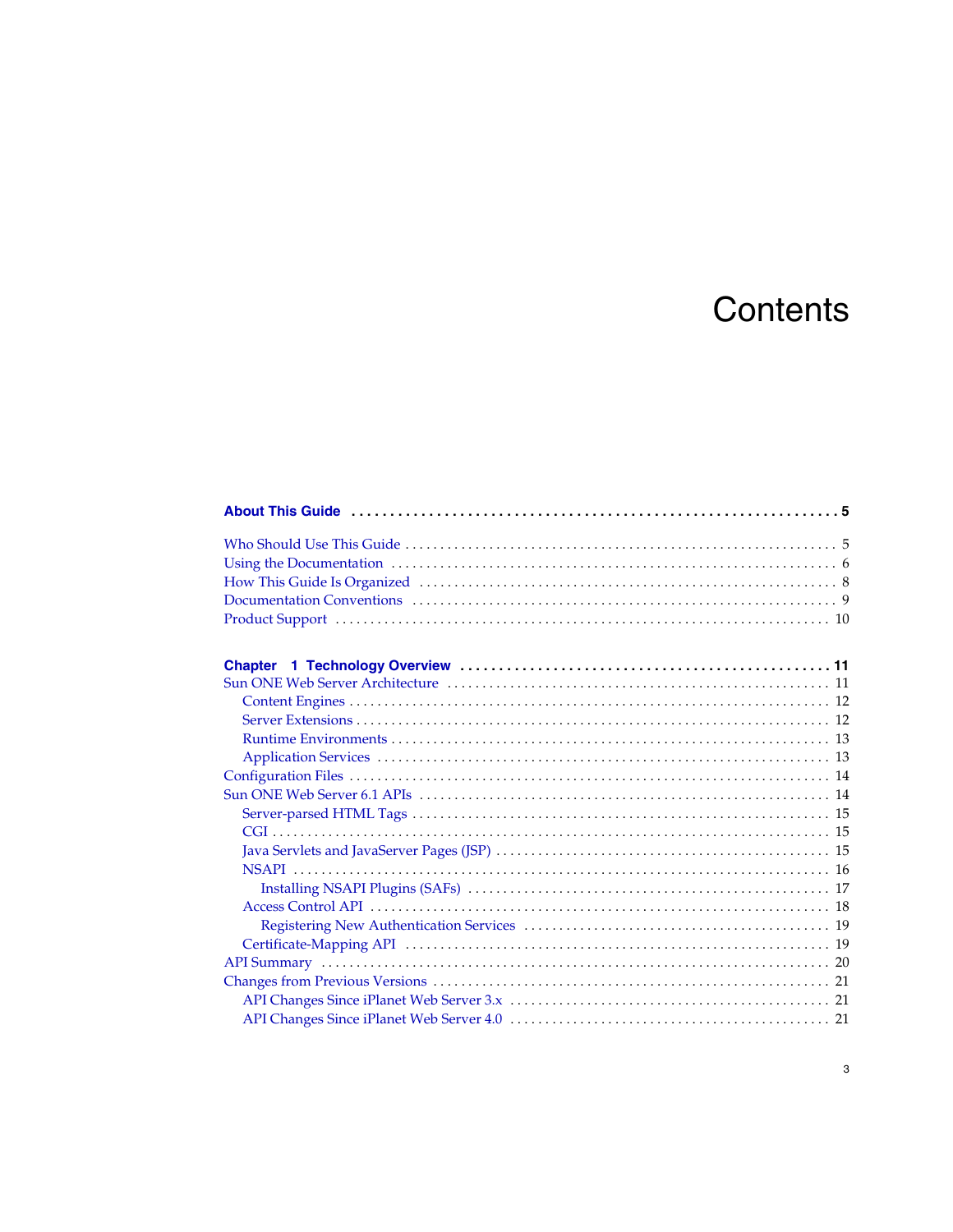| Specifying a Unique CGI Directory and UNIX User and Group for a Virtual Server  43 |
|------------------------------------------------------------------------------------|
|                                                                                    |
|                                                                                    |
|                                                                                    |
|                                                                                    |
|                                                                                    |
|                                                                                    |
|                                                                                    |
|                                                                                    |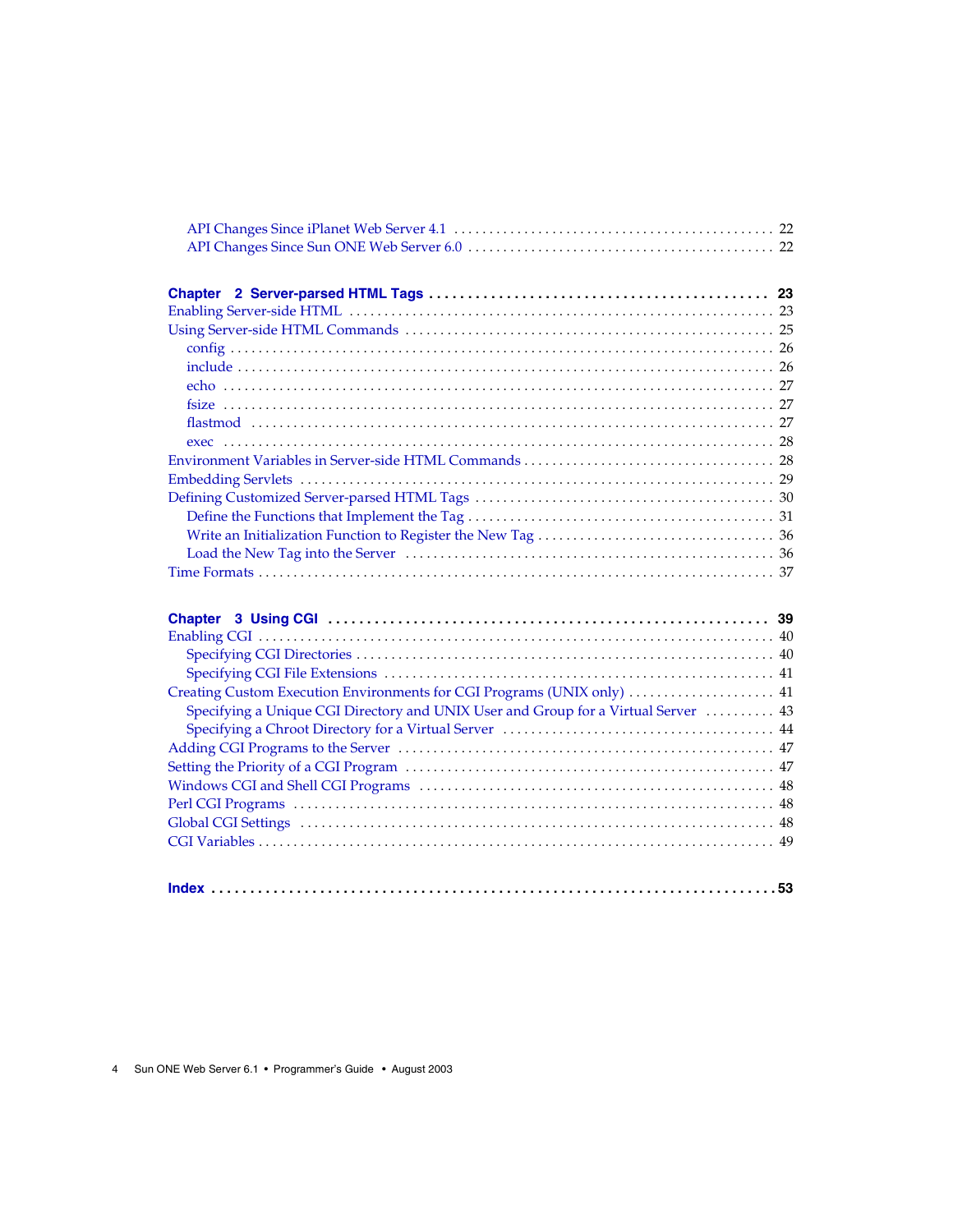# <span id="page-4-2"></span>About This Guide

<span id="page-4-0"></span>This guide is a starting point for developers who need information about using the various APIs and programming technologies that are supported by Sun™ Open Net Environment (Sun ONE) Web Server 6.1. The guide summarizes the APIs, and provides information about configuring your server to work with server-side HTML tags and CGI programs.

This preface contains information about the following topics:

- [Who Should Use This Guide](#page-4-1)
- [Using the Documentation](#page-5-0)
- [How This Guide Is Organized](#page-7-0)
- [Documentation Conventions](#page-8-0)
- [Product Support](#page-9-0)

## <span id="page-4-3"></span><span id="page-4-1"></span>Who Should Use This Guide

The intended audience for this guide is the person who develops, assembles, and deploys Java™ 2 Platform, Enterprise Edition (J2EE™ platform)-supported web applications in a corporate enterprise.

This guide assumes you are familiar with the following topics:

- The J2EE specification
- HTML
- The Java™ programming language
- Java APIs as defined in the Java™ Servlet, JavaServer Pages™ (JSP™), and Java™ DataBase Connectivity (JDBC™) specifications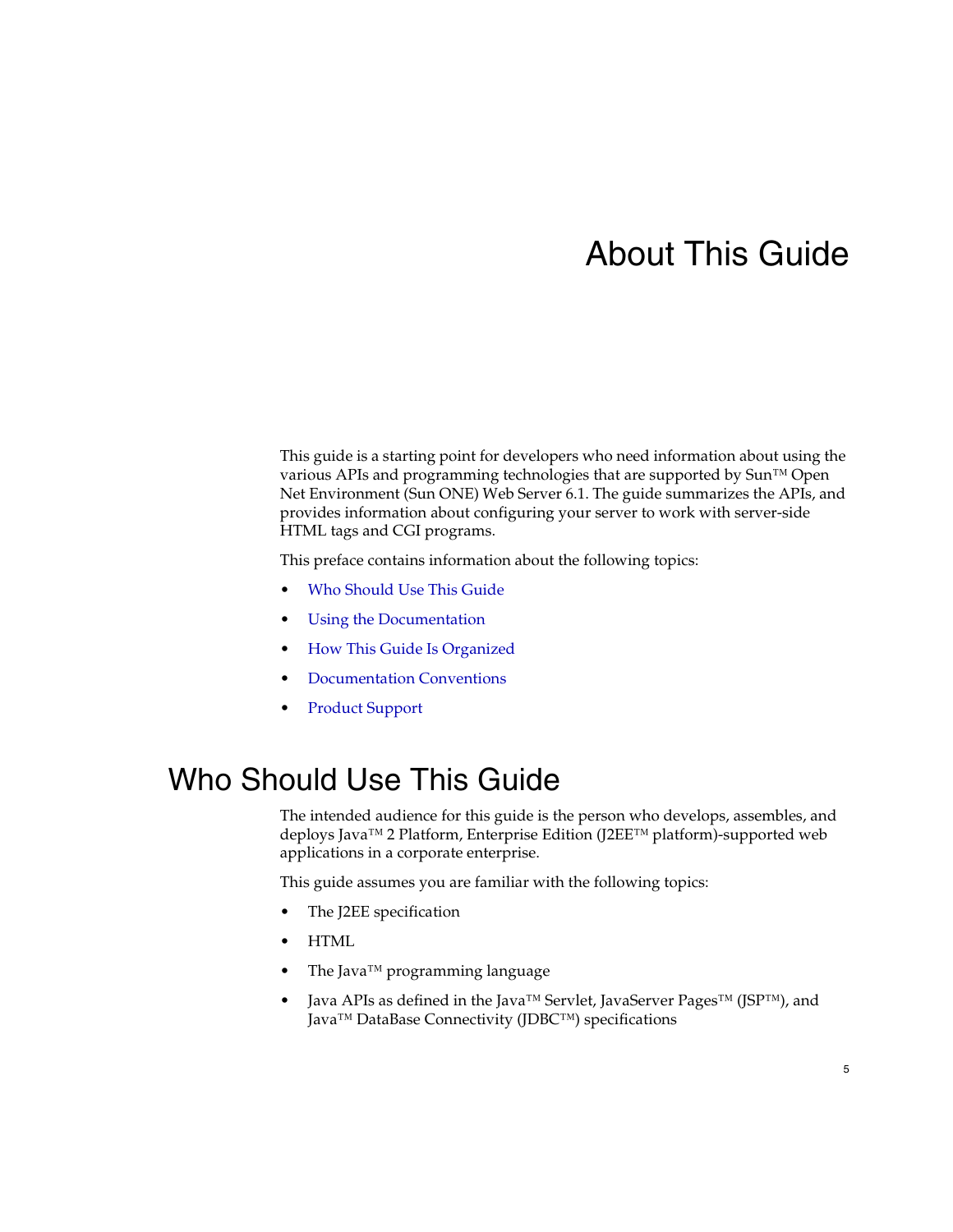- Structured database query languages such as SQL
- Relational database concepts
- Software development processes

## <span id="page-5-3"></span><span id="page-5-1"></span><span id="page-5-0"></span>Using the Documentation

The Sun ONE Web Server manuals are available as online files in PDF and HTML formats from the following location:

<http://docs.sun.com/prod/sunone>

The following table lists the tasks and concepts described in the Sun ONE Web Server manuals.

<span id="page-5-2"></span>

| <b>For Information About</b>                                                                                                                                | See the Following                |
|-------------------------------------------------------------------------------------------------------------------------------------------------------------|----------------------------------|
| Late-breaking information about the<br>software and documentation                                                                                           | Release Notes                    |
| Getting started with Sun ONE Web Server,<br>including hands-on exercises that<br>introduce server basics and features<br>(recommended for first-time users) | <b>Getting Started Guide</b>     |
| Performing installation and migration<br>tasks:                                                                                                             | Installation and Migration Guide |
| Installing Sun ONE Web Server and its<br>various components, supported<br>platforms, and environments                                                       |                                  |
| Migrating from Sun ONE Web Server<br>4.1 or 6.0 to Sun ONE Web Server 6.1                                                                                   |                                  |

**Table 1 Sun ONE Web Server Documentation Roadmap**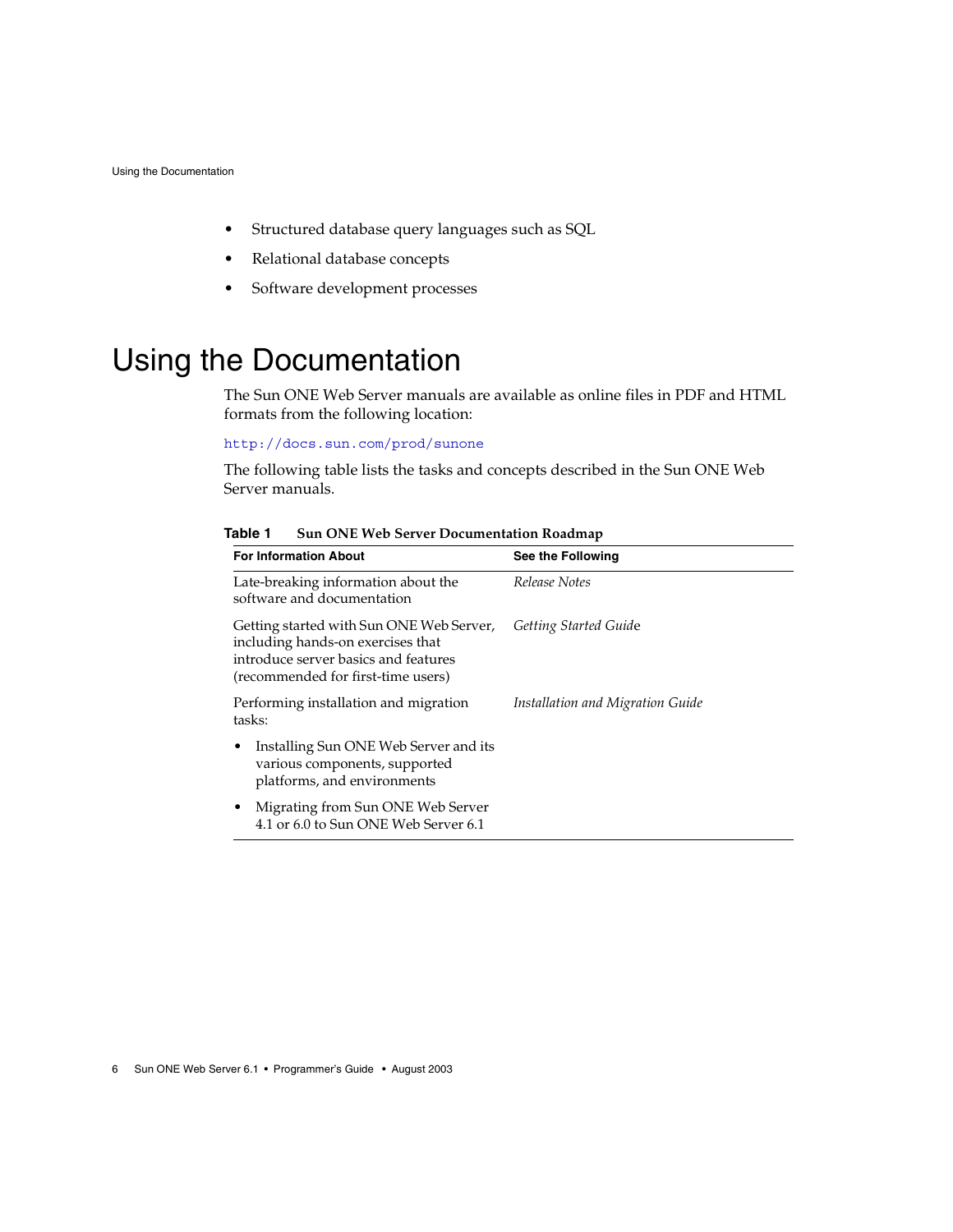<span id="page-6-0"></span>

| <b>For Information About</b>                                                                          | See the Following     |
|-------------------------------------------------------------------------------------------------------|-----------------------|
| Performing the following administration<br>tasks:                                                     | Administrator's Guide |
| Using the Administration and<br>command-line interfaces                                               |                       |
| Configuring server preferences                                                                        |                       |
| Using server instances                                                                                |                       |
| Monitoring and logging server activity                                                                |                       |
| Using certificates and public key<br>cryptography to secure the server                                |                       |
| Configuring access control to secure<br>the server                                                    |                       |
| Using Java™ 2 Platform, Enterprise<br>Edition (J2EE™ platform) security<br>features                   |                       |
| Deploying applications                                                                                |                       |
| Managing virtual servers                                                                              |                       |
| Defining server workload and sizing<br>the system to meet performance needs                           |                       |
| Searching the contents and attributes<br>of server documents, and creating a<br>text search interface |                       |
| Configuring the server for content<br>compression                                                     |                       |
| Configuring the server for web<br>publishing and content authoring<br>using WebDAV                    |                       |
| Using programming technologies and<br>APIs to do the following:                                       | Programmer's Guide    |
| Extend and modify Sun ONE Web<br>Server                                                               |                       |
| Dynamically generate content in<br>٠<br>response to client requests                                   |                       |
| Modify the content of the server                                                                      |                       |

| <b>Sun ONE Web Server Documentation Roadmap</b> |
|-------------------------------------------------|
|                                                 |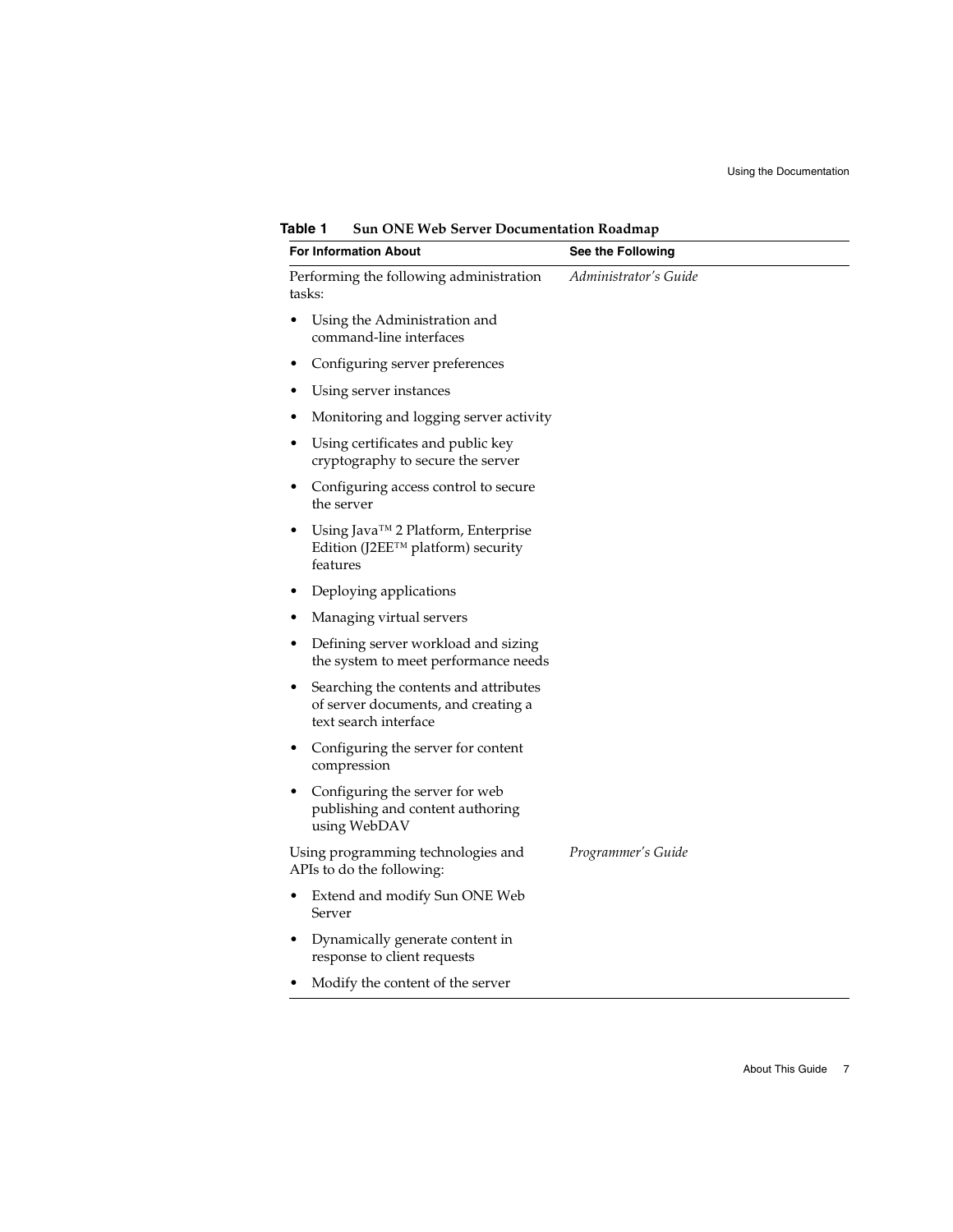<span id="page-7-4"></span><span id="page-7-3"></span><span id="page-7-2"></span>

| <b>For Information About</b>                                                              | See the Following                                |
|-------------------------------------------------------------------------------------------|--------------------------------------------------|
| Creating custom Netscape Server<br>Application Programmer's Interface<br>(NSAPI) plugins  | <b>NSAPI</b> Programmer's Guide                  |
| Implementing servlets and JavaServer<br>Pages™ (JSP™) technology in Sun ONE<br>Web Server | <i>Programmer's Guide to Web Applications</i>    |
| Editing configuration files                                                               | Administrator's Configuration File Reference     |
| Tuning Sun ONE Web Server to optimize<br>performance                                      | Performance Tuning, Sizing, and Scaling<br>Guide |

**Table 1 Sun ONE Web Server Documentation Roadmap**

## <span id="page-7-1"></span><span id="page-7-0"></span>How This Guide Is Organized

This guide provides a basic Sun ONE Web Server environment overview for designing programs.

The guide has the following chapters:

• [Chapter 1, "Technology Overview"](#page-10-3)

This chapter summarizes the various APIs and programming technologies supported by Sun ONE Web Server 6.1.

• [Chapter 2, "Server-parsed HTML Tags"](#page-22-3)

This chapter describes how to configure your server to work with server-side HTML tags.

• [Chapter 3, "Using CGI"](#page-38-2)

This chapter describes how to configure your server to work with Common Gateway Interface (CGI) programs.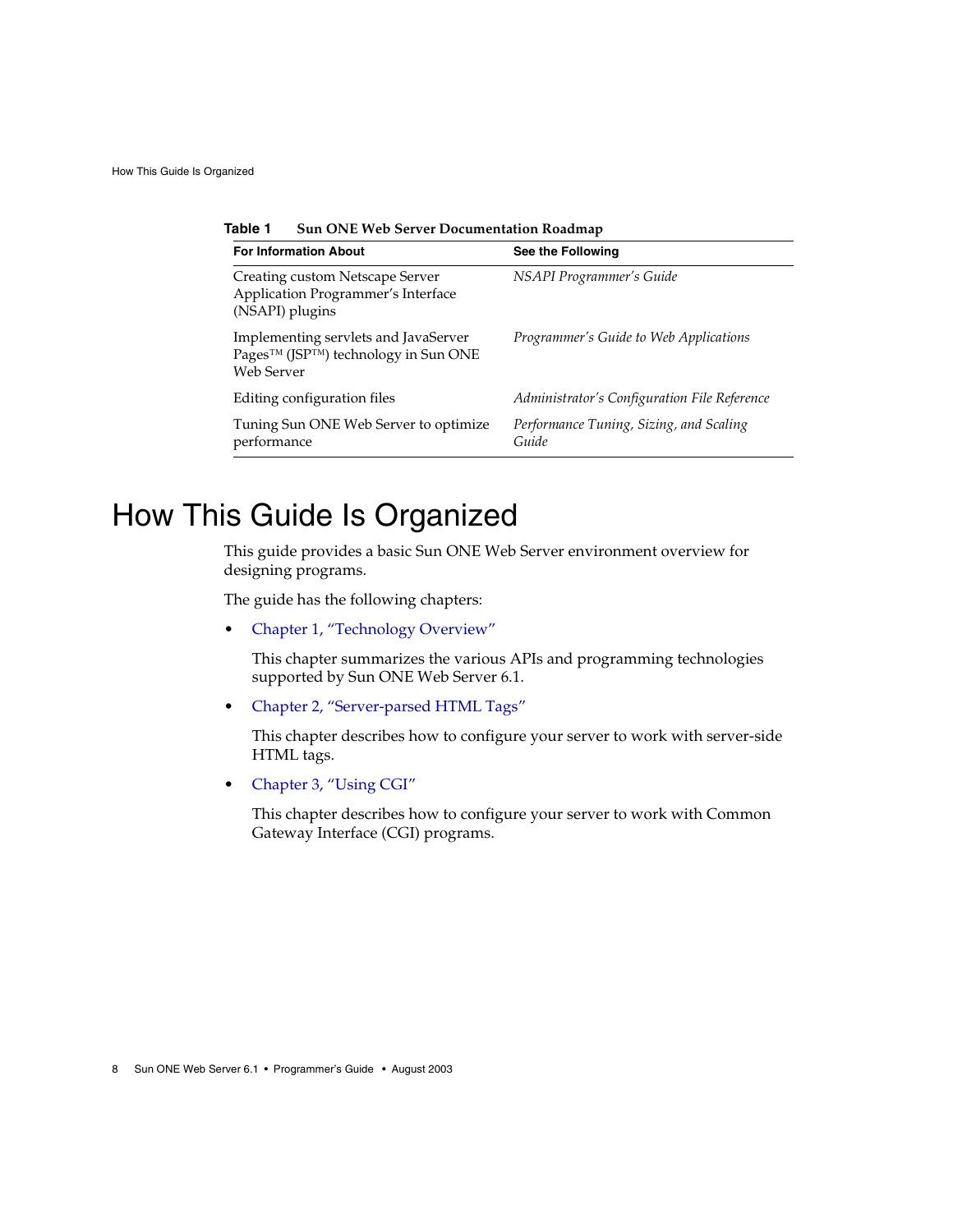## <span id="page-8-1"></span><span id="page-8-0"></span>Documentation Conventions

This section describes the types of conventions used throughout this guide.

**• File and directory paths**

These are given in UNIX® format (with forward slashes separating directory names). For Windows versions, the directory paths are the same, except that backslashes are used to separate directories.

• **URLs** are given in the format:

http://*server*.*domain*/*path*/*file*.html

In these URLs, *server* is the server name where applications are run; *domain* is your Internet domain name; *path* is the server's directory structure; and *file* is an individual file name. Italic items in URLs are placeholders.

- **Font conventions** include:
	- ❍ The monospace font is used for sample code and code listings, API and language elements (such as function names and class names), file names, path names, directory names, and HTML tags.
	- ❍ *Italic* monospace type is used for code variables.
	- ❍ *Italic* type is also used for book titles, emphasis, variables and placeholders, and words used in the literal sense.
	- ❍ **Bold** type is used as either a paragraph lead-in or to indicate words used in the literal sense.
- **Installation root directories** are indicated by *install\_dir* in this guide.

By default, the location of *install\_dir* is as follows:

- ❍ On UNIX-based platforms: /opt/SUNWwbsvr/
- ❍ On Windows: C:\Sun\WebServer6.1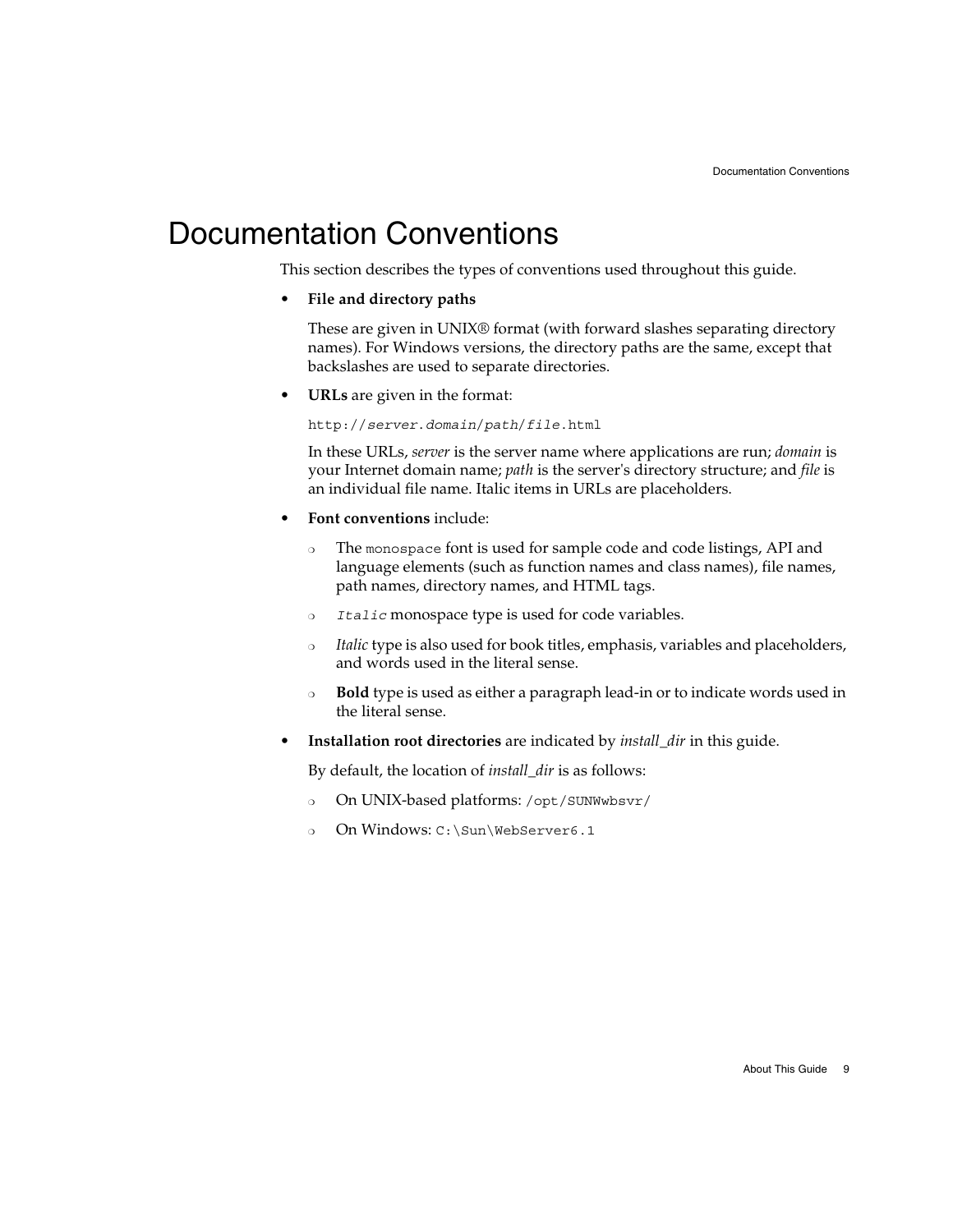# <span id="page-9-2"></span><span id="page-9-1"></span><span id="page-9-0"></span>Product Support

If you have problems with your system, contact customer support using one of the following mechanisms:

• The online support web site at:

<http://www.sun.com/supportraining/>

• The telephone dispatch number associated with your maintenance contract

Please have the following information available prior to contacting support. This helps to ensure that our support staff can best assist you in resolving problems:

- Description of the problem, including the situation where the problem occurs and its impact on your operation.
- Machine type, operating system version, and product version, including any patches and other software that might be affecting the problem.
- Detailed steps on the methods you have used to reproduce the problem.
- Any error logs or core dumps.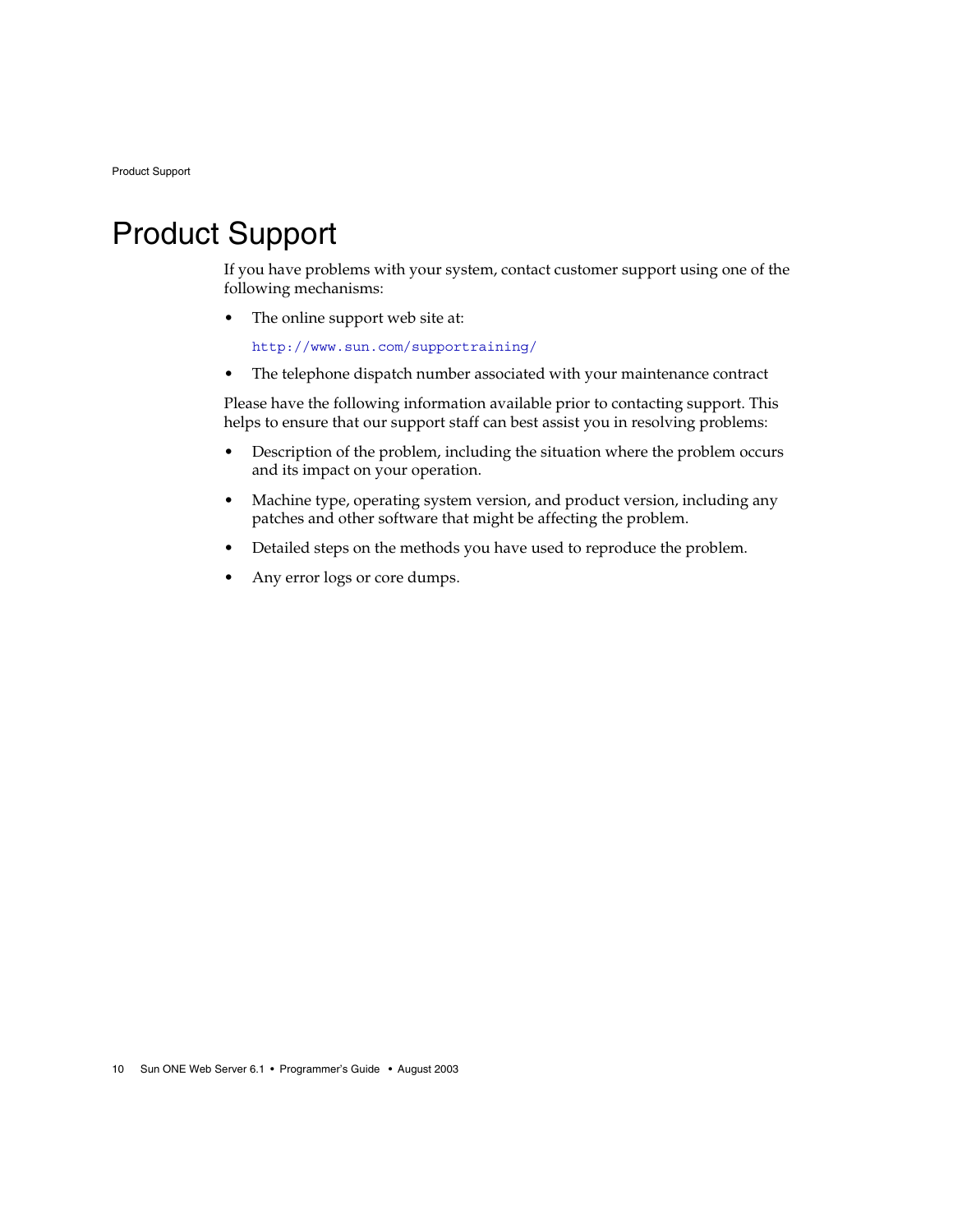# <span id="page-10-6"></span><span id="page-10-3"></span>Technology Overview

<span id="page-10-1"></span><span id="page-10-0"></span>This chapter summarizes the various APIs and programming technologies supported by Sun™ Open Net Environment (Sun ONE) Web Server 6.1. More information about each API or programming technology is provided either in a chapter in this guide, or in a separate guide (reference information is provided).

This chapter has the following sections:

- [Sun ONE Web Server Architecture](#page-10-2)
- [Configuration Files](#page-13-0)
- [Sun ONE Web Server 6.1 APIs](#page-13-1)
- [API Summary](#page-19-0)
- [Changes from Previous Versions](#page-20-0)

## <span id="page-10-2"></span>Sun ONE Web Server Architecture

<span id="page-10-4"></span>Sun ONE Web Server incorporates a modular architecture that integrates seamlessly with all products in the Sun ONE family of servers. In addition, Sun ONE Web Server 6.1 supports a variety of APIs and programming technologies that enable you to do the following:

- Generate dynamic content in response to client requests
- Modify and extend the behavior of the server
- <span id="page-10-5"></span>• Modify the content stored in the server

Sun ONE Web Server includes a number of software modules, which are discussed in the topics in this section:

• [Content Engines](#page-11-0)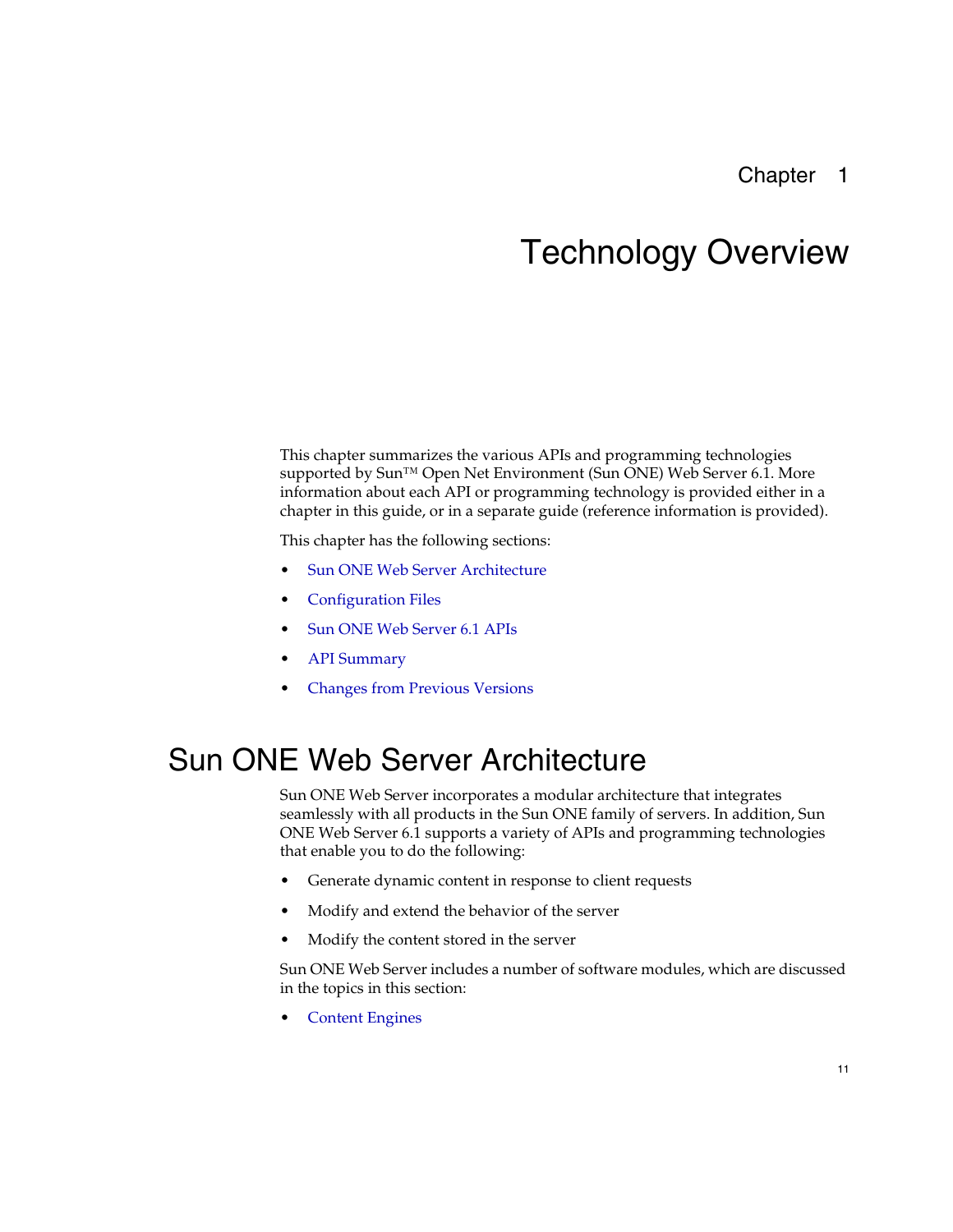- [Server Extensions](#page-11-1)
- [Runtime Environments](#page-12-0)
- [Application Services](#page-12-1)

## <span id="page-11-9"></span><span id="page-11-0"></span>Content Engines

<span id="page-11-8"></span>Sun ONE Web Server content engines are designed for manipulating customer data. The following three content engines make up the Web Publishing layer of the Sun ONE Web Server architecture:

- HTTP (Web Server)
- Content Management
- Search

<span id="page-11-4"></span>The HTTP engine represents the core of Sun ONE Web Server. From a functional perspective, the rest of the Sun ONE Web Server architecture resides on top of this engine for performance and integration functionality.

<span id="page-11-2"></span>The Content Management engine enables you to manage your server's content. You create and store HTML pages, JavaServer Pages™ (JSP™) pages, and other files such as graphics, text, sound, or video on your server. When clients connect to your server they can view your files (provided they have access to them).

<span id="page-11-6"></span>The Search engine enables Sun ONE Web Server users to search the contents and attributes of documents on the server. As the server administrator you can create a customized text search interface that works with various types of document formats. Sun ONE Web Server converts many types of non-HTML documents into HTML as it indexes them, so users can use a web browser to view the documents that are found for their search.

#### <span id="page-11-7"></span><span id="page-11-3"></span><span id="page-11-1"></span>Server Extensions

<span id="page-11-5"></span>Sun ONE Web Server extensions enable you to extend or replace the function of the server to better suit your business operations. The following server extensions are part of the core Sun ONE Web Server architecture:

- Common Gateway Interface (CGI)
- Netscape Server Application Programming Interface (NSAPI)
- Java™ Servlets and JavaServer Pages (JSP)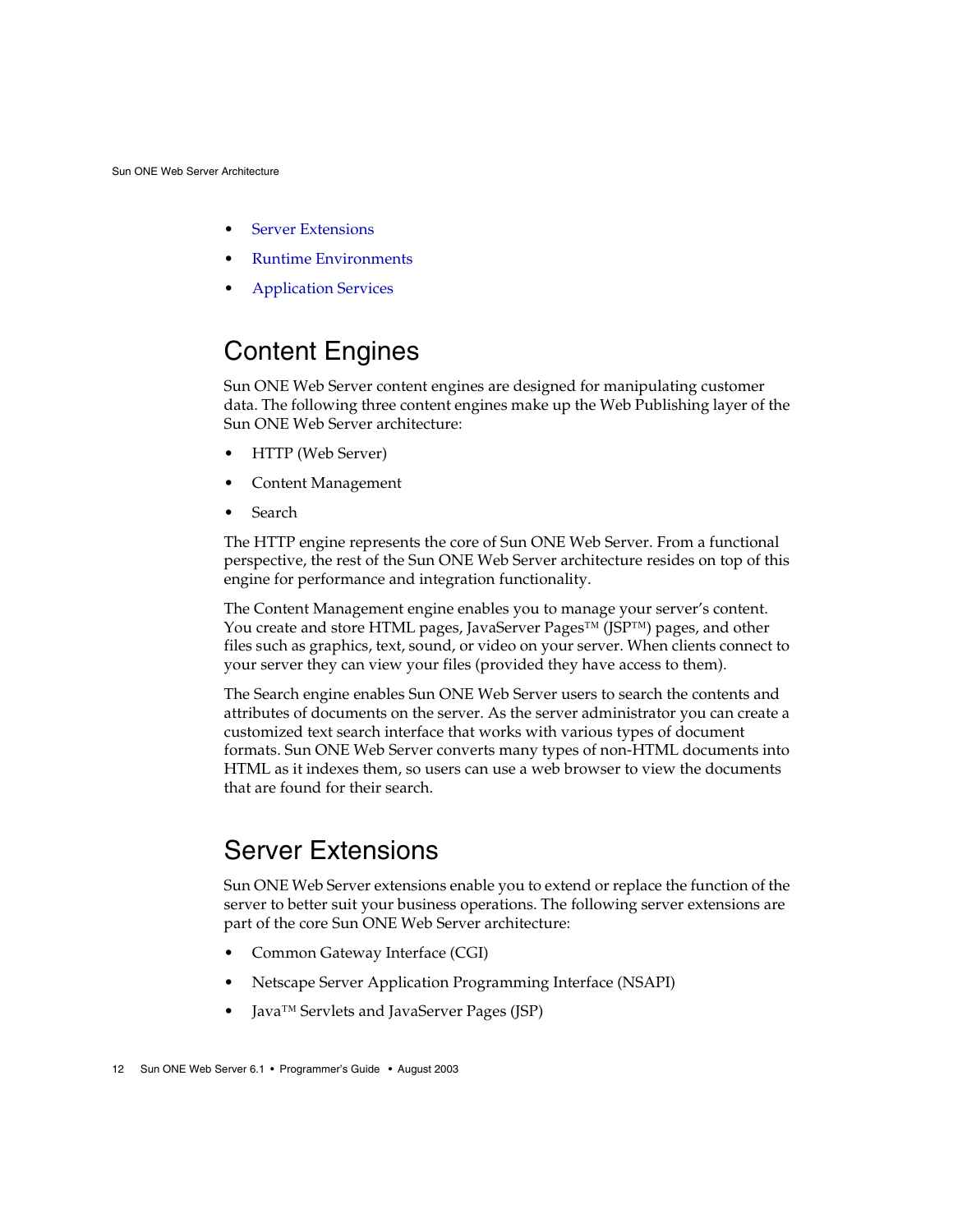<span id="page-12-3"></span>Common Gateway Interface (CGI) is a stand-alone application development interface that enables you to create programs that process your client requests dynamically.

<span id="page-12-9"></span>Netscape Server Application Programming Interface (NSAPI) is used to implement the functions the server calls when processing a request (Server Application Functions or SAFs), which provide the core and extended functionality of Sun ONE Web Server. It allows the server's processing of requests to be divided into small steps that may be arranged in a variety of ways for speed and flexible configuration.

<span id="page-12-6"></span>Java Servlets and JavaServer Pages extensions enable all servlet and JSP metafunctions, including instantiation, initialization, destruction, access from other components, and configuration management. Servlets and JSPs are reusable Java applications that run on a web server rather than in a web browser.

#### <span id="page-12-11"></span><span id="page-12-0"></span>Runtime Environments

In addition to the various server extensions, Sun ONE Web Server includes a set of runtime environments that support the server extensions. These runtime environments include the following:

- <span id="page-12-4"></span>• CGI Processor
- <span id="page-12-10"></span>• NSAPI Engine
- <span id="page-12-7"></span>• Java Virtual Machine (JVM)

#### <span id="page-12-2"></span><span id="page-12-1"></span>Application Services

Finally, the Sun ONE Web Server architecture includes a set of application services for various application-specific functions. These application services include the following:

- <span id="page-12-12"></span>Security and Access Control
- <span id="page-12-13"></span>• Session Management Service
- <span id="page-12-5"></span>• File System Service
- <span id="page-12-8"></span>• Mail Service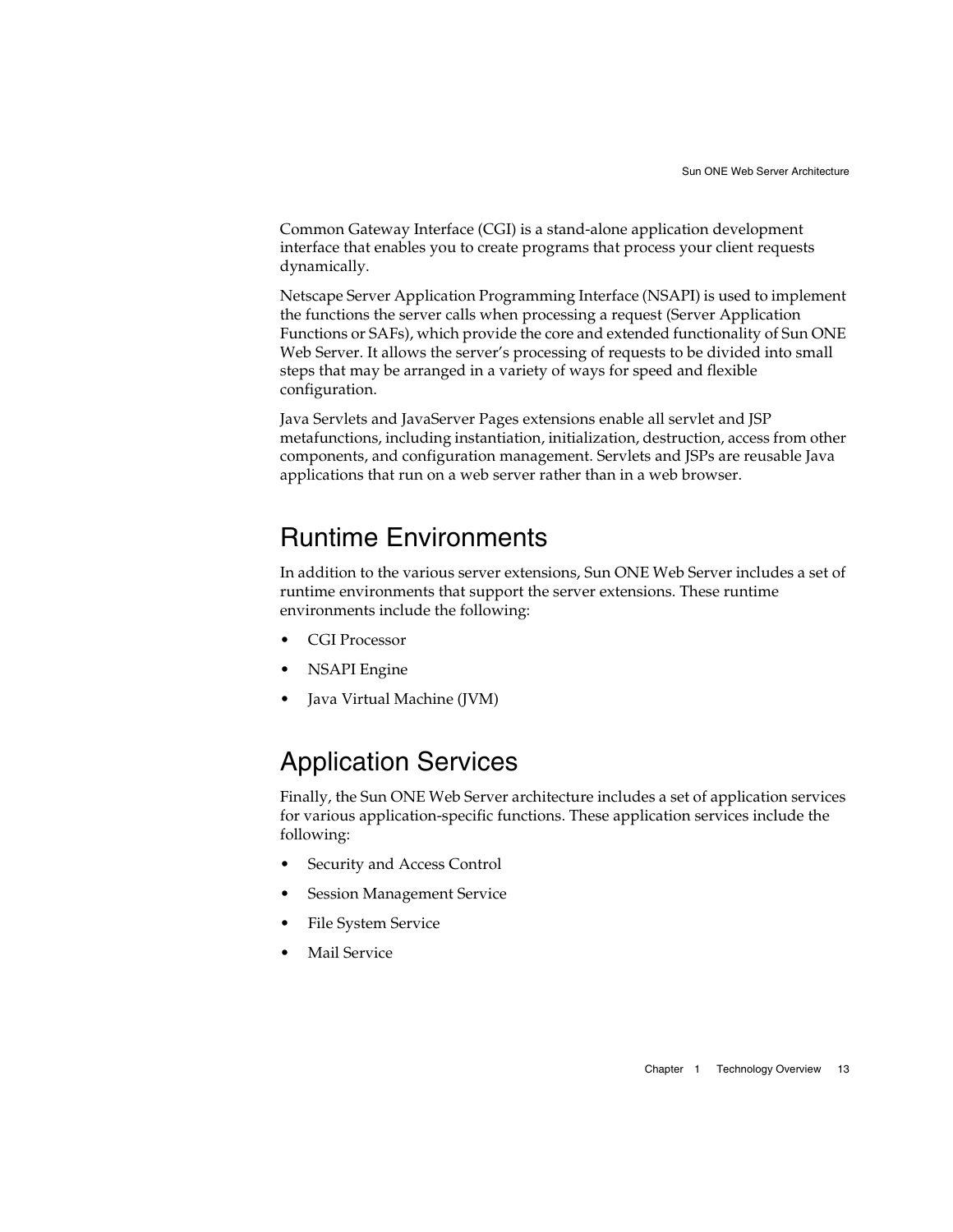# <span id="page-13-15"></span><span id="page-13-6"></span><span id="page-13-0"></span>Configuration Files

<span id="page-13-8"></span><span id="page-13-5"></span><span id="page-13-4"></span><span id="page-13-3"></span>You can configure Sun ONE Web Server using the Administration user interfaces (UI), or by editing configuration files. Most of the configuration files are in the directory in the *server\_root*/https-*server\_id*/config directory. For example, if Sun ONE Web Server is installed on a Windows machine in  $\text{C:}\$  SunONE\Servers\, the configuration files for the server myserver.com are in:

C:\SunONE\Servers\https-*myserver*.com\config

<span id="page-13-16"></span><span id="page-13-14"></span><span id="page-13-13"></span><span id="page-13-12"></span><span id="page-13-11"></span><span id="page-13-7"></span>The main configuration files are magnus.conf, server.xml, obj.conf, and mime.types, but there are other configuration files as well. For more information about configuration files, see the Sun ONE Web Server 6.1 *Administrator's Configuration File Reference*.

# <span id="page-13-1"></span>Sun ONE Web Server 6.1 APIs

<span id="page-13-2"></span>This section summarizes the various APIs and programming technologies supported by Sun ONE Web Server 6.1, and describes how to get more information about them.

The main categories of extensions and modifications you can make to Sun ONE Web Server are listed below, and are used to do the following:

- <span id="page-13-9"></span>• Dynamically generate responses (or parts of responses) to requests. The APIs and programming approaches that fall into this category are:
	- o [Server-parsed HTML Tags](#page-14-0)
	- ❍ [CGI](#page-14-1)
	- ❍ [Java Servlets and JavaServer Pages \(JSP\)](#page-14-2)
- <span id="page-13-10"></span>• Modify the behavior of the server itself by implementing server plugins. Most server plugins are written using Netscape Server Application Programming Interface (NSAPI). Specialized APIs also exist for writing server plugins, such as the Access Control List API (ACLAPI), which is used to control access to server resources. The APIs for modifying server behavior are:
	- ❍ [NSAPI](#page-15-0)
	- ❍ [Access Control API](#page-17-0)
	- ❍ [Certificate-Mapping API](#page-18-1)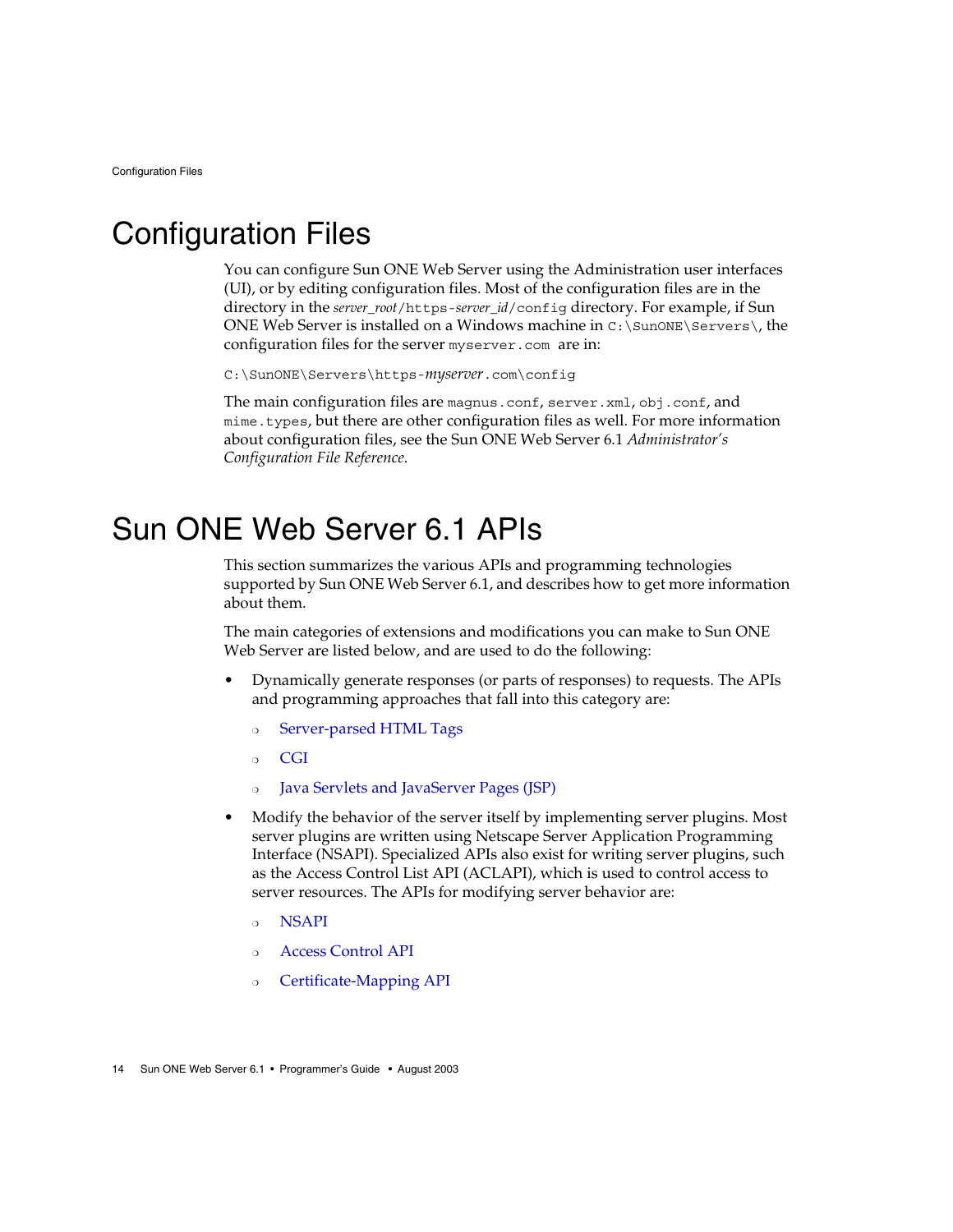<span id="page-14-7"></span><span id="page-14-4"></span>• Modify the content of the server by adding, removing, or modifying resources and directories. To do this, use remote file manipulation.

#### <span id="page-14-0"></span>Server-parsed HTML Tags

Sun ONE Web Server 6.1 provides a C API for defining your own server-side tags. These tags can be used in addition to the standard server-side tags (such as config, include, and so on) in HTML files.

See [Chapter 2, "Server-parsed HTML Tags"](#page-22-3) for more information about defining and using server-parsed tags.

### <span id="page-14-3"></span><span id="page-14-1"></span>CGI

Common Gateway Interface (CGI) programs run on the server and generate a response to return to the requesting client. CGI programs can be written in various languages, including C, C++, Java, and Perl, and as shell scripts. CGI programs are invoked through URL invocation.

Sun ONE Web Server complies with the version 1.1 CGI specification.

For more information about using CGI with Sun ONE Web Server 6.1, see [Chapter 3, "Using CGI."](#page-38-2)

### <span id="page-14-13"></span><span id="page-14-11"></span><span id="page-14-10"></span><span id="page-14-5"></span><span id="page-14-2"></span>Java Servlets and JavaServer Pages (JSP)

<span id="page-14-15"></span><span id="page-14-14"></span><span id="page-14-12"></span><span id="page-14-9"></span>Sun ONE Web Server 6.1 supports the Java<sup> $M$ </sup> Servlet 2.3 specification, including web application and WAR file (Web ARchive file) support, and the JavaServer Pages™ (JSP™) 1.2 specification.

Java servlets are server-side Java programs that can be used to generate dynamic content in response to client requests in much the same way as CGI programs. Servlets are accessed through URL invocation.

<span id="page-14-8"></span><span id="page-14-6"></span>You create servlets using the Java Servlets API, which was developed by Sun Microsystems. Sun ONE Web Server 6.1 includes all of the files necessary for developing and running Java servlets. You can compile servlets using any Java compiler you like, as long as the webserv-ext.jar file is accessible to your Java compiler. The webserv-ext.jar file is in the server installation directory at:

<span id="page-14-16"></span>/bin/https/jar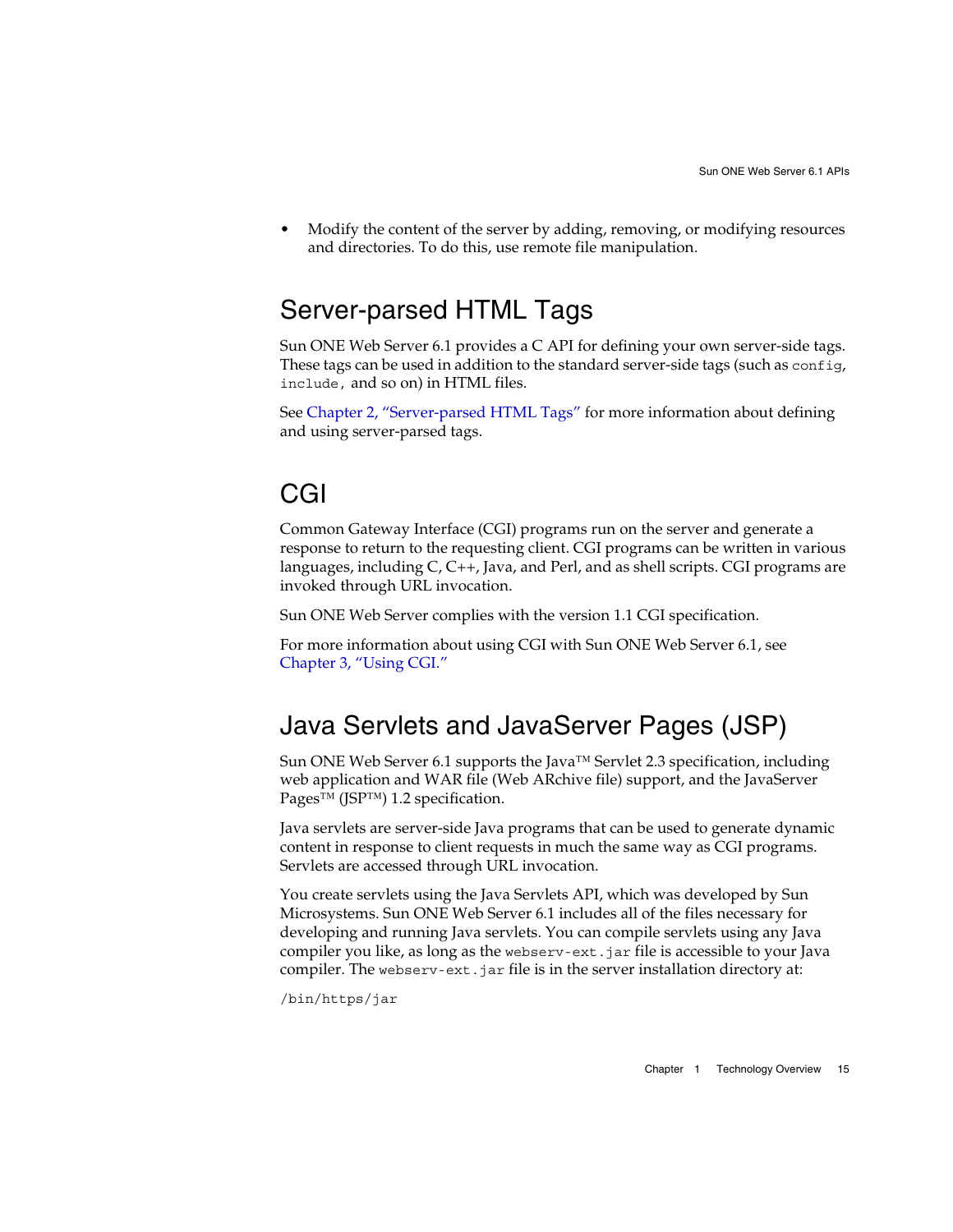<span id="page-15-12"></span><span id="page-15-6"></span>For information about using the Java Servlet API, see the documentation from Sun at:

<http://java.sun.com/products/servlet/index.html>

A JSP page is a page that can be viewed in a web browser, much like an HTML page. However, in addition to HTML tags, it can include a set of JSP tags and directives intermixed with Java code that extend the ability of the web page designer to incorporate dynamic content in a page. These additional features provide functionality such as displaying property values and using simple conditionals.

<span id="page-15-3"></span>For more information about creating web applications that use servlets and JSPs on Sun ONE Web Server 6.1, see the Sun ONE Web Server 6.1 *Programmer's Guide to Web Applications*.

<span id="page-15-7"></span>For more information about using JavaServer Pages, see the documentation from Sun at:

<http://java.sun.com/products/jsp/index.html>

## <span id="page-15-1"></span><span id="page-15-0"></span>NSAPI

<span id="page-15-10"></span>Netscape Server Application Programming Interface (NSAPI) is a set of C functions for implementing extensions to the server. These extensions are known as server plugins.

<span id="page-15-11"></span><span id="page-15-8"></span><span id="page-15-5"></span><span id="page-15-2"></span>Using NSAPI you can write plugins to extend the functionality of Sun ONE Web Server. An NSAPI plugin defines one or more Server Application Functions (SAFs). You can develop SAFs for implementing custom authorization, custom logging, and for other ways of modifying how Sun ONE Web Server handles requests. For more information, see the Sun ONE Web Server 6.1 *NSAPI Programmer's Guide*.

<span id="page-15-9"></span><span id="page-15-4"></span>The file obj.conf contains instructions (known as directives) that tell the server how to process requests received from clients. Each instruction is enacted either during server initialization or during a particular stage of the request-handling process. Each instruction invokes an SAF.

For example, the following instruction is invoked when the request method is GET and the requested resource is of type text/html. This instruction calls the append-trailer function with a trailer argument of <H4><font color=green>Served by 6.1</font></H4>. (The append-trailer function simply returns the requested resource to the client, in this case an HTML file, and appends the given trailer to it.)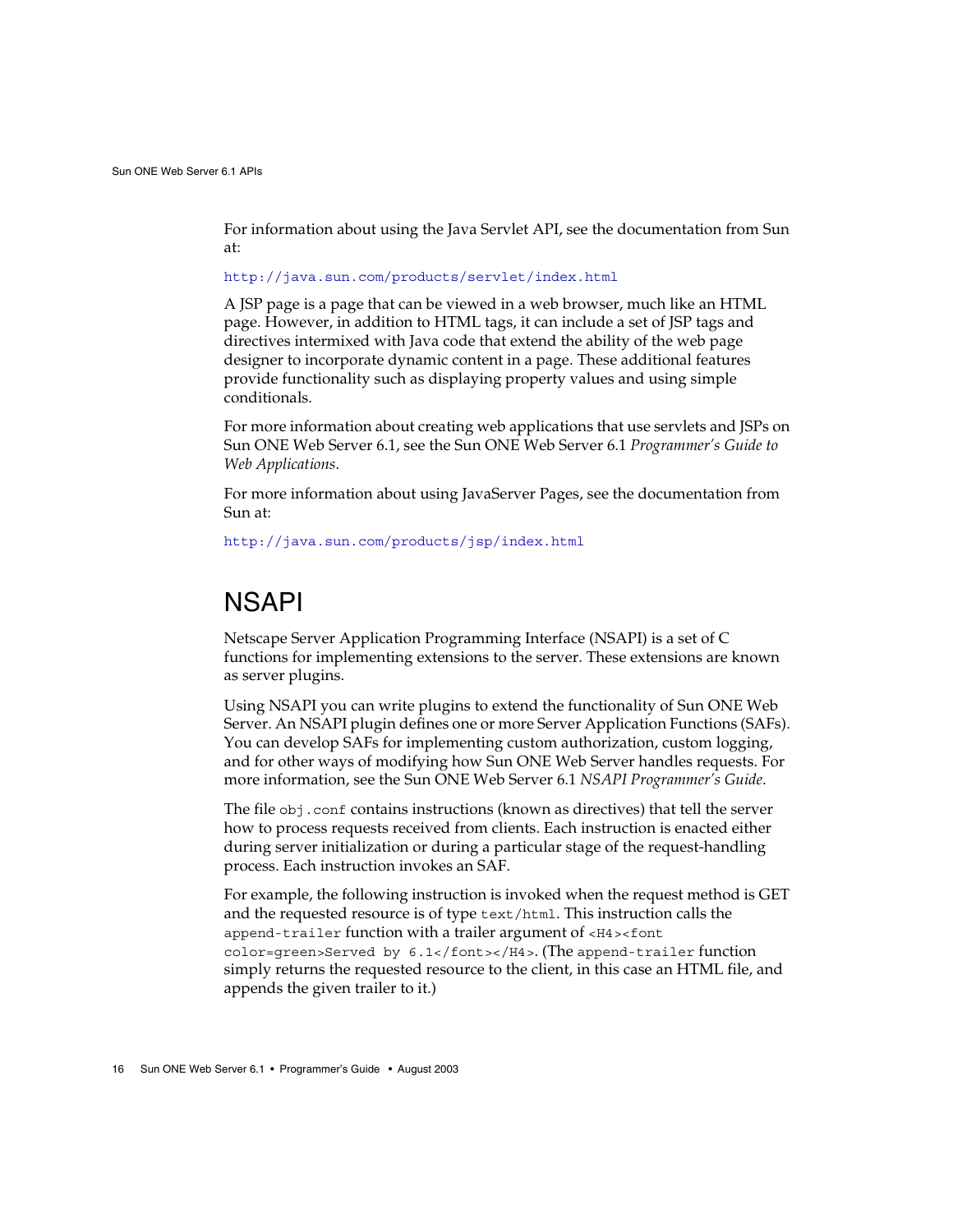```
Service method=GET type="text/html" fn=append-trailer 
trailer="<H4><font color=green>Served by 6.1</font></H4>"
```
<span id="page-16-6"></span>Sun ONE Web Server 6.1 comes with a set of predefined SAFs. It also comes with a library of NSAPI functions for developing your own SAFs to modify the way the server handles requests. For more information about predefined SAFs, see the Sun ONE Web Server 6.1 *Administrator's Configuration File Reference*. For more information about custom SAFs, see the Sun ONE Web Server 6.1 *NSAPI Programmer's Guide*.

| <b>NOTE</b> | The file $obj$ . conf is essential for the operation of the server. If it does not<br>exist, the server cannot work, because it has nowhere to look for<br>instructions on how to handle requests. |
|-------------|----------------------------------------------------------------------------------------------------------------------------------------------------------------------------------------------------|
|             |                                                                                                                                                                                                    |

<span id="page-16-1"></span>

| <b>NOTE</b> | When defining new SAFs, include the header function nsapi. h (which is        |
|-------------|-------------------------------------------------------------------------------|
|             | in <i>server_root/plugins/include)</i> to have access to all NSAPI functions. |

#### <span id="page-16-2"></span><span id="page-16-0"></span>Installing NSAPI Plugins (SAFs)

<span id="page-16-5"></span><span id="page-16-4"></span>To load new NSAPI plugins containing customized SAFs into the server, add an Init directive to magnus.conf to load the shared library file that defines the new SAFs. This directive must call the load-modules function, which takes the following arguments:

- shlib: The shared library to load.
- funcs: The functions to be made available to the server.

See the Sun ONE Web Server 6.1 *NSAPI Programmer's Guide* for more information about the following topics:

- Directives in  $obj$ .conf and how they determine how the server handles requests
- NSAPI functions available for writing custom SAFs
- Writing custom SAFs
- <span id="page-16-3"></span>Loading custom SAFs into Sun ONE Web Server by adding an Init directive to magnus.conf that calls load-modules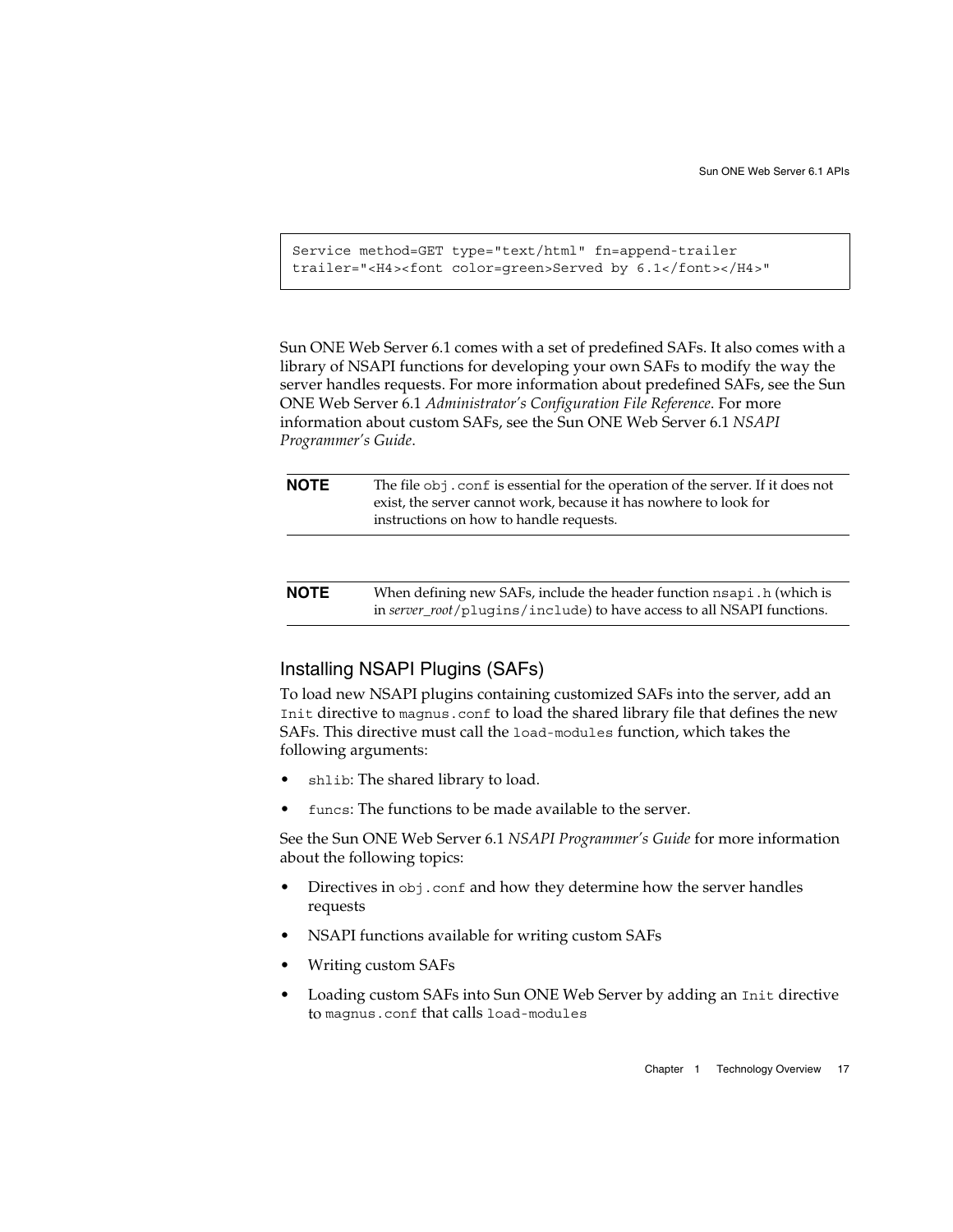For more information about the predefined SAFs that are included with Sun ONE Web Server, see the Sun ONE Web Server 6.1 *Administrator's Configuration File Reference*.

#### <span id="page-17-1"></span><span id="page-17-0"></span>Access Control API

<span id="page-17-2"></span>The Access Control API is a C API that allows you to programmatically control who has access to what on Sun ONE Web Server.

<span id="page-17-6"></span>Access control lists (ACLs) determine who has what kind of access privileges to which resources on the server. Each ACL contains a list of access control entries. The following access control entry, for example, specifies that all access is denied to everyone for any resource having a URI that starts with /private.

acl "uri=/private/\*"; deny (all)  $(user = "anyone");$ 

<span id="page-17-7"></span><span id="page-17-3"></span>To create access control lists, use the Restrict Access page in the Preferences tab of the Server Manager interface. You can also edit the files that contain the ACLs used by the server.

<span id="page-17-5"></span>The default access control list resides in the directory *server\_root*/httpacl. The default ACL file is generated.https-*server\_id*.acl. There is also a file called genwork.https*-server\_id*.acl that is a working copy the server uses until you save and apply your changes when working with the user interface. When editing the ACL file, you might want to work in the genwork file and then use the Server Manager to load and apply the changes.

<span id="page-17-8"></span><span id="page-17-4"></span>With Sun ONE Web Server 6.1 you can configure and reference multiple ACL files. For more information about configuring ACL files for virtual servers, see the Sun ONE Web Server 6.1 *Administrator's Guide*.

With the Access Control API you can manipulate ACLs, read and write ACL files, and evaluate and test access to resources on the server.

You can also define your own attributes for authentication. For example, you might want to authenticate users based on e-mail address or on the URL that referred them to the resource:

allow (read) referer="\*www.acme.com\*"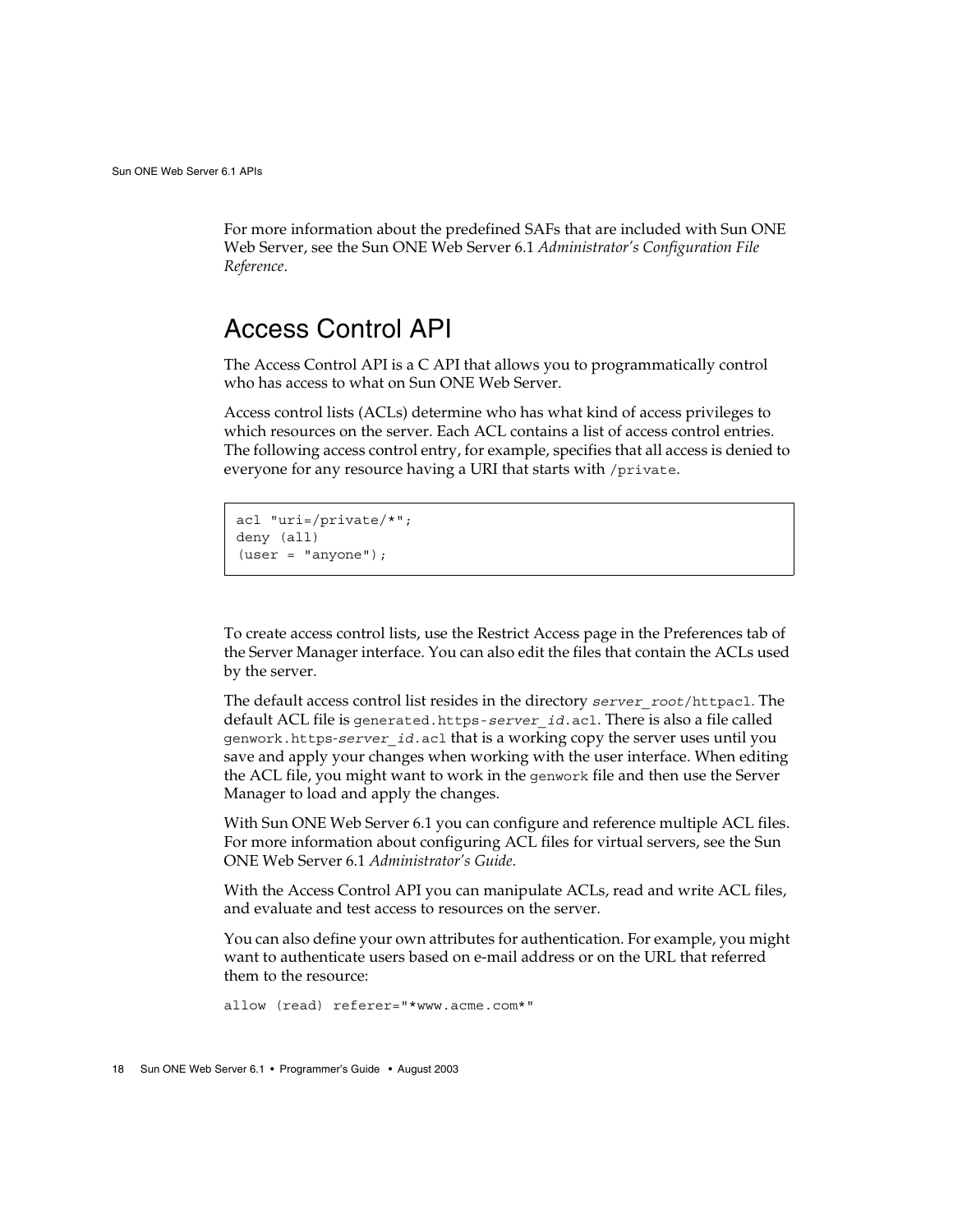You can also authenticate the client based on your own authentication methods and databases.

#### <span id="page-18-3"></span><span id="page-18-0"></span>Registering New Authentication Services

<span id="page-18-9"></span>To tell the server to use your attributes for authentication you must define your own Loadable Authentication Service (LAS), which is an NSAPI plugin. You load it into the server in the usual manner by adding the following directives to magnus.conf:

- <span id="page-18-10"></span>• An Init directive that invokes the load-modules function to load the shared library.
- <span id="page-18-4"></span>An Init directive that calls the initialization function.

<span id="page-18-5"></span>For information about using the Access Control List API, see the *Access Control Programmer's Guide* (http://docs.sun.com/db/doc/816-5643-10). For information about the syntax for editing ACL files, see Appendix A in the same guide.

<span id="page-18-2"></span>For information about changes to the Access Control API in Sun ONE Web Server 6.1, see the comments in the *server\_root*/plugins/include/nsacl/aclapi.h file.

## <span id="page-18-7"></span><span id="page-18-6"></span><span id="page-18-1"></span>Certificate-Mapping API

The Certificate-Mapping API consists of data structures and functions used to manage certificate mapping.

When a user authenticates to a Sun ONE server by sending a client certificate to the server, the server uses information in the certificate to search the user directory for the user's entry.

You can configure some parts of this process by editing the file certmap.conf. This file specifies the following:

- How the server searches the directory for the user's entry.
- <span id="page-18-8"></span>Whether the server goes through an additional step of verifying that the user's certificate matches the certificate presented to the server.

For more information about certmap.conf, see the Sun ONE Web Server 6.1 *Administrator's Configuration File Reference Guide*.

You can also modify this process programmatically. Sun ONE servers include a set of API functions (referred to here as the Certificate-Mapping API functions) that allow you to control this process. You can write your own functions to customize how certificate subject entries are found in the directory.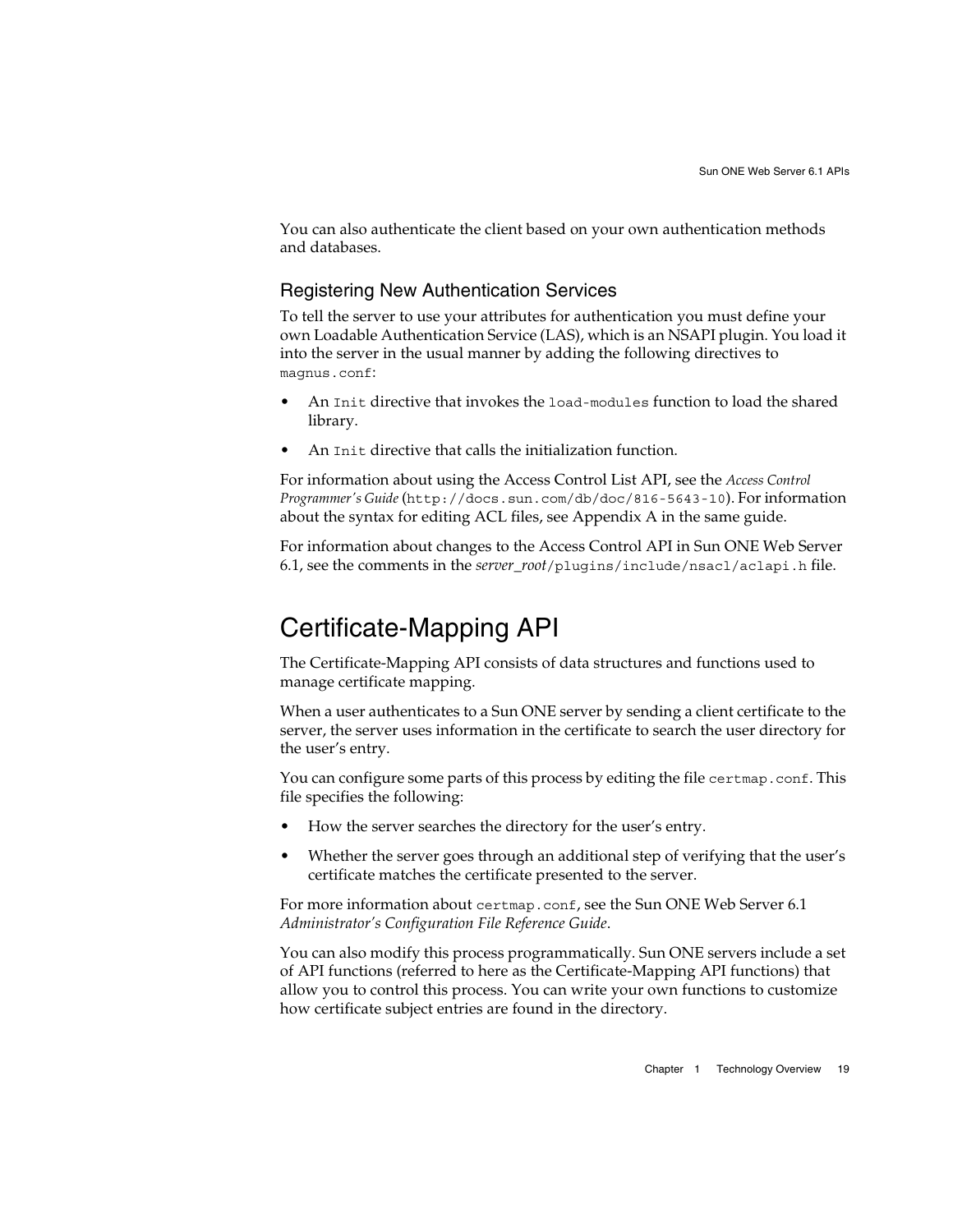To use this API, you must have a copy of the Directory SDK. You can download a copy of this SDK from the following location:

<http://developers.sun.com/index.html>

<span id="page-19-4"></span>For information about using the Certificate-Mapping API, see the *Certificate-Mapping Programmer's Guide* (<http://developer.netscape.com/docs/manuals/certificate/contents.htm> ).

## <span id="page-19-2"></span><span id="page-19-0"></span>API Summary

<span id="page-19-5"></span><span id="page-19-3"></span>The following table lists the APIs available in Sun ONE Web Server 6.1.

<span id="page-19-1"></span>

| <b>API/Interface/Protocol</b>                              | Language                                    | <b>Documentation</b>                                                                      |
|------------------------------------------------------------|---------------------------------------------|-------------------------------------------------------------------------------------------|
| <b>Interfaces for Generating</b><br><b>Dynamic Content</b> |                                             |                                                                                           |
| Custom Server-parsed<br><b>HTML Tags</b>                   | C                                           | Chapter 2, "Server-parsed<br>HTML Tags" in this guide                                     |
| Java Servlets                                              | Java                                        | Sun ONE Web Server 6.1<br>Programmer's Guide to Web<br>Applications                       |
| JavaServer Pages                                           | HTML with additional JSP<br>tags            | Sun ONE Web Server 6.1<br>Programmer's Guide to Web<br>Applications                       |
| CGI (one process per<br>request)                           | C, C++, Perl, shell, and<br>other languages | The Common Gateway<br>Interface:<br>http://hoohoo.ncsa.u<br>iuc.edu/cgi/overview<br>.html |
| <b>APIs for Writing Server</b><br>Plugins                  |                                             |                                                                                           |
| NSAPI (in-process shared<br>object/DLL)                    | $C, C++$                                    | Sun ONE Web Server 6.1<br>NSAPI Programmer's Guide                                        |
| <b>Access Control API</b>                                  | $C, C++$                                    | Access Control Programmer's<br>Guide                                                      |
|                                                            |                                             | (http://docs.sum.com/<br>$db/doc/816-5643-10)$                                            |

**Table 1-1** APIs Available in Sun ONE Web Server 6.1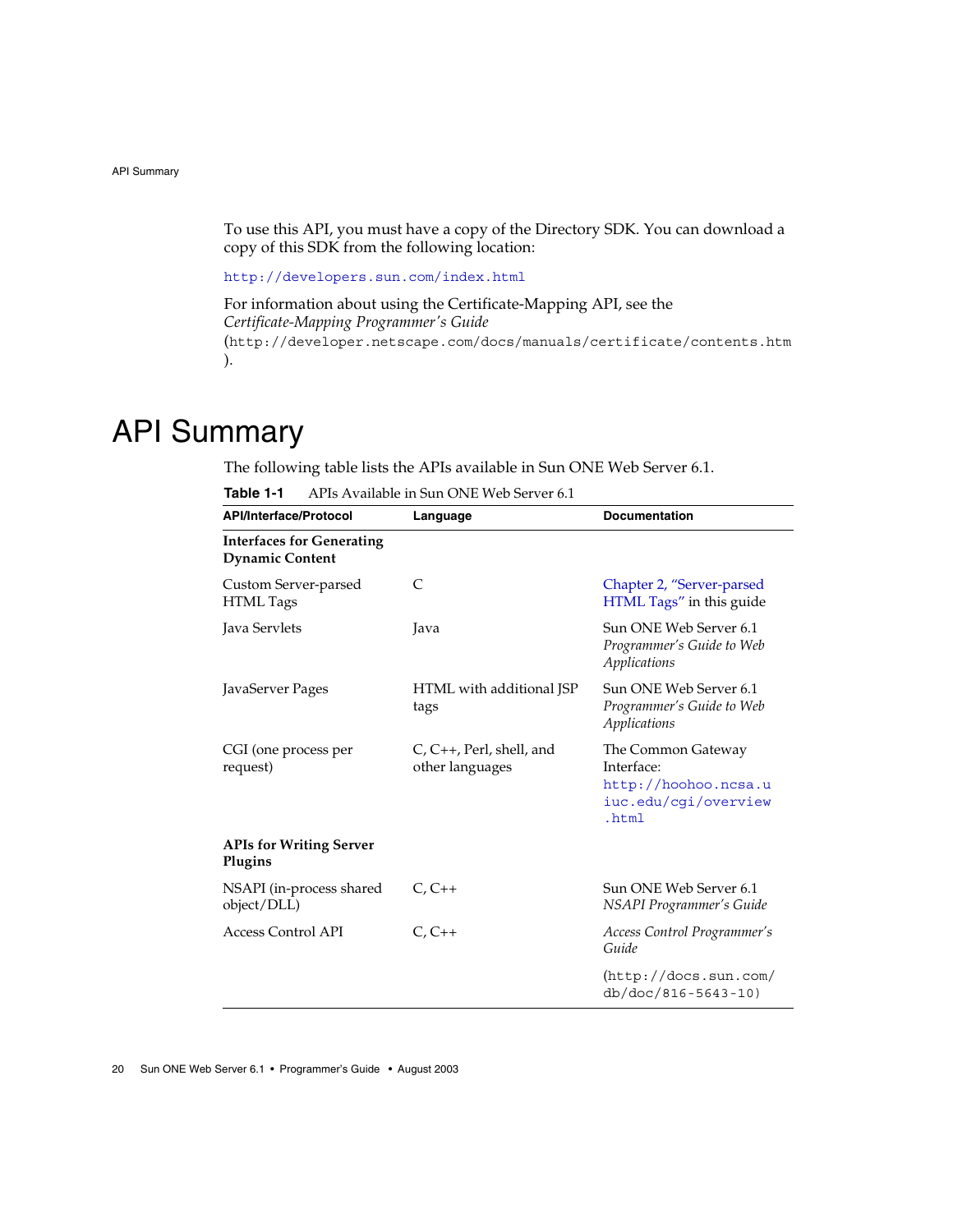| <b>API/Interface/Protocol</b> | Language | <b>Documentation</b>                                                              |
|-------------------------------|----------|-----------------------------------------------------------------------------------|
| Certificate-Mapping API       | $C, C++$ | Certificate-Mapping<br>Programmer's Guide                                         |
|                               |          | (http://developer.ne<br>tscape.com/docs/manu<br>als/certificate/cont<br>ents.htm) |

**Table 1-1** APIs Available in Sun ONE Web Server 6.1

## <span id="page-20-0"></span>Changes from Previous Versions

Changes from previous versions of Sun ONE Web Server are summarized in the following sections:

- [API Changes Since iPlanet Web Server 3.x](#page-20-1)
- [API Changes Since iPlanet Web Server 4.0](#page-20-2)
- [API Changes Since iPlanet Web Server 4.1](#page-21-0)
- <span id="page-20-4"></span>• [API Changes Since Sun ONE Web Server 6.0](#page-21-1)

#### <span id="page-20-1"></span>API Changes Since iPlanet Web Server 3.x

- A new API for defining customized server-parsed tags as NSAPI plugins has been added. For more information, see [Chapter 2, "Server-parsed HTML](#page-22-3)  [Tags."](#page-22-3)
- <span id="page-20-5"></span>• Server-side Java applets (HttpApplets) are not supported; use Java servlets instead.
- <span id="page-20-3"></span>The Agents API is not supported.
- NSAPI has new features.

#### <span id="page-20-2"></span>API Changes Since iPlanet Web Server 4.0

- Java Servlets 2.2.1 and JavaServer Pages 1.1 are supported.
- HTTP/1.1 cookies are supported.
- Descriptions of CGI variables have been added to ["CGI Variables" on page 49.](#page-48-1)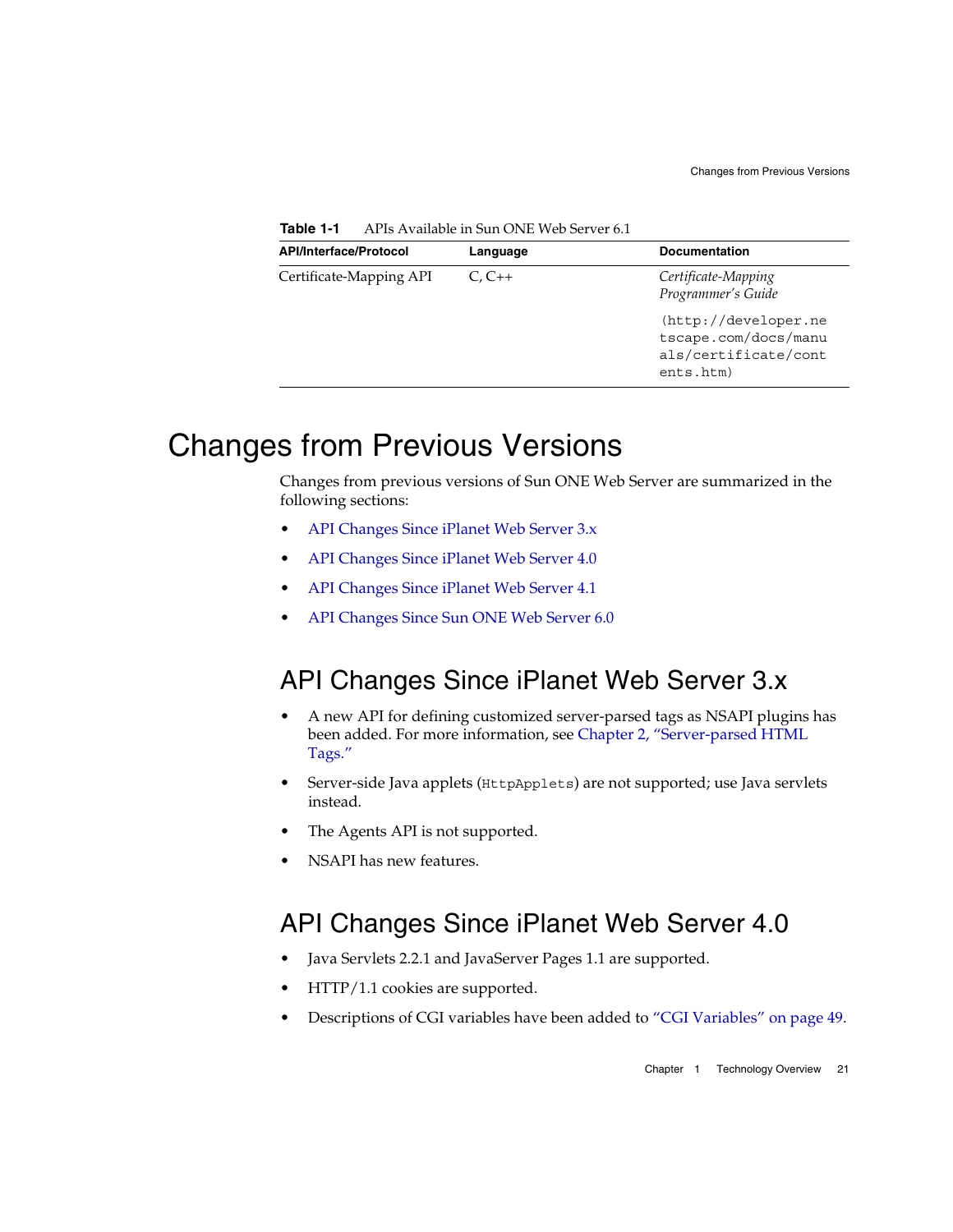- You can invoke servlets as SSI in HTML pages by using the <SERVLET> tag, as discussed in [Chapter 2, "Server-parsed HTML Tags."](#page-22-3)
- NSAPI has new features.

## <span id="page-21-0"></span>API Changes Since iPlanet Web Server 4.1

- Programs such as servlets modify a virtual server instead of the server as a whole. (To add programs as in iPlanet Web Server 4.1, you can configure only one virtual server.)
- Web applications are now supported as described in the Java Servlet 2.2 API specification.
- NSAPI has new features. For details, see the *NSAPI Programmer's Guide for Sun ONE Web Server*.
- Some configuration files have changed. For details, see the iPlanet Web Server 6.0 *Programmer's Guide* (http://docs.sun.com/source/816-5687-10/index.html).
- The Access Control API has changed. For details, see the comments in the *server\_root*/plugins/include/nsacl/aclapi.h file.

### <span id="page-21-1"></span>API Changes Since Sun ONE Web Server 6.0

- Java Servlets 2.3 and JavaServer Pages 1.2 are supported.
- <span id="page-21-6"></span>• HTTP extensions for the WebDAV protocol in compliance with RFC 2518 are supported.
- <span id="page-21-4"></span>• NSAPI filters that enable the custom processing of HTTP request and response streams are supported.
- <span id="page-21-2"></span>• HTTP compression through the use of native HTTP request and response stream filters is supported.
- <span id="page-21-5"></span><span id="page-21-3"></span>• Legacy servlets (servlets configured through the servlets.properties, contexts.properties, and rules.properties files) are not supported.

For information about migrating legacy servlets to web applications, see the Sun ONE Web Server 6.1 *Programmer's Guide to Web Applications*.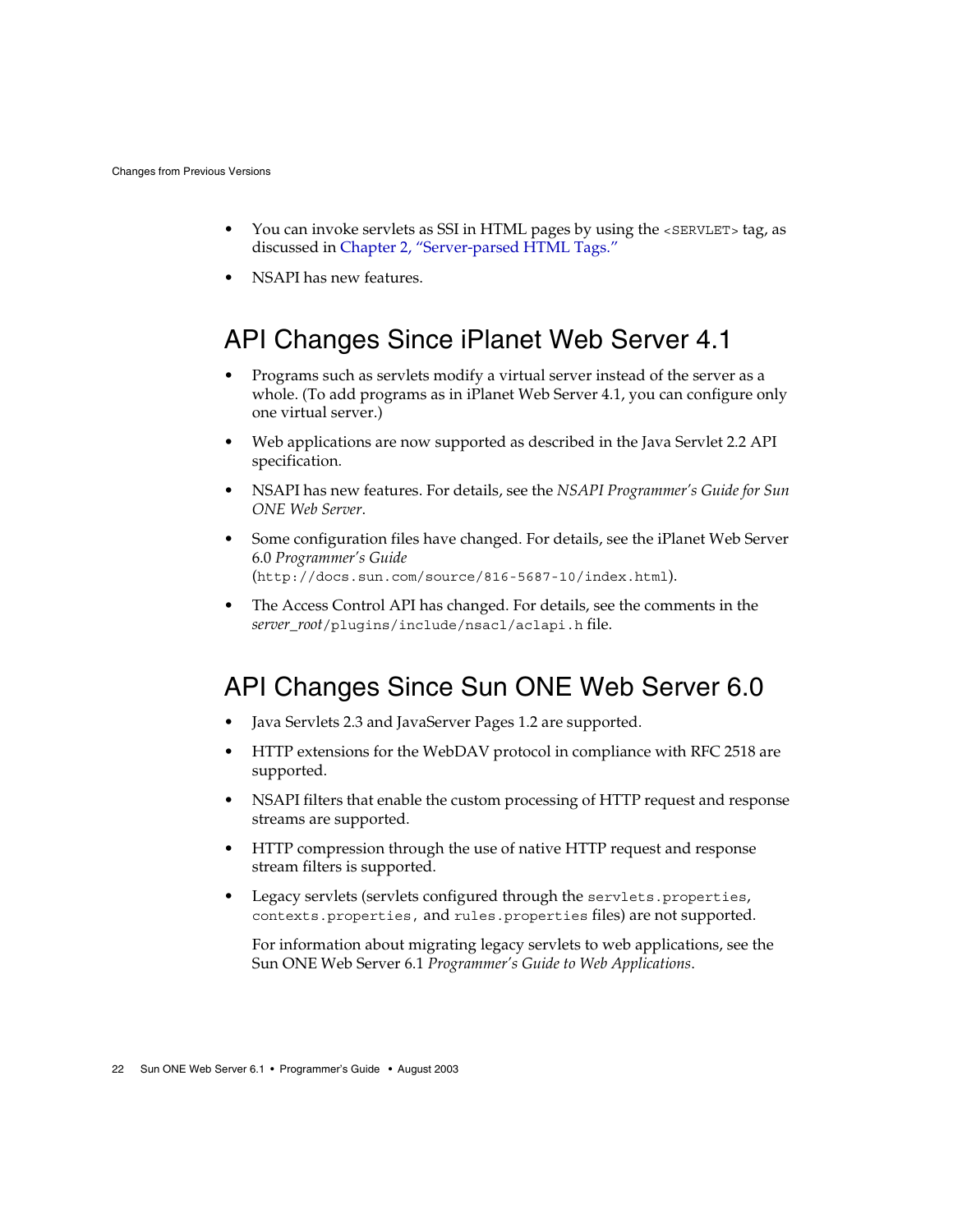# <span id="page-22-5"></span><span id="page-22-3"></span><span id="page-22-0"></span>Server-parsed HTML Tags

<span id="page-22-1"></span>HTML files can contain tags that are executed on the server. In addition to supporting the standard server-side tags, Sun ONE Web Server 6.1 allows you to embed servlets and define your own server-side tags.

This chapter has the following sections:

- [Enabling Server-side HTML](#page-22-2)
- [Using Server-side HTML Commands](#page-24-0)
- [Environment Variables in Server-side HTML Commands](#page-27-1)
- [Embedding Servlets](#page-28-0)
- [Defining Customized Server-parsed HTML Tags](#page-29-0)
- [Time Formats](#page-36-0)

## <span id="page-22-4"></span><span id="page-22-2"></span>Enabling Server-side HTML

The server parses server-side tags only if server-side parsing has been enabled.

To enable server-side parsing using the Administration interface:

- **1.** Access the Class Manager, and then click the Content Management tab.
- **2.** Click the Parse HTML link.
- **3.** Use the drop-down list to specify a resource for which the server will parse HTML.

Choose the virtual server or a specific directory within the virtual server. If you choose a directory, the server will parse HTML only when the server receives a URL for that directory or any file in that directory.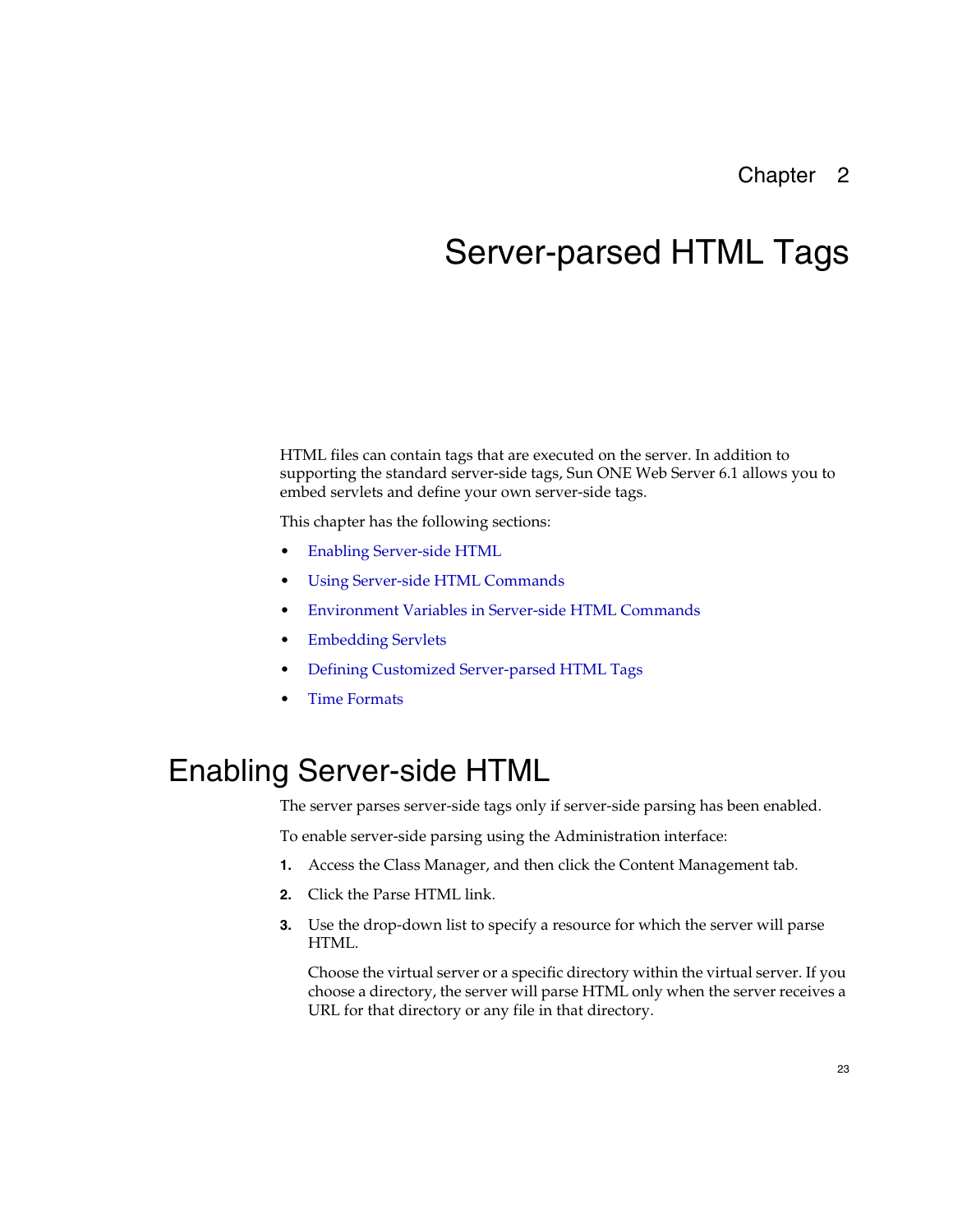- **4.** Choose whether to activate server-parsed HTML. The choices are:
	- ❍ **No.** The server does not parse HTML.
	- ❍ **Yes, with exec tag.** The server parses HTML and allows HTML files to execute arbitrary programs on the server.
	- ❍ **Yes, without exec tag.** The server parses HTML but does not allow HTML files to execute arbitrary programs on the server. You may not want to allow the exec tag for security or performance reasons.
- **5.** Choose which files to parse. The choices are:
	- ❍ **Files with the extension .shtml.** The server parses only files with the extension .shtml. In this case, all files you want to parse must have the .shtml extension. This is the most common (and default) choice.
	- ❍ **Files with the execute bit and the extension .shtml.** (Unix/Linux only) The server parses files whose UNIX/Linux permissions specify that the execute bit is on. Using the execute permissions can be unreliable because in some cases the bit is set on files that are not executable.
	- ❍ **All HTML files.** The server parses all HTML files. Choosing this option can slow server performance.
- **6.** Click OK, and then apply your changes.

When you activate parsing, make sure that the following directives are added to the magnus.conf file (note that native threads are turned off):

```
Init funcs="shtml_init,shtml_send" 
shlib="install_dir/bin/https/bin/Shtml.dll" NativeThreads="no" 
fn="load-modules"
```
Note that you must set NativeThread="no" for Sun ONE Web Server version 6.1 and above. In addition, these functions now originate from Shtml.dll (or libShtml.so on UNIX), which is located in *install\_dir*/bin/https/bin for Windows, and *install\_dir*/bin/https/lib for UNIX.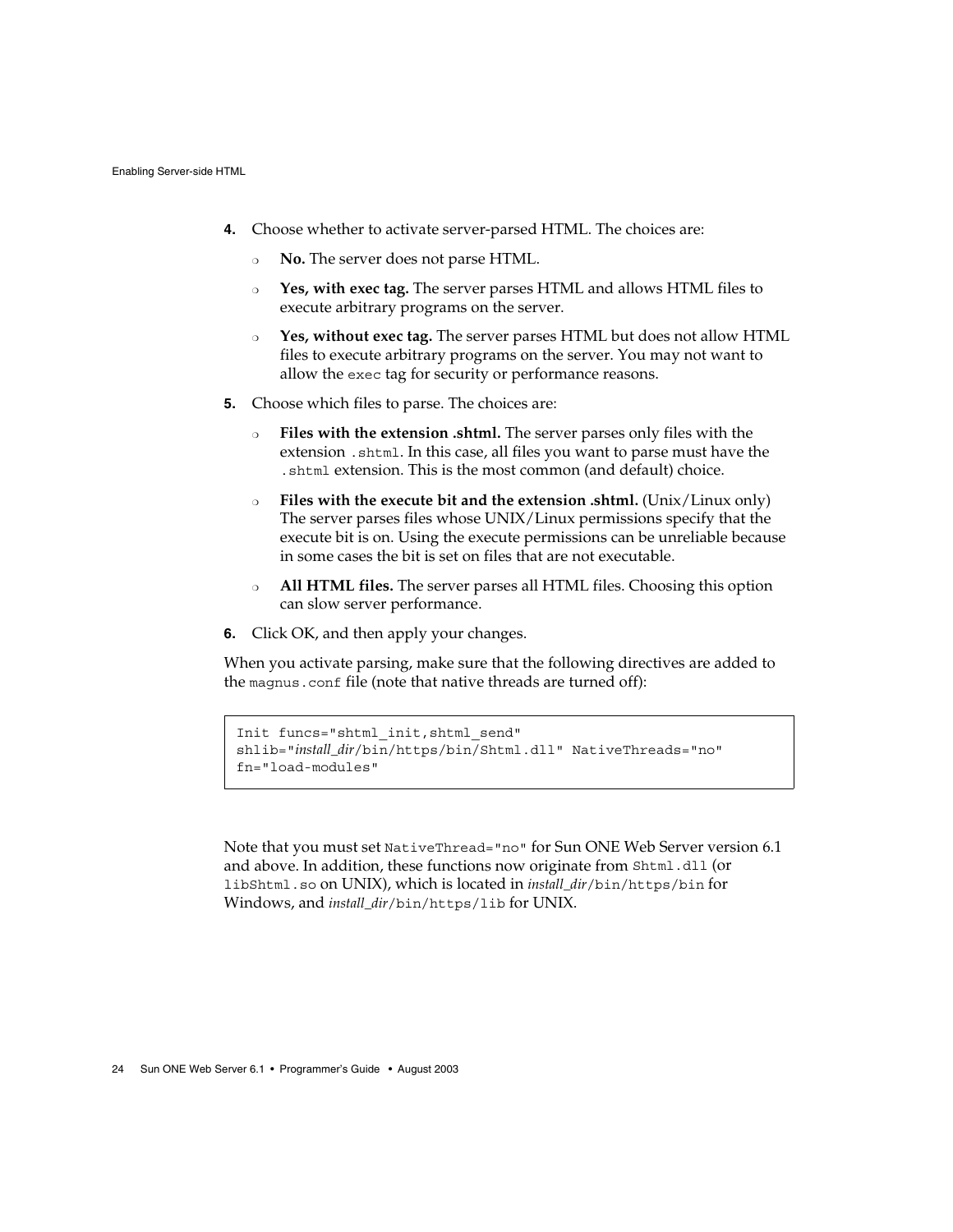In addition, make sure the following directive is added to the  $obj$  conf file:

```
<Object name="default">
...
...
Service fn="shtml_send" type="magnus-internal/parsed-html" 
method="(GET|HEAD)"
...
</Object>
```
To enable parsing of server-side tags for files with extensions other than .shtml, add the extension to the appropriate line in the mime. types file. For example, the following line in mime.types indicates that files with either a .shtml or .jbhtml extension are parsed for server-side tags:

```
type=magnus-internal/parsed-html exts=shtml,jbhtml
```
## <span id="page-24-5"></span><span id="page-24-0"></span>Using Server-side HTML Commands

<span id="page-24-2"></span>This section describes the HTML commands for including server-parsed tags in HTML files. These commands are embedded into HTML files, which are processed by the built-in SAF parse-html.

The server replaces each command with data determined by the command and its attributes.

<span id="page-24-3"></span>The format for a command is:

<!--#*command attribute1 attribute2* <Body>... -->

The format for each attribute is a name-value pair such as:

*name*="*value*"

Commands and attribute names should be in lower case.

The commands are hidden within HTML comments so they are ignored if not parsed by the server. The standard server-side commands are listed below, and described in this section:

- [config](#page-25-0)
- [include](#page-25-1)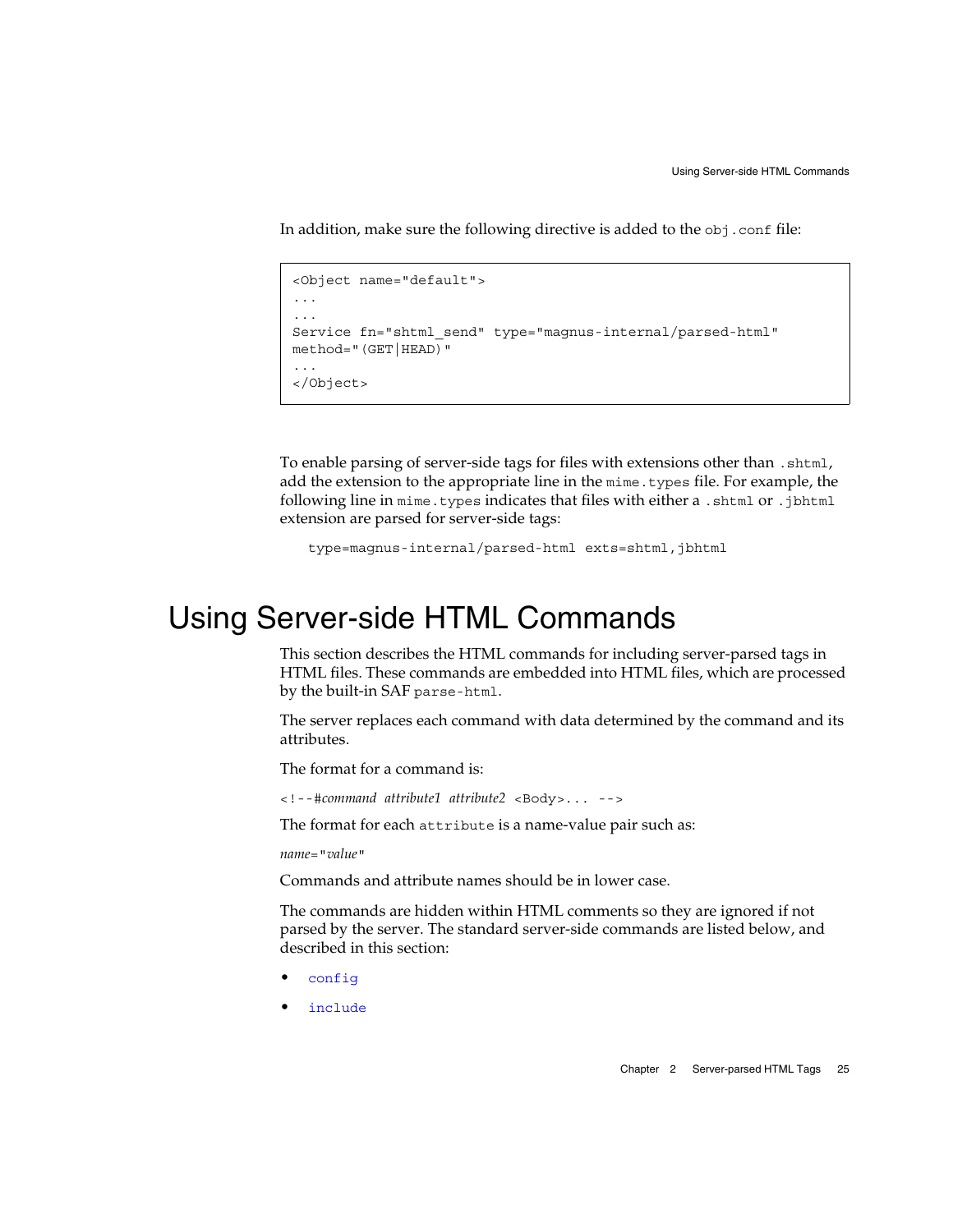- [echo](#page-26-0)
- [fsize](#page-26-1)
- [flastmod](#page-26-2)
- [exec](#page-27-0)

## <span id="page-25-0"></span>config

<span id="page-25-4"></span>The config command initializes the format for other commands.

- <span id="page-25-5"></span>• The errmsg attribute defines a message sent to the client when an error occurs while parsing the file. This error is also logged in the error log file.
- <span id="page-25-10"></span><span id="page-25-8"></span><span id="page-25-6"></span>• The time fmt attribute determines the format of the date for the flastmod command. It uses the same format characters as the util\_strftime function. The default time format is: "%A, %d-%b-%y %T". For more information about time formats, see the "Time Formats" section in the Sun ONE Web Server 6.1 *NSAPI Programmer's Guide*.
- <span id="page-25-9"></span><span id="page-25-3"></span>• The sizefmt attribute determines the format of the file size for the fsize command. It can have one of these values:
	- o bytes to report file size as a whole number in the format 12,345,678.
	- $\circ$  abbrev (the default) to report file size as a number of KB or MB.

#### <span id="page-25-2"></span>**Example**

<!--#config timefmt="%r %a %b %e, %Y" sizefmt="abbrev"-->

This sets the date format to a value such as 08:23:15 AM Wed Apr 15, 1996, and the file size format to the number of KB or MB of characters used by the file.

#### <span id="page-25-1"></span>include

<span id="page-25-7"></span>The include command inserts a file into the parsed file. You can nest files by including another parsed file, which then includes another file, and so on. The client requesting the parsed document must also have access to the included file if your server uses access control for the directories in which they reside.

In Sun ONE Web Server 6.1, you can use the include command with the virtual attribute to include a CGI program file. You must also use an exec command to execute the CGI program.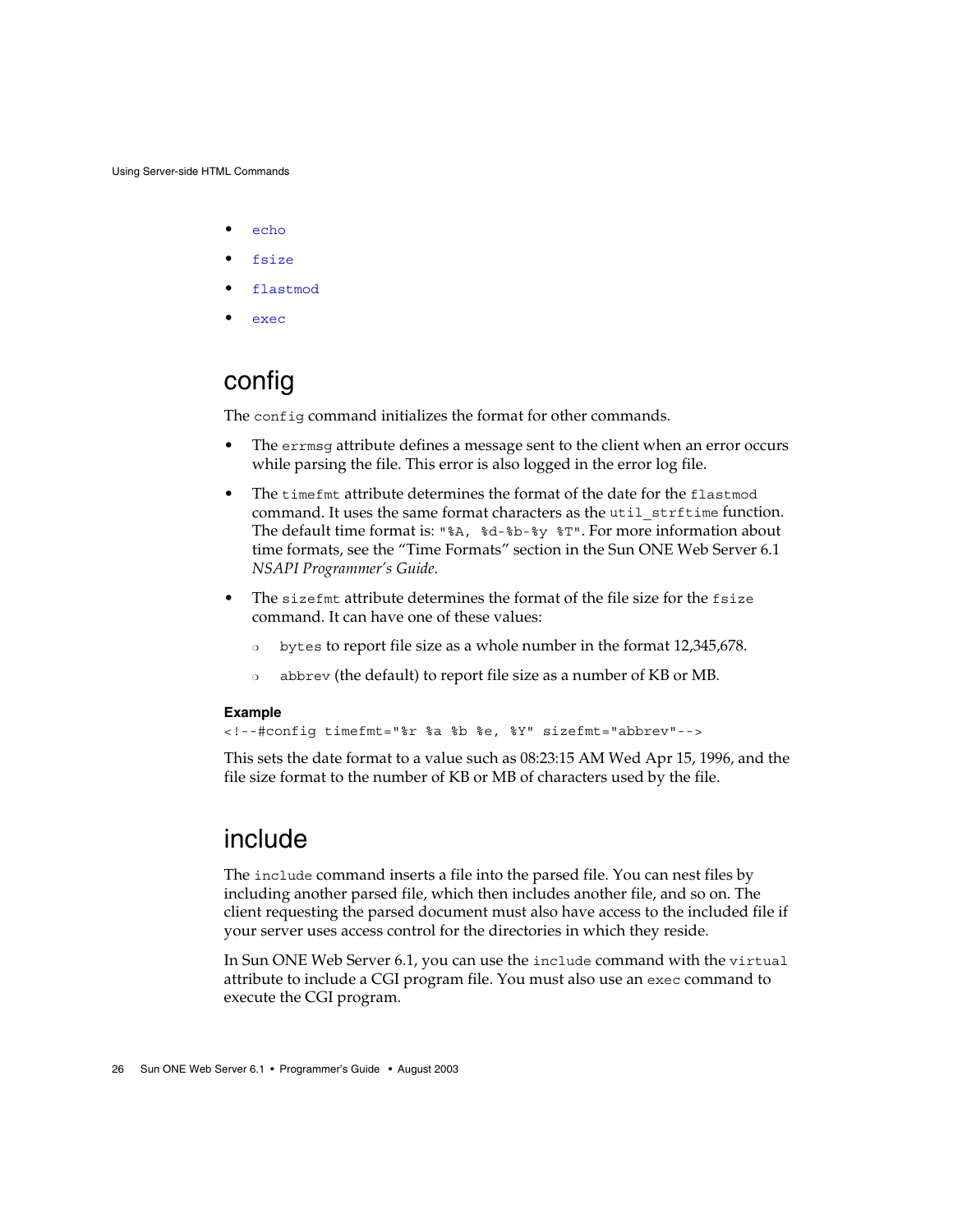- <span id="page-26-7"></span>• The virtual attribute is the URI of a file on the server.
- <span id="page-26-4"></span>• The file attribute is a relative path name from the current directory. It cannot contain elements such as ../ and it cannot be an absolute path.

#### **Example**

```
<!--#include file="bottle.gif"-->
```
#### <span id="page-26-0"></span>echo

<span id="page-26-3"></span>The echo command inserts the value of an environment variable. The var attribute specifies the environment variable to insert. If the variable is not found, "(none)" is inserted. For a list of environment variables, see ["Environment Variables in](#page-27-1)  [Server-side HTML Commands" on page 28](#page-27-1).

#### **Example**

<!--#echo var="DATE\_GMT"-->

#### <span id="page-26-1"></span>fsize

<span id="page-26-6"></span>The fsize command sends the size of a file. The attributes are the same as those for the include command (virtual and file). The file size format is determined by the sizefmt attribute in the config command.

#### **Example**

```
<!--#fsize file="bottle.gif"-->
```
#### <span id="page-26-2"></span>flastmod

<span id="page-26-5"></span>The flastmod command prints the date a file was last modified. The attributes are the same as those for the include command (virtual and file). The date format is determined by the timefmt attribute in the config command.

#### **Example**

```
<!--#flastmod file="bottle.gif"-->
```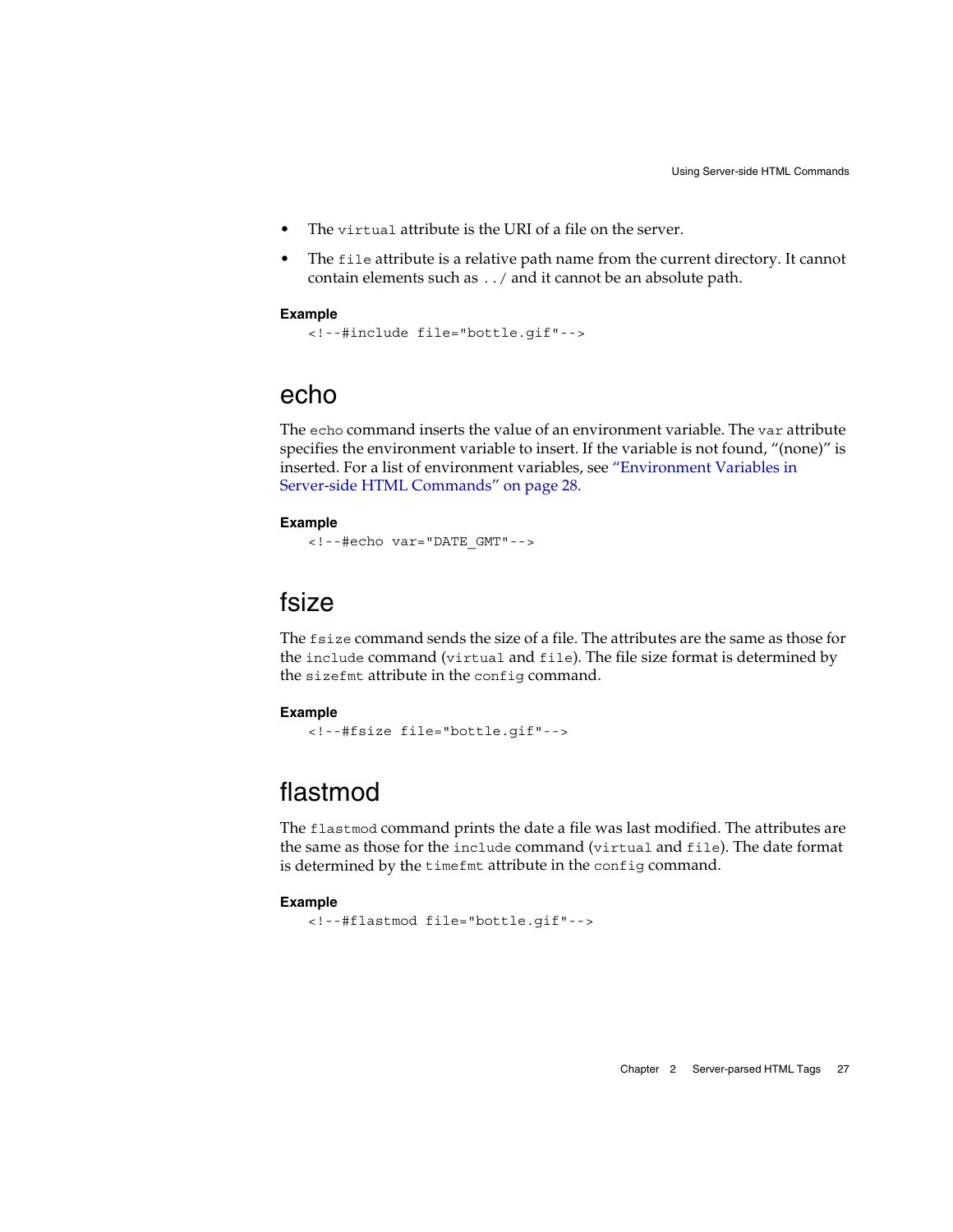#### <span id="page-27-0"></span>exec

<span id="page-27-9"></span>The exec command runs a shell command or CGI program.

- <span id="page-27-3"></span>• The cmd attribute (UNIX only) runs a command using /bin/sh. You may include any special environment variables in the command.
- <span id="page-27-2"></span>• The cgi attribute runs a CGI program and includes its output in the parsed file.

#### **Example**

```
<!--#exec cgi="workit.pl"-->
```
## <span id="page-27-1"></span>Environment Variables in Server-side HTML Commands

In addition to the standard set of environment variables used in CGI, you can include the following variables in your parsed commands:

<span id="page-27-6"></span>• DOCUMENT\_NAME

<span id="page-27-7"></span>File name of the parsed file.

• DOCUMENT\_URI

<span id="page-27-11"></span>Virtual path to the parsed file (for example, /shtml/test.shtml).

• QUERY\_STRING\_UNESCAPED

Unescaped version of any search query the client sent with all shell-special characters escaped with the  $\setminus$  character.

<span id="page-27-5"></span>• DATE\_LOCAL

<span id="page-27-4"></span>Current date and local time.

• DATE\_GMT

<span id="page-27-10"></span>Current date and time expressed in GMT (Greenwich Mean Time).

• LAST\_MODIFIED

Date the file was last modified.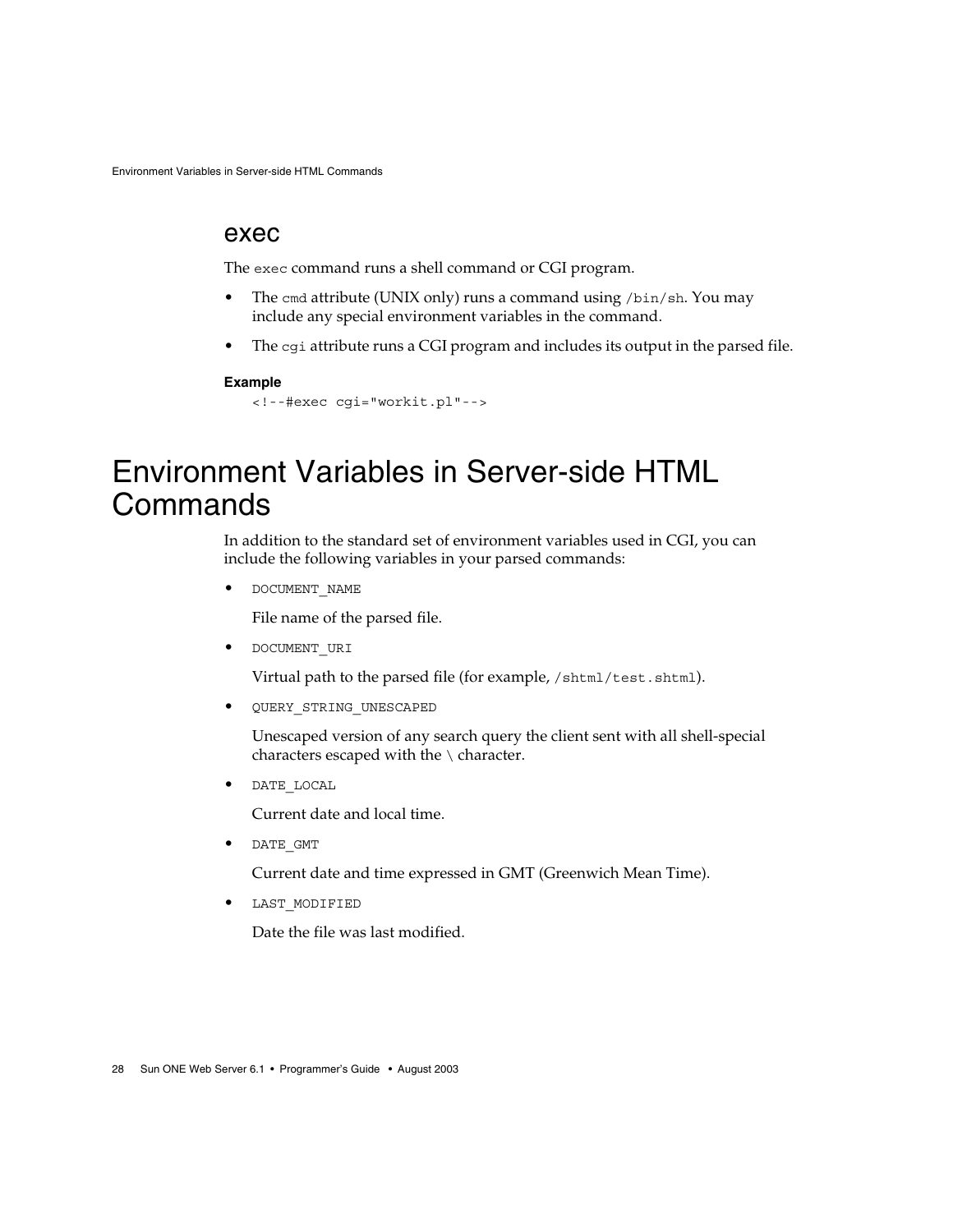# <span id="page-28-0"></span>Embedding Servlets

<span id="page-28-4"></span><span id="page-28-3"></span><span id="page-28-2"></span><span id="page-28-1"></span>Sun ONE Web Server 6.1 supports the <SERVLET> tag as introduced by Java Web Server. This tag allows you to embed servlet output in an SHTML file. No configuration changes are necessary to enable this behavior. If SSI and servlets are both enabled, the <SERVLET> tag is enabled.

The <SERVLET> tag syntax is slightly different from that of other SSI commands in that it resembles the <APPLET> tag syntax:

```
<servlet name=name code=code codebase=path iParam1=v1 iParam2=v2>
<param name=param1 value=v3>
<param name=param2 value=v4>
.
.
</servlet>
```
If the servlet is part of a web application, the code parameter is required and other parameters are ignored. The code parameter must include:

• The value of the url-pattern element defined in the web.xml file for the web application. For more information about web.xml, see the Java Servlet 2.3 specification (chapter SRV .13, "Deployment Descriptor"). You can find the specification here:

<http://java.sun.com/products/servlet/download.html>

• The value of the uri attribute defined in the web-apps. xml file for the web application. For more information about web-apps.xml, see the *Programmer's Guide to Servlets* (<http://docs.sun.com/source/816-5689-10/>).

For example, if you want to include the following in your SHTML file:

```
<servlet name=pparams code="/PrintApp/PrintParams">
</servlet>
```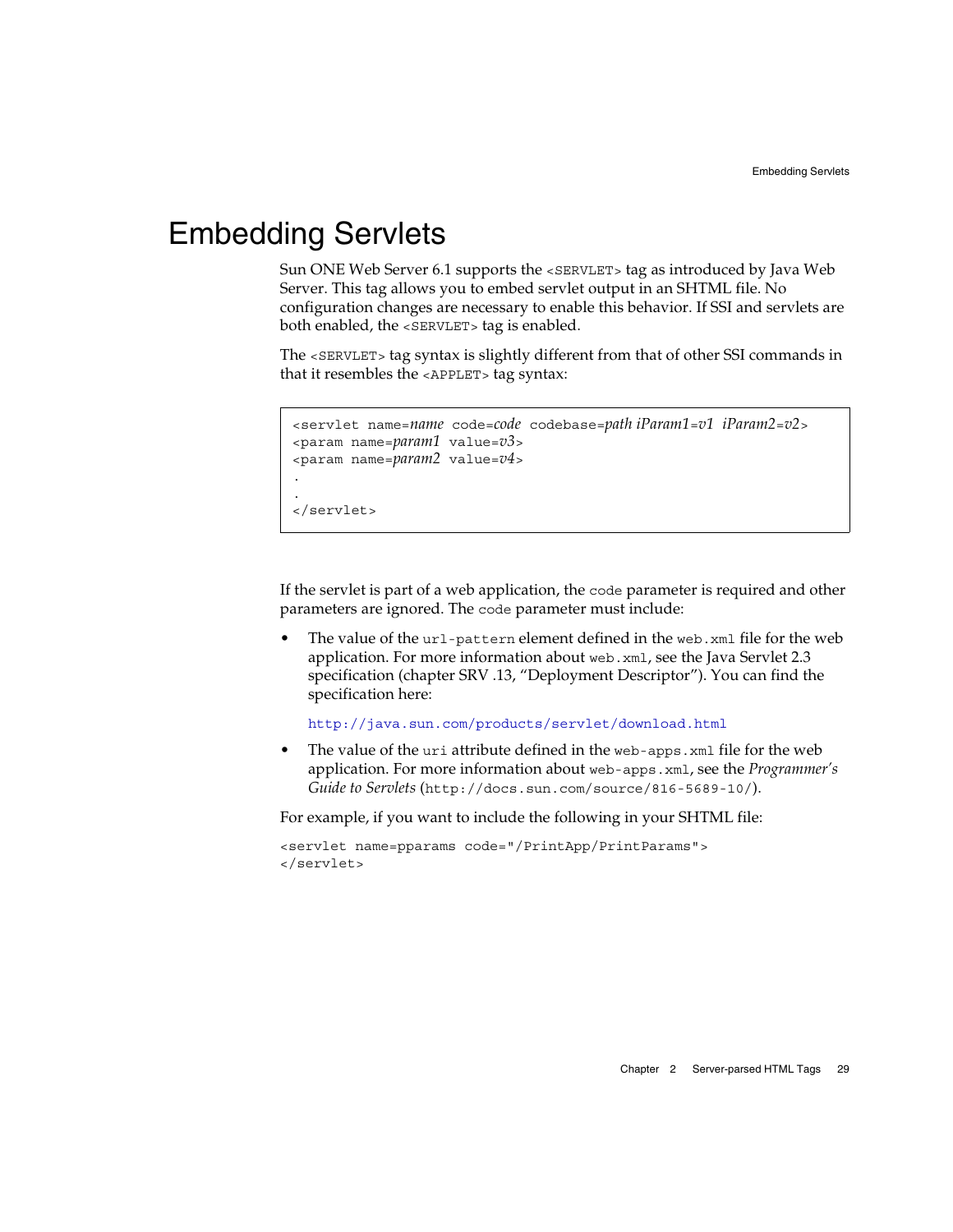you need to include the following in your web-apps.xml file:

```
<web-app uri="/PrintApp" 
dir="/iws60/https-server.iplanet.com/acme.com/webapps/PrintApp"/>
```
you also need to include the following in your web.xml file:

```
<servlet>
   <servlet-name> pparams </servlet-name>
   <servlet-class> PrintPackage.PrintParams </servlet-class>
</servlet>
<servlet-mapping>
   <servlet-name> pparams </servlet-name>
   <url-pattern> /PrintParams </url-pattern>
</servlet-mapping>
```
You must also include any servlet initialization parameters in the web. xml file.

For legacy (iPlanet Web Server 4.*x*) servlets, the code parameter specifies the .class file for the servlet and is required. The codebase parameter is required if the servlet is *not* defined in the servlets.properties file and the .class file is *not* in the same directory as the HTML file containing the <SERVLET> tag. Legacy servlets must be configured in the default virtual server and do not require a web.xml file.

<span id="page-29-4"></span><span id="page-29-2"></span><span id="page-29-1"></span>For more information about creating servlets, see the Sun ONE Web Server 6.1 *Programmer's Guide to Web Applications*.

## <span id="page-29-3"></span><span id="page-29-0"></span>Defining Customized Server-parsed HTML Tags

In Sun ONE Web Server 6.1, users can define their own server-side tags. For example, you could define the tag HELLO to invoke a function that prints "Hello World!" You could have the following code in your hello.shtml file:

```
<html>
<head>
<title>shtml custom tag example</title>
</head>
<body>
<!--#HELLO-->
</body>
</html>
```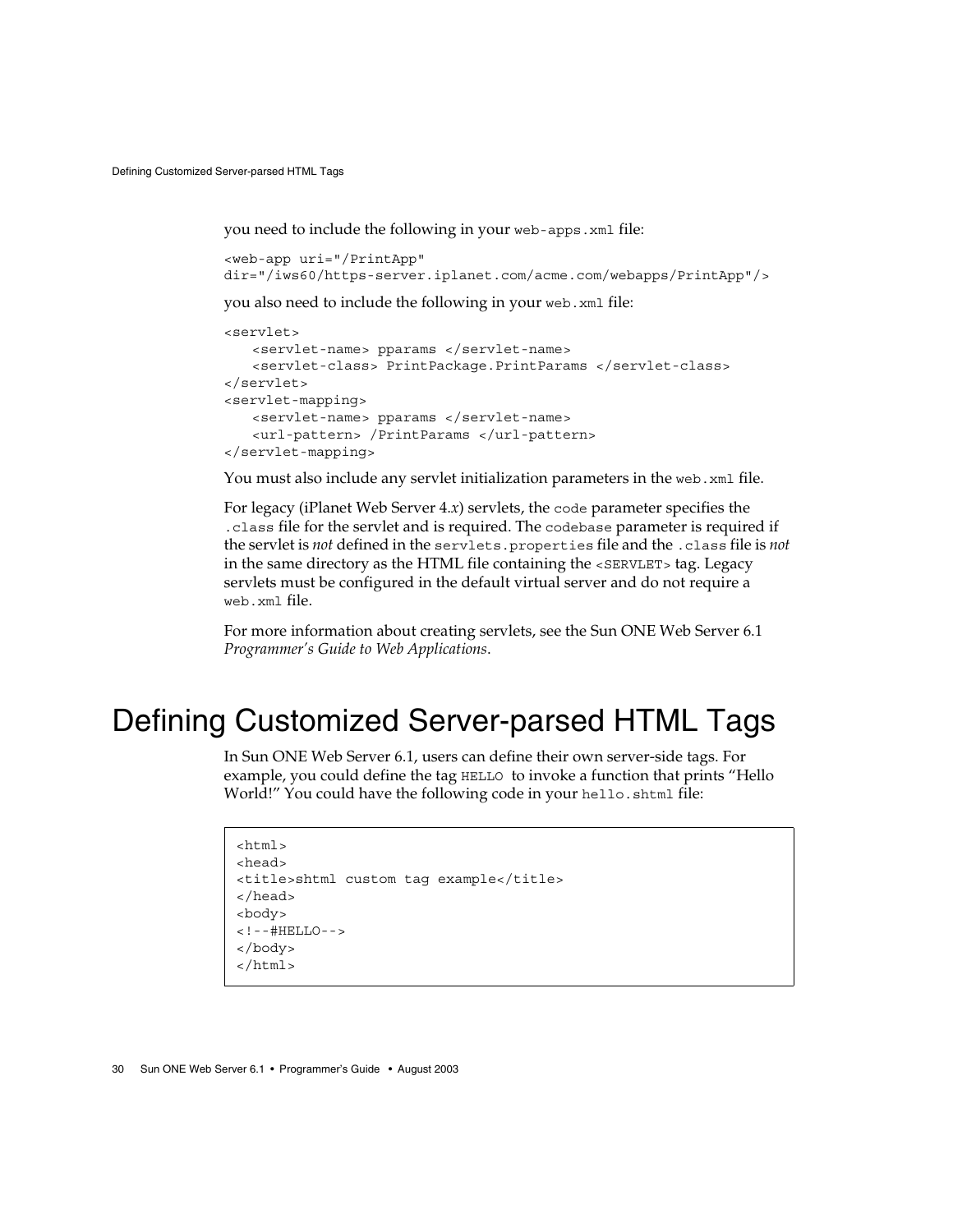When the browser displays this code, each occurrence of the HELLO tag calls the function.

The steps for defining a customized server-parsed tag are listed below, and described in this section:

**1.** [Define the Functions that Implement the Tag](#page-30-0).

<span id="page-30-6"></span>You must define the tag execution function. You must also define other functions that are called on tag loading and unloading and on page loading and unloading.

**2.** [Write an Initialization Function to Register the New Tag](#page-35-0).

<span id="page-30-4"></span>Write an initialization function that registers the tag using the shtml\_add\_tag function.

**3.** [Load the New Tag into the Server](#page-35-1).

### <span id="page-30-0"></span>Define the Functions that Implement the Tag

Define the functions that implement the tags in C, using NSAPI.

- <span id="page-30-1"></span>• Include the header shtml  $public.h$ , which is in the directory *install\_dir*/plugins/include/shtml.
- <span id="page-30-3"></span>• Link against the shtml shared library. On Windows, shtml.dll is in *install\_dir*/bin/https/bin. On UNIX platforms, libshtml.so or .sl is in *install\_dir*/bin/https/lib.

<span id="page-30-7"></span><span id="page-30-5"></span>ShtmlTagExecuteFunc is the actual tag handler. It gets called with the usual NSAPI pblock, Session, and Request variables. In addition, it also gets passed the TagUserData created from the result of executing the tag loading and page loading functions (if defined) for that tag.

The signature for the tag execution function is:

```
typedef int (*ShtmlTagExecuteFunc)(pblock*, Session*, Request*, 
TagUserData, TagUserData);
```
<span id="page-30-2"></span>Write the body of the tag execution function to generate the output to replace the tag in the .shtml page. Do this in the usual NSAPI way, using the net\_write NSAPI function, which writes a specified number of bytes to a specified socket from a specified buffer.

For more information about NSAPI plugins and functions, see the Sun ONE Web Server 6.1 *NSAPI Programmer's Guide*.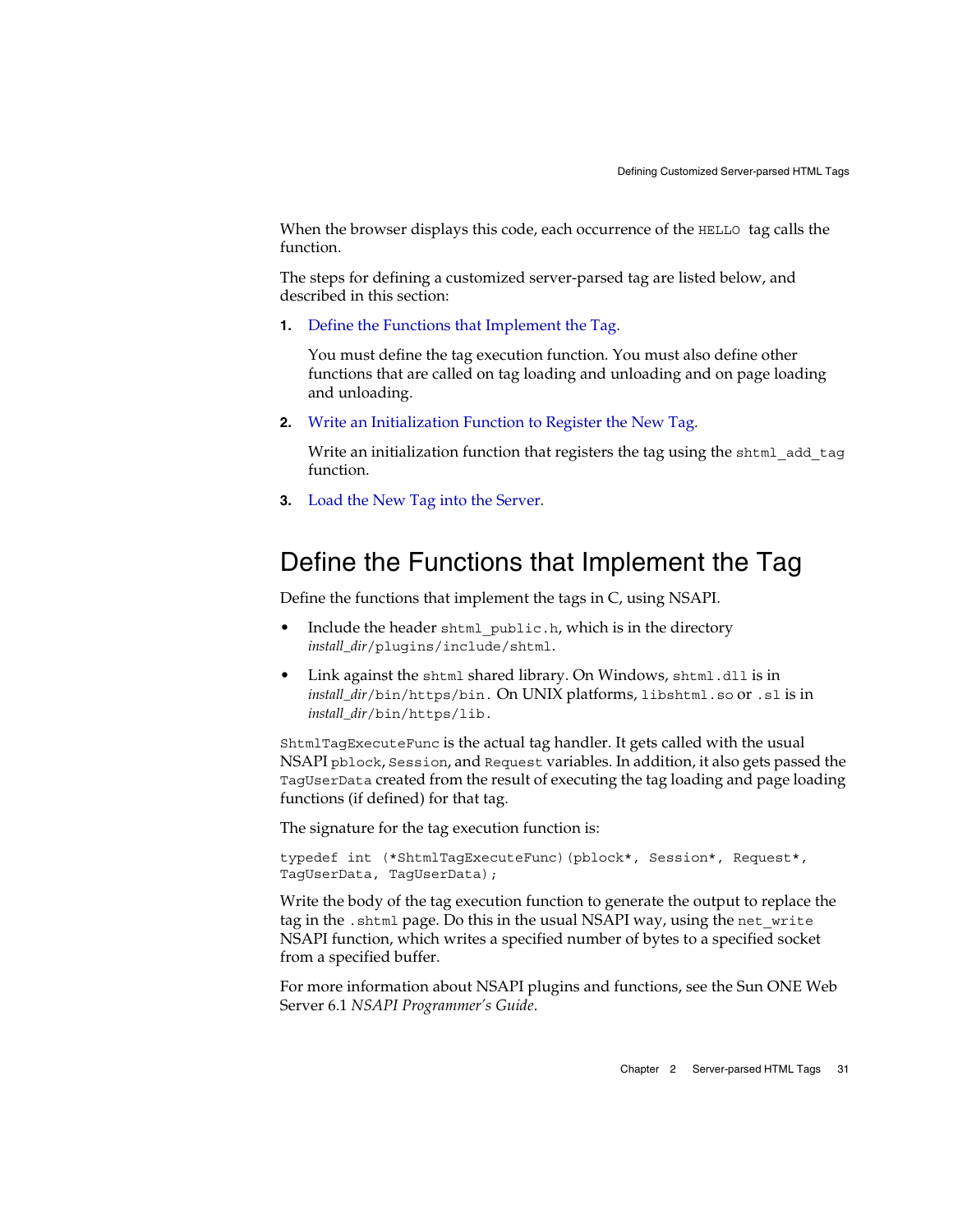The tag execution function must return an int that indicates whether the server should proceed to the next instruction in obj.conf, and is one of the following:

- <span id="page-31-3"></span>REQ PROCEED: Execution was successful
- <span id="page-31-2"></span>REQ\_NOACTION: Nothing happened
- <span id="page-31-0"></span>REQ ABORTED: An error occurred
- <span id="page-31-1"></span>REQ EXIT: The connection was lost

The other functions you must define for your tag are:

<span id="page-31-4"></span>• ShtmlTagInstanceLoad

This is called when a page containing the tag is parsed. It is not called if the page is retrieved from the browser's cache. It basically serves as a constructor, the result of which is cached and is passed into ShtmlTagExecuteFunc whenever the execution function is called.

<span id="page-31-5"></span>• ShtmlTagInstanceUnload

This is basically a destructor for cleaning up whatever was created in the ShtmlTagInstanceLoad function. It gets passed the result that was originally returned from the ShtmlTagInstanceLoad function.

<span id="page-31-6"></span>• ShtmlTagPageLoadFunc

This is called when a page containing the tag is executed, regardless of whether the page is still in the browser's cache. This provides a way to make information persistent between occurrences of the same tag on the same page.

<span id="page-31-7"></span>• ShtmlTagPageUnLoadFn

This is called after a page containing the tag has executed. It provides a way to clean up any allocations done in a ShtmlTagPageLoadFunc and thus gets passed the result returned from the ShtmlTagPageLoadFunc.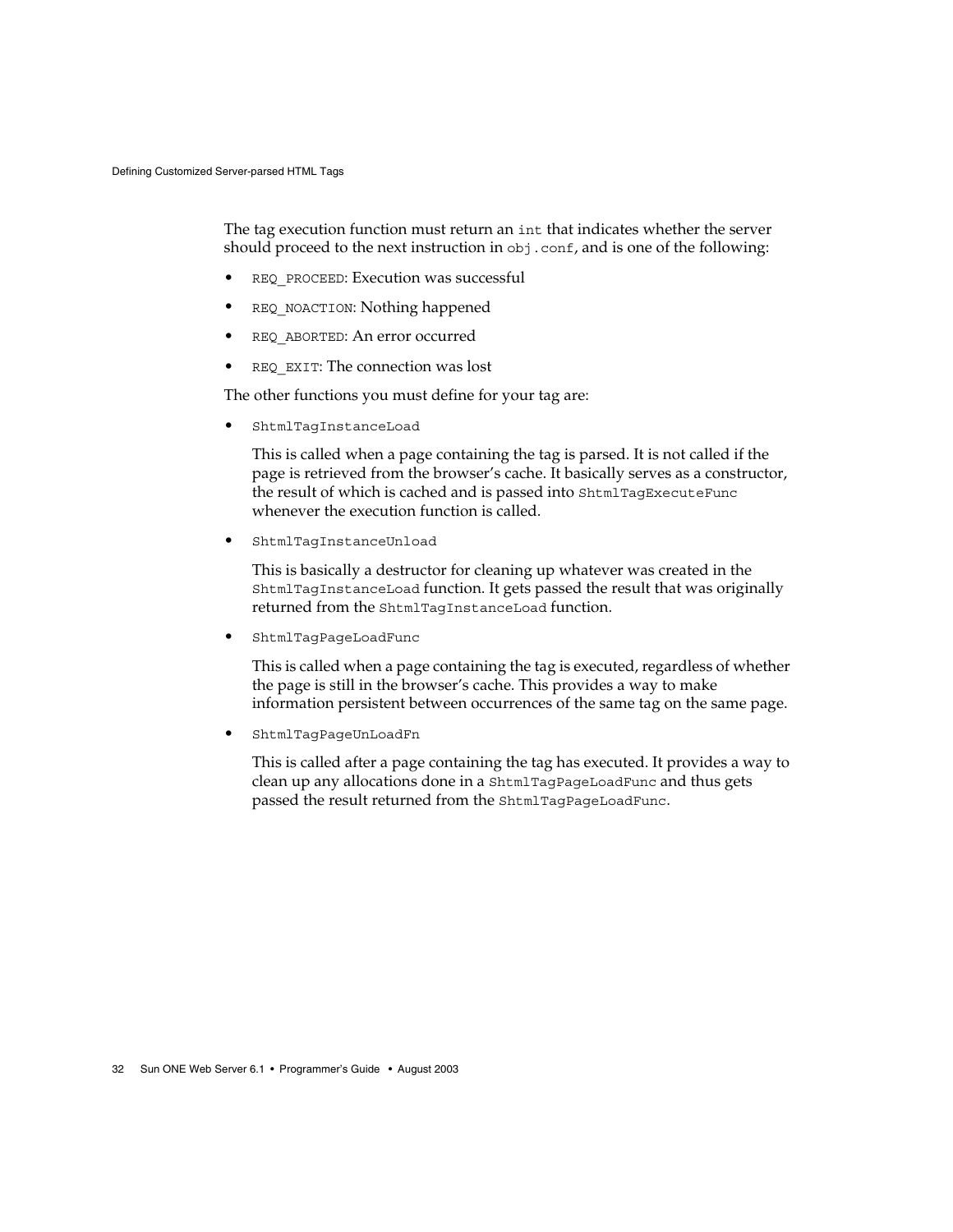The signatures for these functions are:

```
#define TagUserData void*
typedef TagUserData (*ShtmlTagInstanceLoad)(
   const char* tag, pblock*, const char*, size_t);
typedef void (*ShtmlTagInstanceUnload)(TagUserData);
typedef int (*ShtmlTagExecuteFunc)(
   pblock*, Session*, Request*, TagUserData, TagUserData);
typedef TagUserData (*ShtmlTagPageLoadFunc)(
   pblock* pb, Session*, Request*);
typedef void (*ShtmlTagPageUnLoadFunc)(TagUserData);
```
Here is the code that implements the HELLO tag:

```
/*
 * mytag.c: NSAPI functions to implement #HELLO SSI calls
 *
 *
 */
#include "nsapi.h"
#include "shtml/shtml_public.h"
/* FUNCTION : mytag_con
 *
 * DESCRIPTION: ShtmlTagInstanceLoad function
 */
#ifdef cplusplus
extern "C"
#endif
TagUserData
mytag con(const char* tag, pblock* pb, const char* c1, size t t1)
{
   return NULL;
}
/* FUNCTION : mytag des
 *
 * DESCRIPTION: ShtmlTagInstanceUnload
*/
#ifdef __cplusplus
extern "C"
#endif
void
```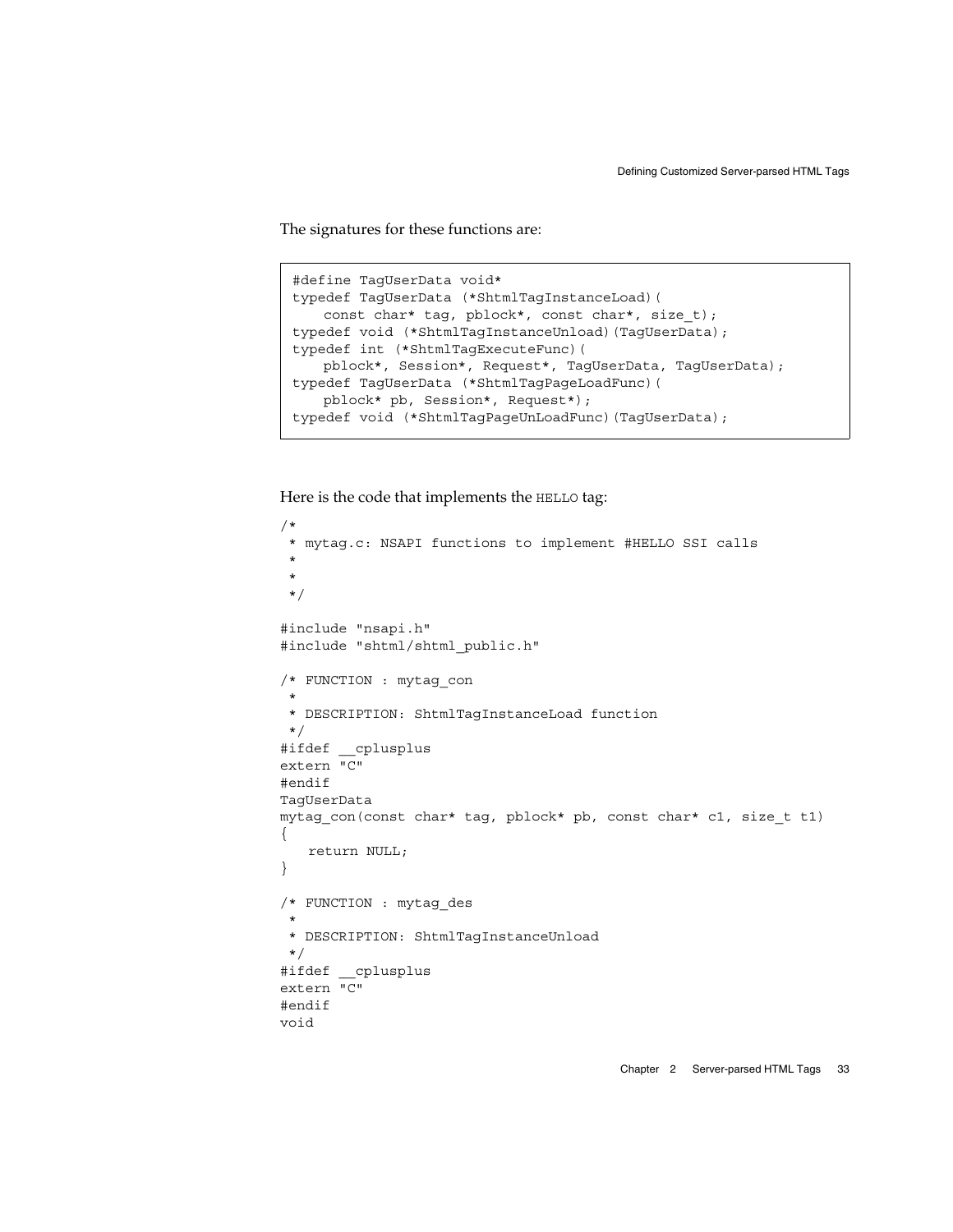```
mytag_des(TagUserData v1)
{
}
/* FUNCTION : mytag_load
 *
 * DESCRIPTION: ShtmlTagPageLoadFunc
*/
#ifdef cplusplus
extern "C"
#endif
TagUserData
mytag_load(pblock *pb, Session *sn, Request *rq)
{
   return NULL;
}
/* FUNCTION : mytag_unload
 *
 * DESCRIPTION: ShtmlTagPageUnloadFunc
 */
#
#ifdef __cplusplus
extern "C"
#endif
void
mytag_unload(TagUserData v2)
{
}
/* FUNCTION : mytag
 *
 * DESCRIPTION: ShtmlTagExecuteFunc
 */
#ifdef __cplusplus
extern "C"
#endif
int
mytag(pblock* pb, Session* sn, Request* rq, TagUserData t1, 
TagUserData t2)
{
   char* buf;
   int length;
   char* client;
   buf = (char *) MALLOC(100*sizeof(char));
```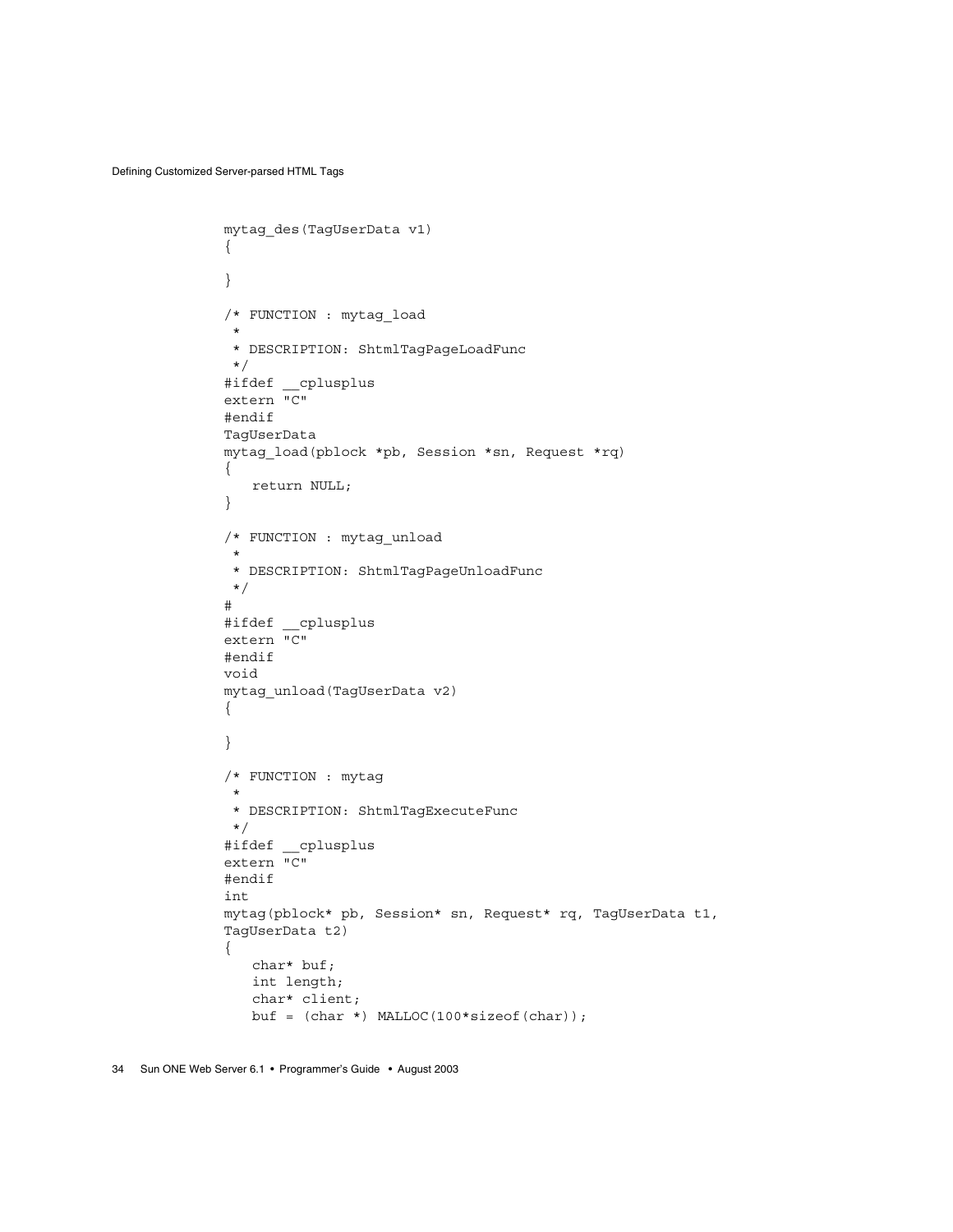```
length = util_sprintf(buf, "<h1>Hello World! </h1>", client);
   if (net_write(sn->csd, buf, length) == IO_ERROR)
   {
      FREE(buf);
      return REQ_ABORTED;
   }
   FREE(buf);
   return REQ_PROCEED;
}
/* FUNCTION : mytag_init
*
* DESCRIPTION: initialization function, calls shtml_add_tag() to 
* load new tag
*/
#
#ifdef __cplusplus
extern "C"
#endif
int
mytag_init(pblock* pb, Session* sn, Request* rq)
{
   int retVal = 0;// NOTE: ALL arguments are required in the shtml_add_tag() function
   retVal = shtml_add_tag("HELLO", mytag_con, mytag_des, mytag, 
mytag_load, mytag_unload);
   return retVal;
}
/* end mytag.c */
```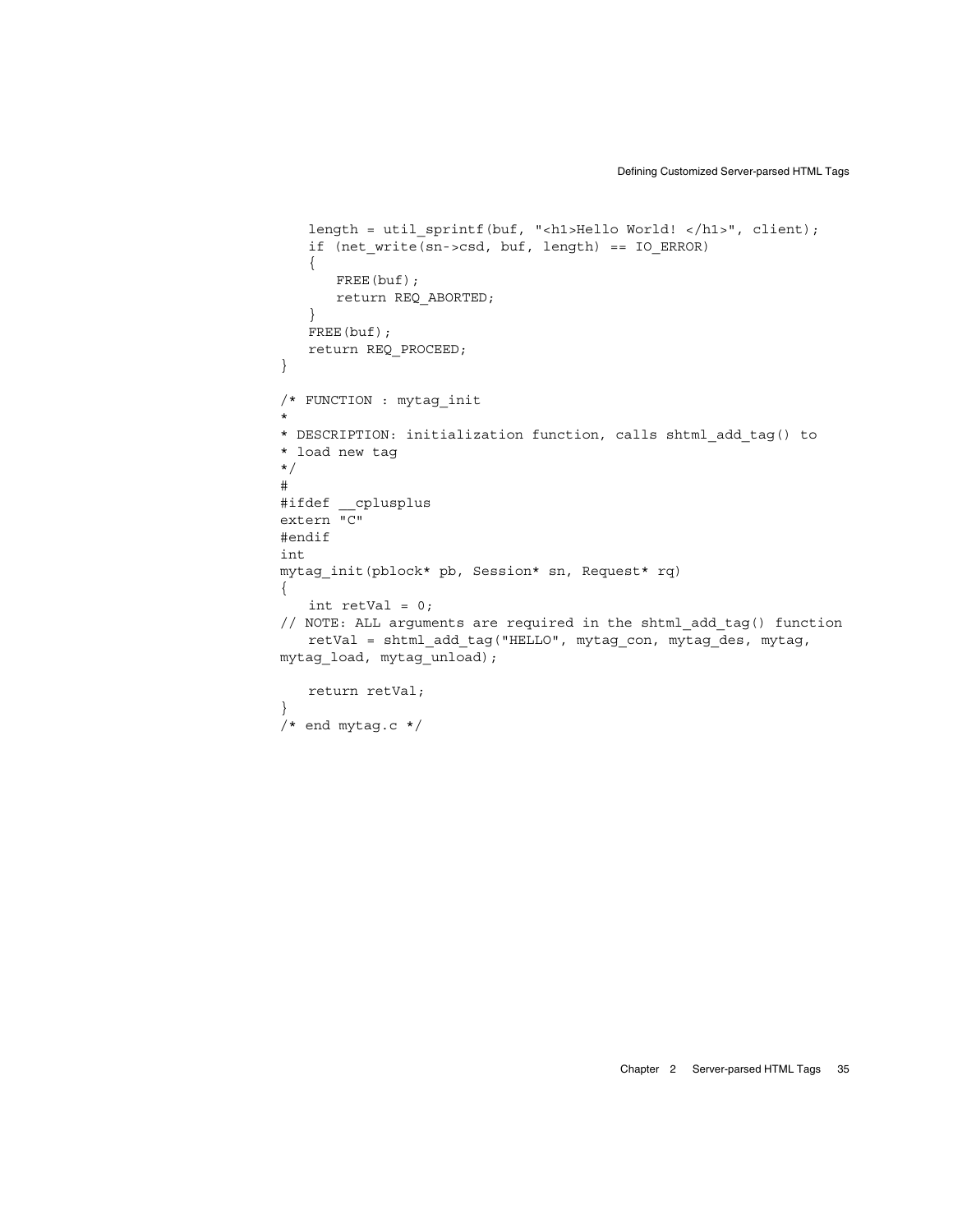## <span id="page-35-2"></span><span id="page-35-0"></span>Write an Initialization Function to Register the New Tag

In the initialization function for the shared library that defines the new tag, register the tag using the function shtml\_add\_tag. The signature is:

```
NSAPI_PUBLIC int shtml_add_tag (
   const char* tag, 
   ShtmlTagInstanceLoad ctor,
   ShtmlTagInstanceUnload dtor,
   ShtmlTagExecuteFunc execFn,
   ShtmlTagPageLoadFunc pageLoadFn,
   ShtmlTagPageUnLoadFunc pageUnLoadFn);
```
<span id="page-35-3"></span>Any of these arguments can return NULL except for tag and execFn.

## <span id="page-35-1"></span>Load the New Tag into the Server

After creating the shared library that defines the new tag, you load the library into Sun ONE Web Server in the usual way for NSAPI plugins. That is, add the following directives to the configuration file magnus.conf:

**1.** Add an Init directive whose fn parameter is load-modules and whose shlib parameter is the shared library to load. For example, if you compiled your tag into the shared object *install\_dir*/hello.so, it would be:

```
Init funcs="mytag,mytag_init" shlib="install_dir/hello.so" 
fn="load-modules"
```
**2.** Add another Init directive whose fn parameter is the initialization function in the shared library that uses shtml\_add\_tag to register the tag. For example:

```
Init fn="mytag_init"
```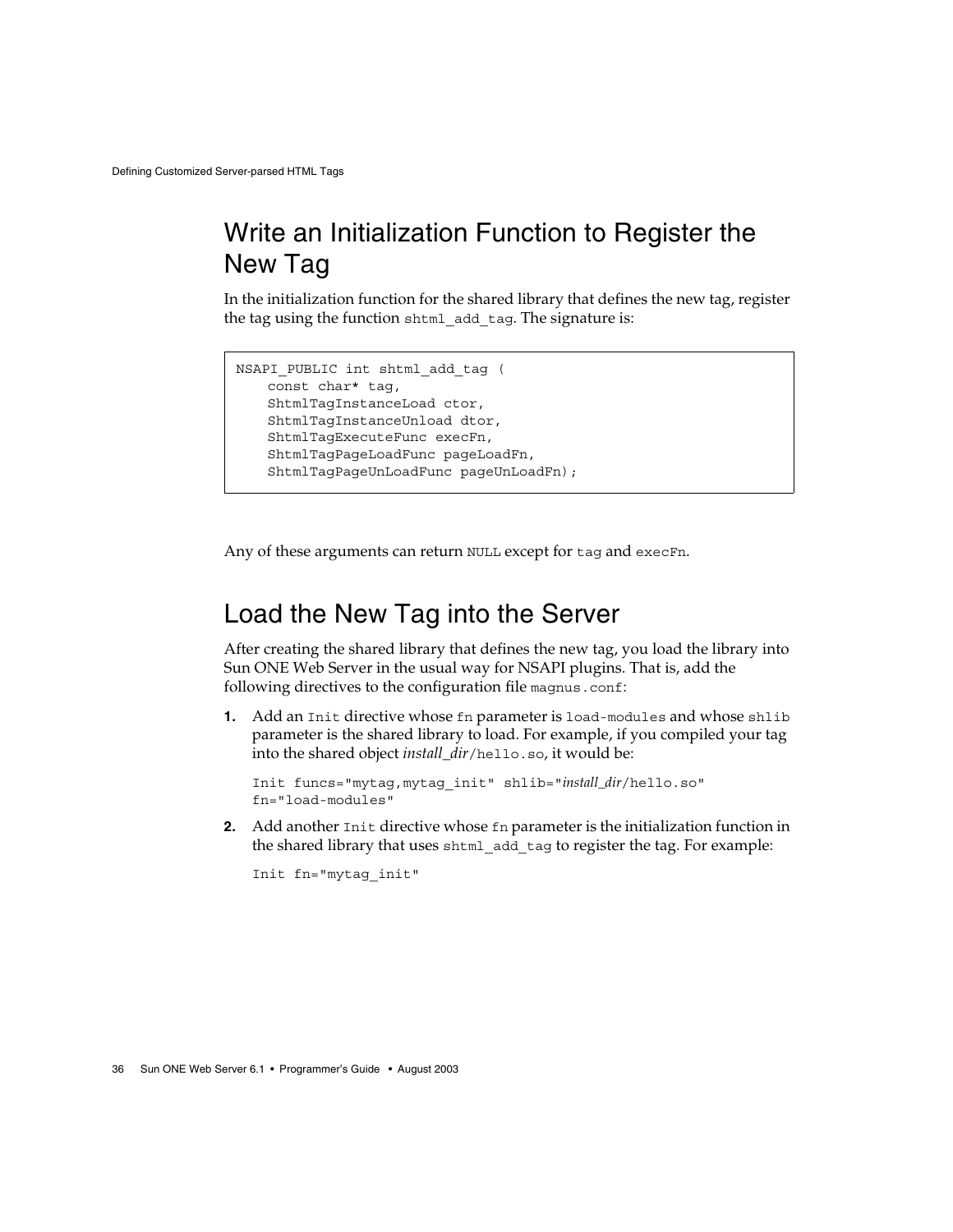# <span id="page-36-3"></span><span id="page-36-0"></span>Time Formats

The following table describes the format strings for dates and times used by server-parsed HTML. The left column lists time format symbols, and the right column explains the meanings of the symbols.

<span id="page-36-4"></span><span id="page-36-2"></span><span id="page-36-1"></span>

| <b>Meaning</b>                                                 |
|----------------------------------------------------------------|
| Abbreviated weekday name (3 chars)                             |
| Day of month as decimal number (01-31)                         |
| Second as decimal number (00-59)                               |
| Minute as decimal number (00-59)                               |
| Hour in 24-hour format (00-23)                                 |
| Year with century, as decimal number, up to 2099               |
| Abbreviated month name (3 chars)                               |
| Abbreviated month name (3 chars)                               |
| Time "HH:MM:SS"                                                |
| Time "HH:MM:SS"                                                |
| Full weekday name                                              |
| Full month name                                                |
| "%a %b %e %H:%M:%S %Y"                                         |
| Date & time "%m/%d/%y %H:%M:%S"                                |
| Date "%m/%d/%y"                                                |
| Day of month as decimal number (1-31) without leading<br>zeros |
| Hour in 12-hour format (01-12)                                 |
| Day of year as decimal number (001-366)                        |
| Hour in 24-hour format (0-23) without leading zeros            |
| Hour in 12-hour format (1-12) without leading zeros            |
| Month as decimal number (01-12)                                |
| Line feed                                                      |
| A.M./P.M. indicator for 12-hour clock                          |
|                                                                |

**Table 2-1** Time Formats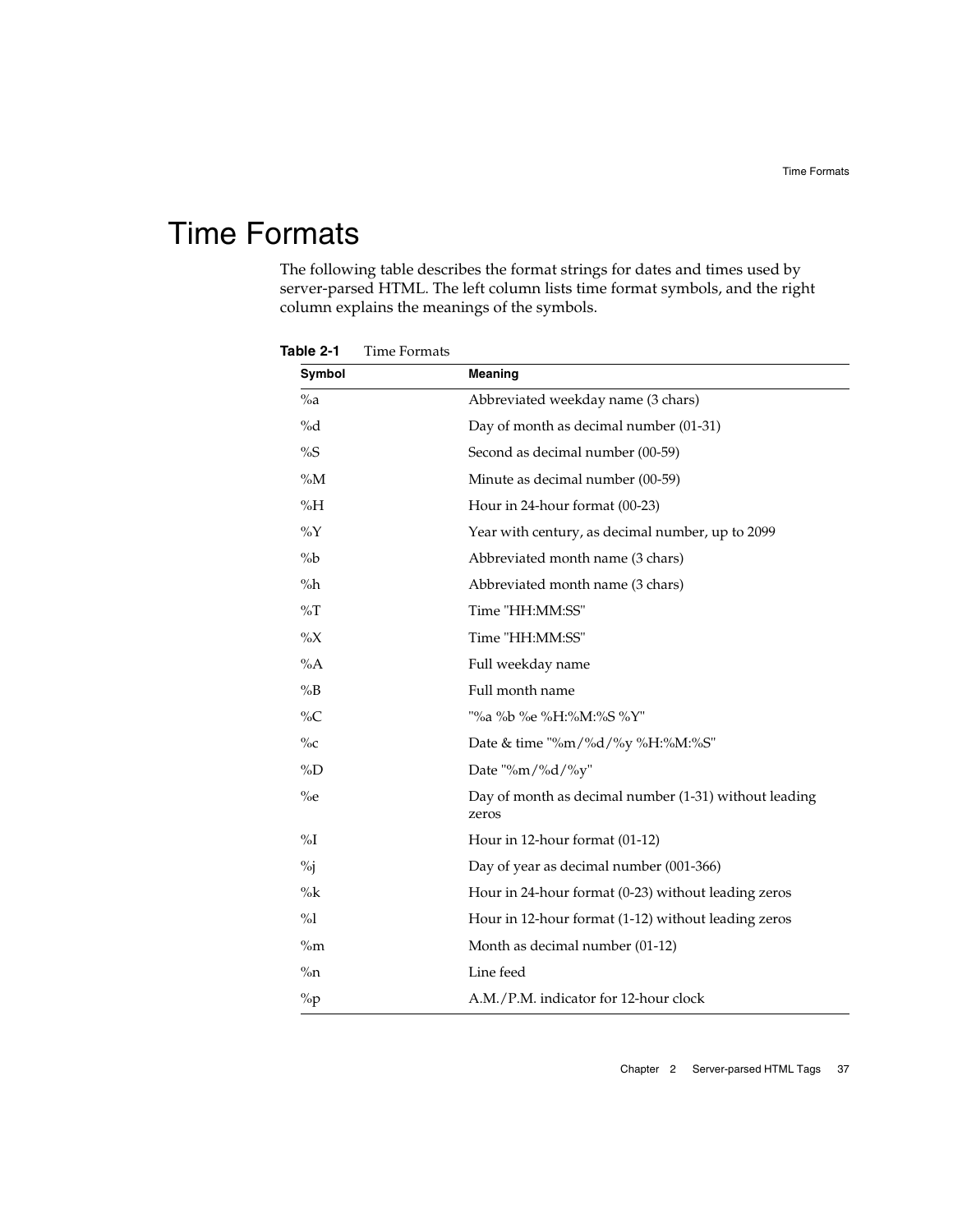| <b>Meaning</b>                                                              |  |  |
|-----------------------------------------------------------------------------|--|--|
| Time "%H:%M"                                                                |  |  |
| Time "%I:%M:%S %p"                                                          |  |  |
| Tab                                                                         |  |  |
| Week of year as decimal number, with Sunday as first day<br>of week (00-51) |  |  |
| Weekday as decimal number (0-6; Sunday is 0)                                |  |  |
| Week of year as decimal number, with Monday as first day<br>of week (00-51) |  |  |
| Date "%m/%d/%y"                                                             |  |  |
| Year without century, as decimal number (00-99)                             |  |  |
| Percent sign                                                                |  |  |
|                                                                             |  |  |

**Table 2-1** Time Formats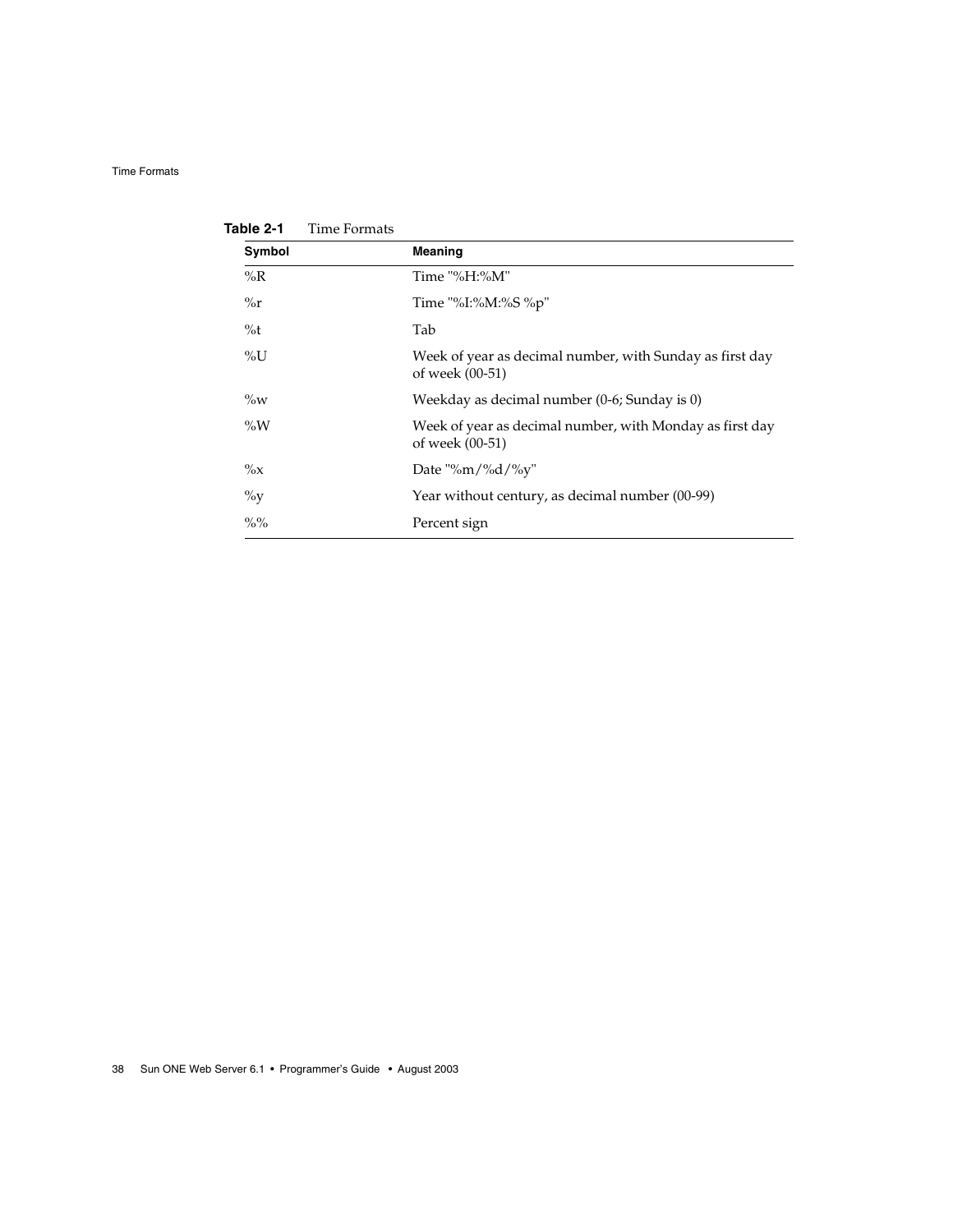# <span id="page-38-4"></span><span id="page-38-2"></span>Using CGI

<span id="page-38-1"></span><span id="page-38-0"></span>Common Gateway Interface (CGI) programs run on the server and generate a response to return to the requesting client. CGI programs can be written in various languages, including C, C++, Java, Perl, and as shell scripts. CGI programs are invoked through URL invocation.

<span id="page-38-3"></span>A wealth of information about writing CGI programs is available. A good starting point is "The Common Gateway Interface" at:

<http://hoohoo.ncsa.uiuc.edu/cgi/overview.html>

Sun ONE Web Server complies with the version 1.1 CGI specification.

Since the server starts up a process each time the CGI script or program runs, this is an expensive method of programming the server.

This chapter has the following sections:

- [Enabling CGI](#page-39-0)
- [Creating Custom Execution Environments for CGI Programs \(UNIX only\)](#page-40-1)
- [Adding CGI Programs to the Server](#page-46-0)
- [Setting the Priority of a CGI Program](#page-46-1)
- [Windows CGI and Shell CGI Programs](#page-47-0)
- [Perl CGI Programs](#page-47-1)
- [Global CGI Settings](#page-47-2)
- [CGI Variables](#page-48-0)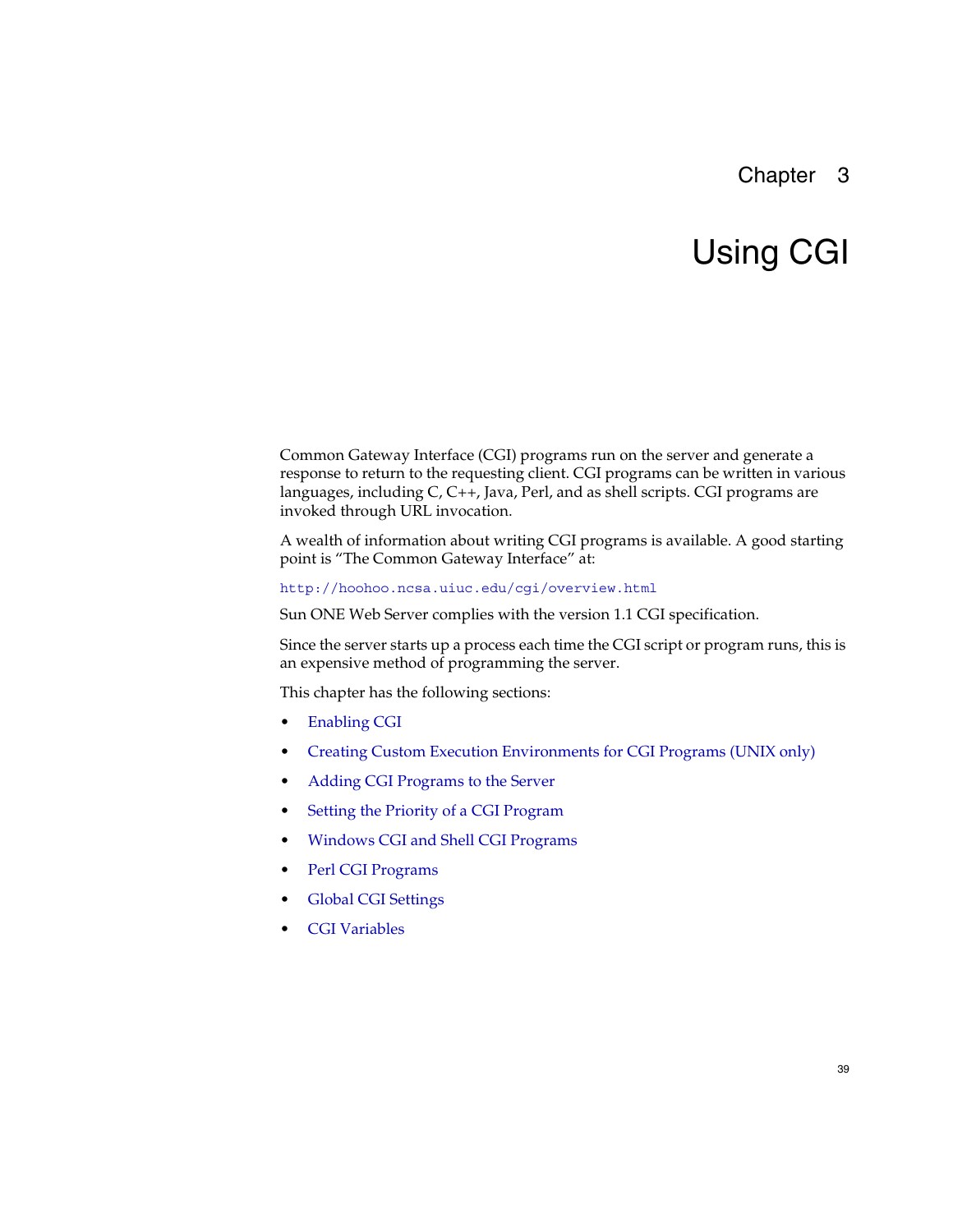# <span id="page-39-0"></span>Enabling CGI

<span id="page-39-2"></span>Sun ONE Web Server provides two ways to identify CGI programs, which are listed below and described in this section:

- [Specifying CGI Directories](#page-39-1)
- <span id="page-39-3"></span>• [Specifying CGI File Extensions](#page-40-0)

## <span id="page-39-1"></span>Specifying CGI Directories

To specify directories that contain CGI programs (and only CGI programs) use the CGI Directory page in the Programs tab of the Class Manager. The server treats all files in these directories as CGI programs.

<span id="page-39-4"></span>For each CGI directory, the file obj.conf contains a NameTrans directive that associates the name cgi with each request for a resource in that directory. These directives are automatically added to obj.conf when you specify CGI directories in the Class Manager interface, or you can manually add them to obj.conf if desired.

For example, the following instruction interprets all requests for resources in http://*server-name*/cgi-local as requests to invoke CGI programs in the directory C:/Sun/Servers/docs/mycgi:

```
NameTrans fn="pfx2dir" from="/cgi-local" 
dir="C:/Sun/Servers/docs/mycgi" name="cgi"
```
The obj.conf file must contain the following named object:

```
<Object name="cgi">
ObjectType fn="force-type" type="magnus-internal/cgi"
Service fn="send-cgi"
</Object>
```
Do not remove this object from  $\phi$  *conf.* If you do, the server will never recognize CGI directories, regardless of whether you specify them in the Class Manager interface or manually add more NameTrans directives to obj.conf.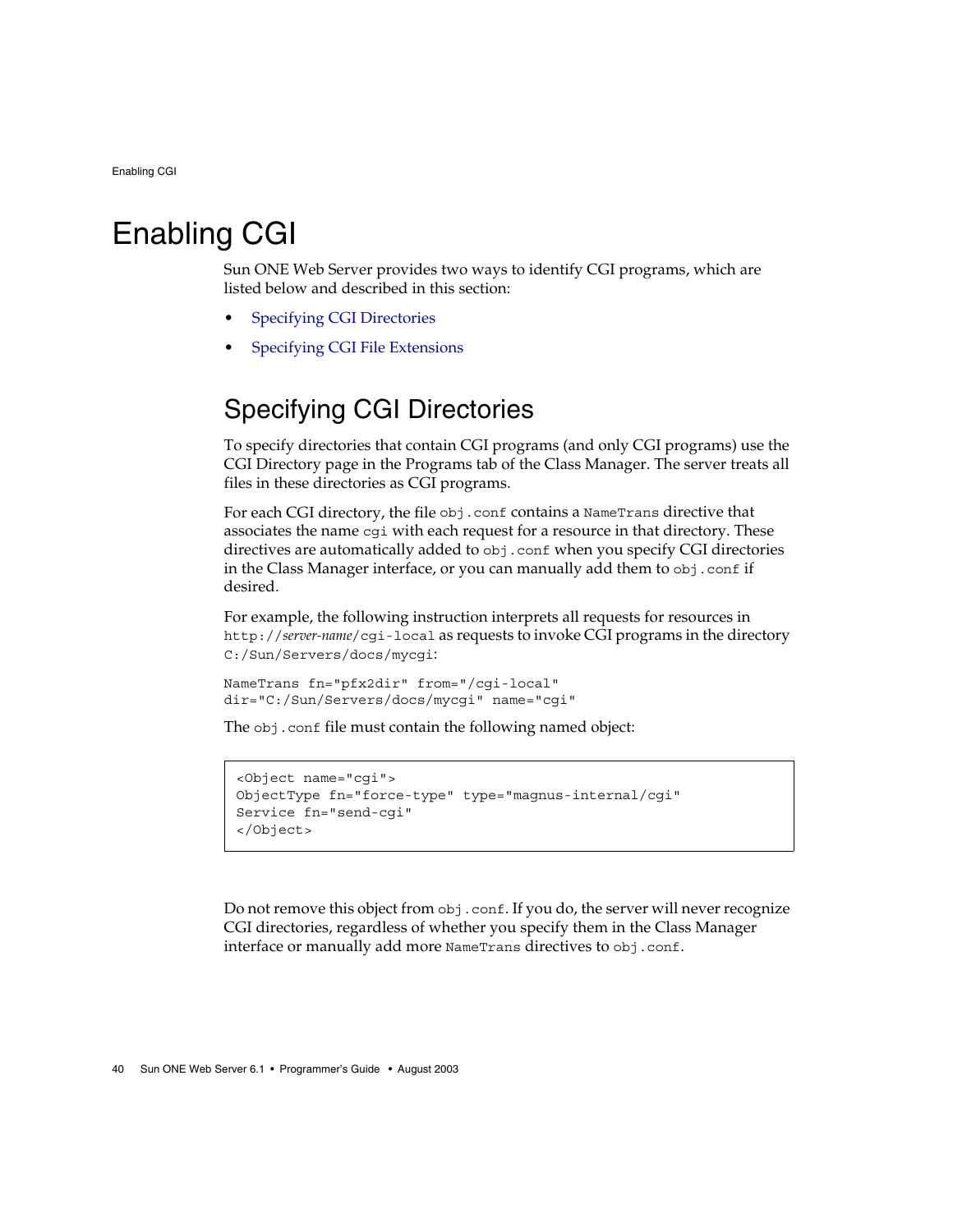#### <span id="page-40-2"></span><span id="page-40-0"></span>Specifying CGI File Extensions

Use the CGI File Type page in the Programs tab of the Class Manager to instruct the server to treat all files with certain extensions as CGI programs, regardless of which directory they reside in. The default CGI extensions are .cgi, .bat, and .exe.

<span id="page-40-4"></span>To change which extensions indicate CGI programs, modify the following line in the mime.types file to specify the desired extensions. Be sure to restart the server after editing mime.types.

type=magnus-internal/cgi exts=cgi,exe,bat

<span id="page-40-5"></span>When the server is enabled to treat all files with an appropriate extensions as CGI programs, the obj.conf file contains the following Service directive:

```
Service fn="send-cgi" type="magnus-internal/cgi"
```
## <span id="page-40-1"></span>Creating Custom Execution Environments for CGI Programs (UNIX only)

<span id="page-40-3"></span>Before you can create a custom execution environment, you must install the suid Cgistub and run it as root:

**1.** Log in as the superuser.

su

**2.** Create the private directory for Cgistub:

cd *server\_root*/https-*instance* mkdir private

**3.** Copy Cgistub to the private directory:

cd private

cp ../../bin/https/bin/Cgistub .

**4.** Set the owner of private to the server user:

chown *user* .

**5.** Set the permissions on private:

chmod 500 .

**6.** Set the owner of Cqistub to root:

chown root Cgistub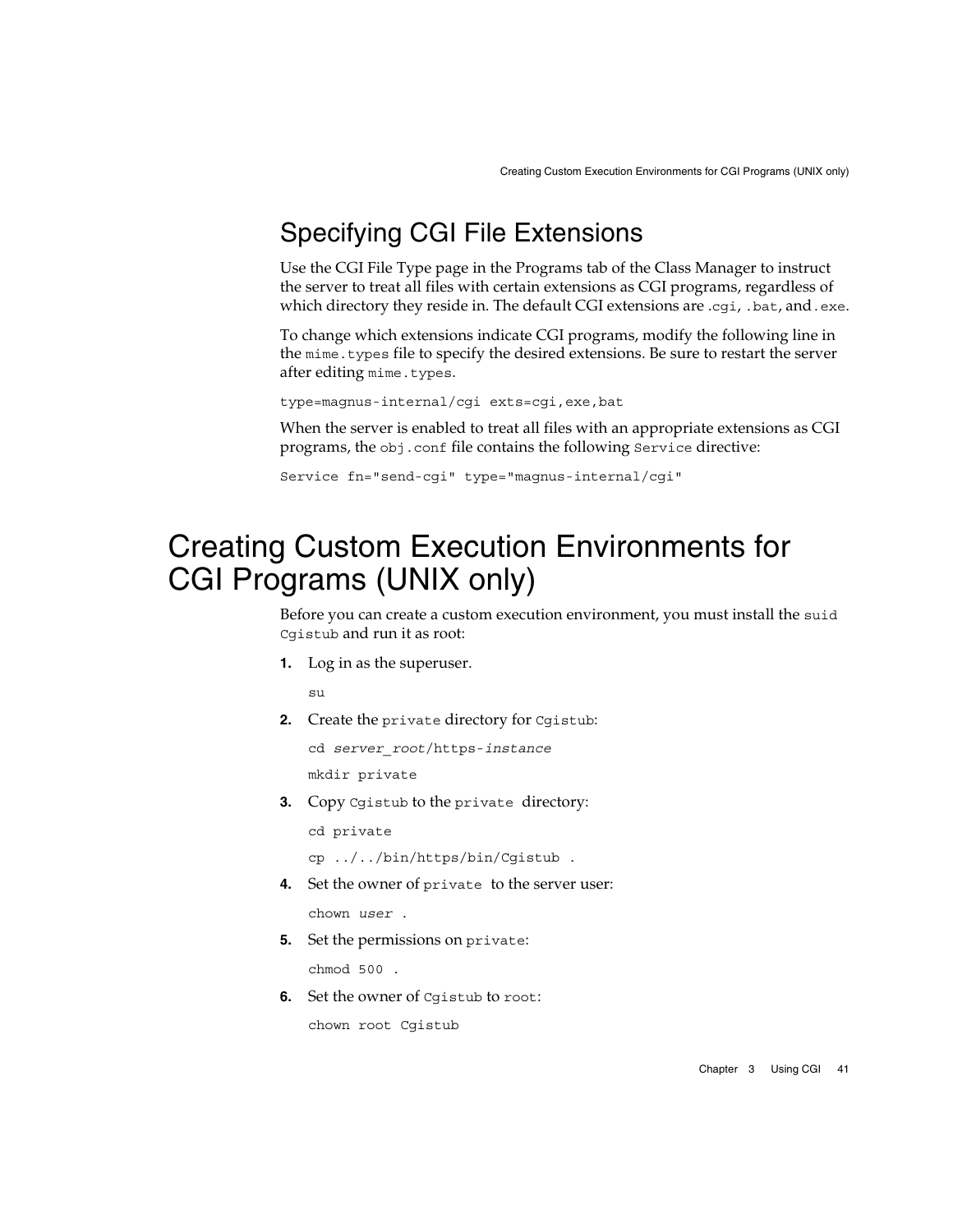**7.** Set the permissions on Cgistub:

chmod 4711 Cgistub

**8.** You can give each reference to the send-cgi SAF in obj.conf a user parameter. For example:

Service fn="send-cgi" user="*user*"

You can use variable substitution. For example, in server.xml, give a VS (virtual server) element the following VARS subelement:

<VARS user="*user*"/>

This lets you write the send-cgi SAF line in obj.conf as follows:

Service fn="send-cgi" user="\$user"

For more information about send-cgi in the  $obj$  conf file and server. $xml$ , see the Sun ONE Web Server 6.1 *Administrator's Configuration File Reference*.

**9.** Restart the server to put the changes into effect.

| <b>NOTE</b> | Installing Cgistub in the server root/https-instance/private        |
|-------------|---------------------------------------------------------------------|
|             | directory is recommended. If you install it anywhere else, you must |
|             | specify the path to Cgistub in the init-cgi function in             |
|             | magnus.conf. For details, see the Sun ONE Web Server 6.1 NSAPI      |
|             | Programmer's Guide.                                                 |

**NOTE** It may not be possible to install the suid Cgistub program on an NFS mount. If you wish to use an suid Cgistub, you must install your server instance to a local file system.

Cgistub enforces the following security restrictions:

- The user the CGI program executes as must have a uid of 100 or greater. This prevents anyone from using Cgistub to obtain root access.
- The CGI program must be owned by the user it is executed as and must not be writable by anyone other than its owner. This makes it difficult for anyone to covertly inject and then remotely execute programs.
- Cgistub creates its UNIX listen socket with 0700 permissions.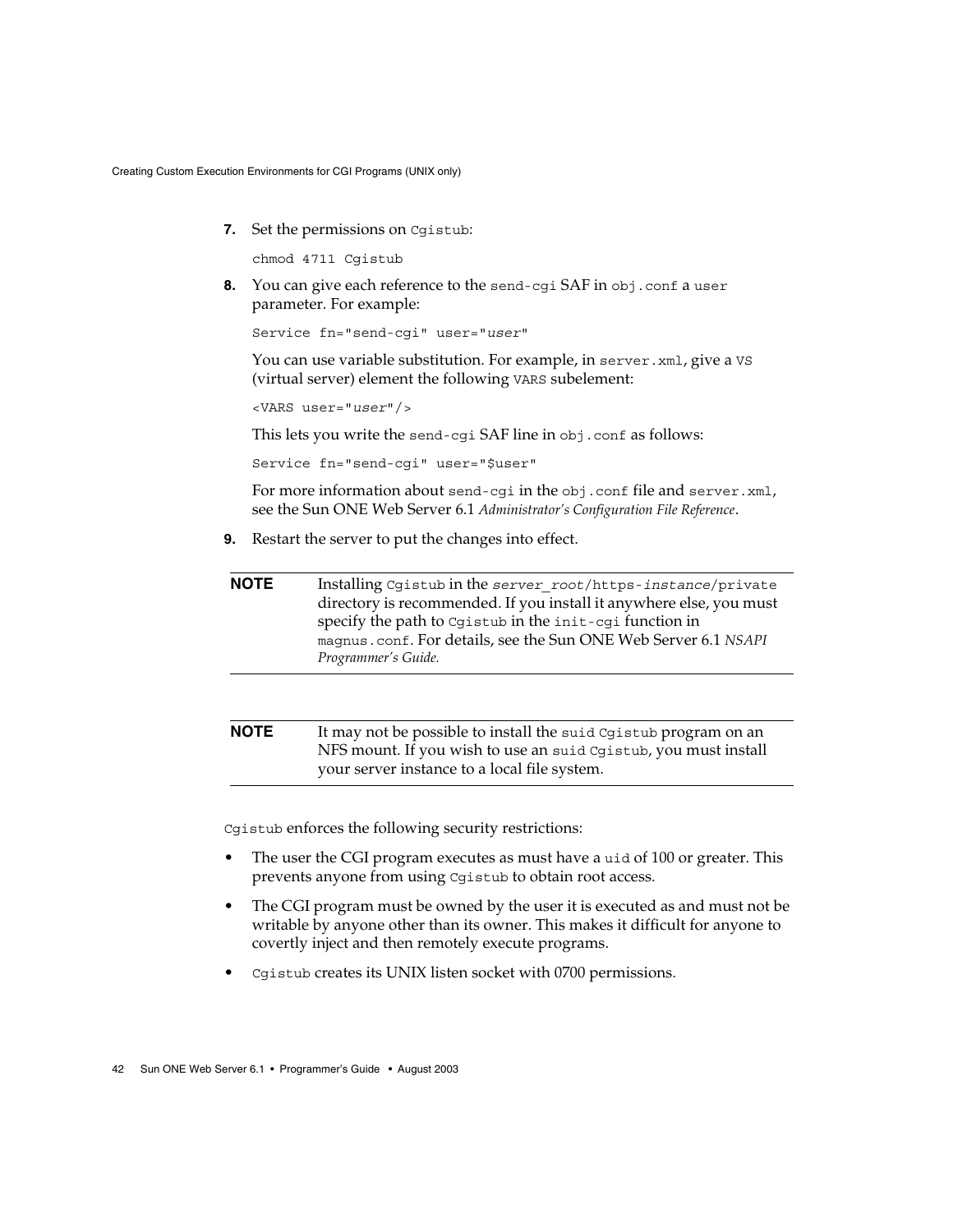**NOTE** Socket permissions are not respected on a number of UNIX variants, including current versions of SunOS/Solaris. To prevent a malicious user from exploiting Cgistub, change the server's temporary directory (using the magnus.conf TempDir directive) to a directory accessible only to the server user.

After you have installed Cgistub you can create custom execution environments by doing the following, as described in this section:

- [Specifying a Unique CGI Directory and UNIX User and Group for a Virtual](#page-42-0)  [Server](#page-42-0)
- [Specifying a Chroot Directory for a Virtual Server](#page-43-0)

## <span id="page-42-0"></span>Specifying a Unique CGI Directory and UNIX User and Group for a Virtual Server

To prevent a virtual server's CGI programs from interfering with other users, these programs should be stored in a unique directory and execute with the permissions of a unique UNIX user and group.

First, create the UNIX user and group. The exact steps required to create a user and group vary by operating system. For instructions, consult your operating system's documentation.

Next, follow these steps to create a cgi-bin directory for the virtual server:

**1.** Log in as the superuser.

su

**2.** Change to the virtual server directory.

cd *vs\_dir*

**3.** Create the cgi-bin directory.

```
mkdir cgi-bin
chown user:group cgi-bin
chmod 755 cgi-bin
```
Now you can set the virtual server's CGI directory, user, and group in one of these ways: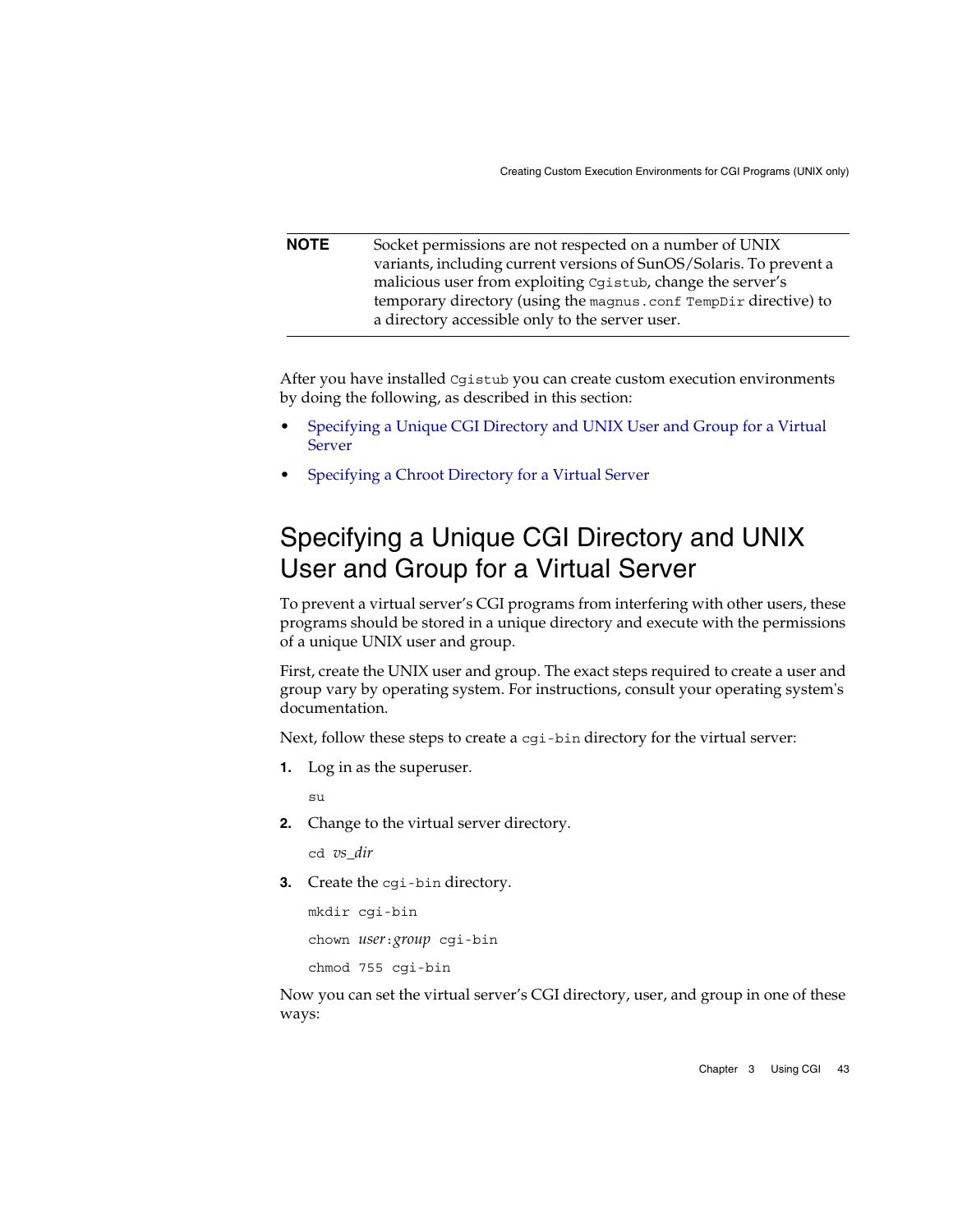- Use the dir, user, and group parameters of the send-cgi Service SAF in the obj.conf file (see the Sun ONE Web Server 6.1 *Administrator's Configuration File Reference*).
- Enter this information using the Settings page in the Preferences tab of the Virtual Server Manager (see the Sun ONE Web Server 6.1 *Administrator's Guide*).

#### <span id="page-43-0"></span>Specifying a Chroot Directory for a Virtual Server

To further improve security, these CGI scripts should be prevented from accessing data above and outside of the virtual server directory.

First, set up the chroot environment. The exact steps required to set up the chroot environment vary by operating system. For instructions, consult your operating system's documentation. The man pages for ftpd and chroot are often a good place to start.

These are the steps required for Solaris versions 2.6 through 8:

**1.** Log in as the superuser.

su

**2.** Change to the chroot directory. This is typically the *vs\_dir* directory mentioned in the previous section.

cd *chroot*

**3.** Create tmp in the chroot directory:

mkdir tmp

chmod 1777 tmp

**4.** Create dev in the chroot directory:

mkdir dev

chmod 755 dev

**5.** List /dev/tcp, and note the major and minor numbers of the resulting output. In this example, the major number is 11 and the minor number is 42:

ls -lL /dev/tcp crw-rw-rw- 1 root sys 11, 42 Apr 9 1998 /dev/tcp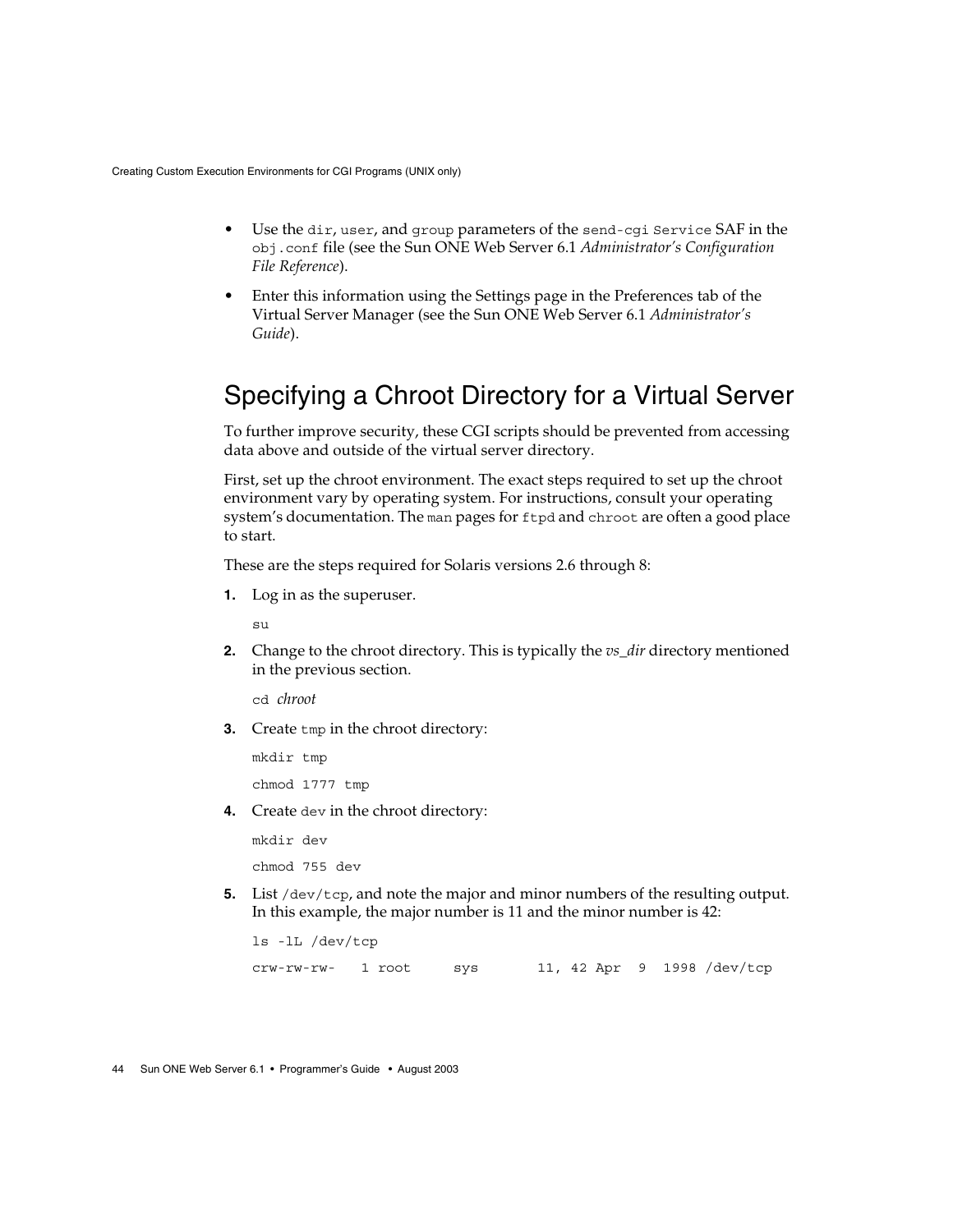**6.** Create the tcp device using the major and minor numbers:

```
mknod dev/tcp c 11 42
chmod 666 dev/tcp
```
**7.** Repeat steps 5 and 6 for each of the following devices (each device will have a different major and minor combination):

```
/dev/udp 
/dev/ip 
/dev/kmem 
/dev/kstat 
/dev/ksyms 
/dev/mem 
/dev/null 
/dev/stderr 
/dev/stdin 
/dev/stdout 
/dev/ticotsord 
/dev/zero
```
**8.** Set permissions on the devices in dev in the chroot directory:

chmod 666 dev/\*

**9.** Create and populate lib and usr/lib in the chroot directory:

```
mkdir usr 
mkdir usr/lib 
ln -s /usr/lib 
ln /usr/lib/* usr/lib
```
You can ignore the messages this command generates.

If the /usr/lib directory is on a different file system, replace the last command with the following:

```
cp -rf /usr/lib/* usr/lib
```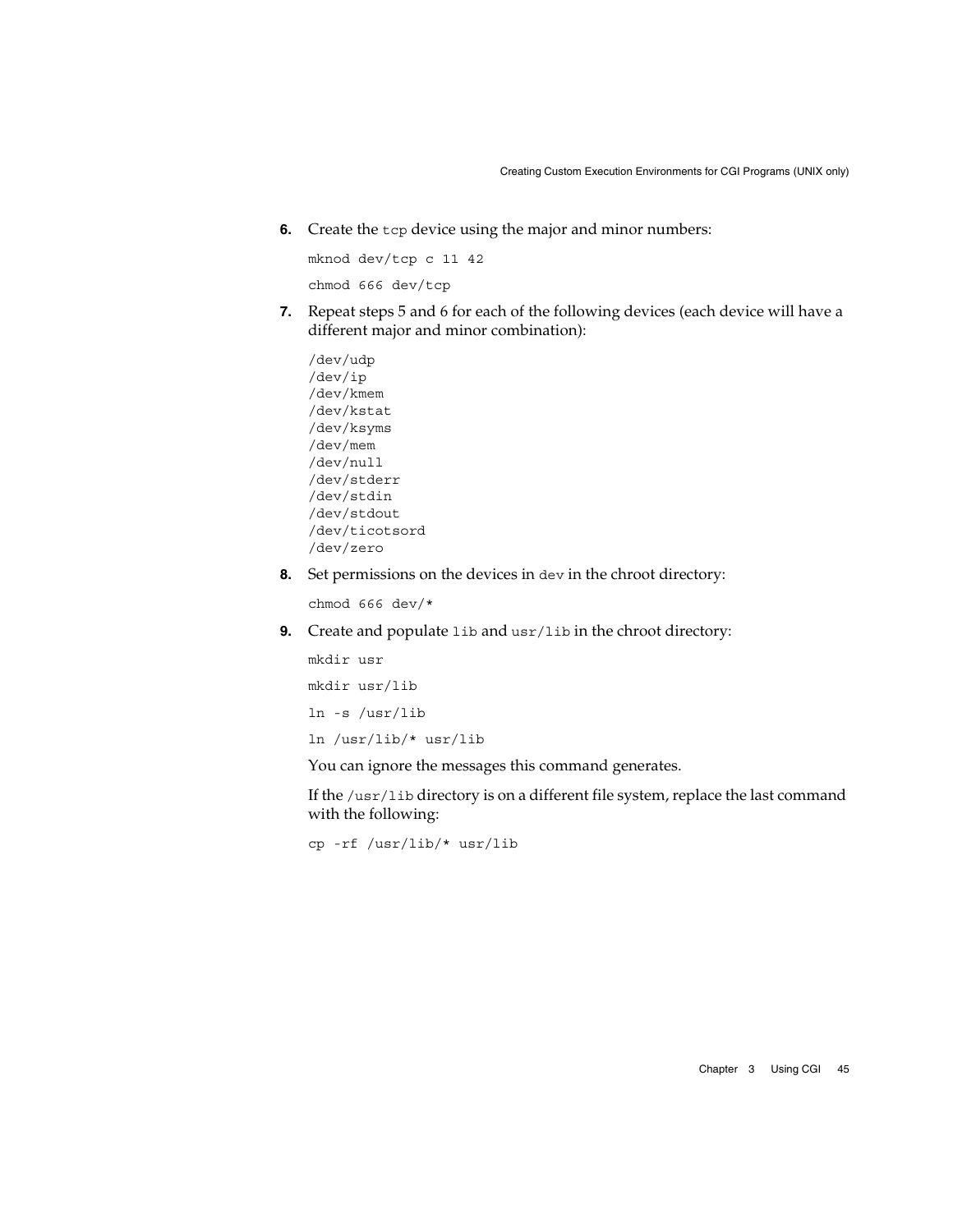**10.** Create and populate bin and usr/bin in the chroot directory:

mkdir usr/bin

ln -s /usr/bin

ln /usr/bin/\* usr/bin

You can ignore the messages this command generates.

If the /usr/bin directory is on a different file system, replace the last command with the following:

```
cp -rf /usr/bin/* usr/bin
```
**11.** Create and populate etc in the chroot directory:

mkdir etc ln /etc/passwd /etc/group /etc/netconfig etc

**12.** Test the chroot environment:

chroot *chroot* bin/ls -l

The output should look something like this:

```
total 14 
lrwxrwxrwx 1 root other 8 Jan 13 03:32 bin -> /usr/bin 
drwxr-xr-x 2 user group 512 Jan 13 03:42 cgi-bin 
drwxr-xr-x 2 root other 512 Jan 13 03:28 dev 
drwxr-xr-x 2 user group 512 Jan 13 03:26 docs 
drwxr-xr-x 2 root other 512 Jan 13 03:33 etc 
lrwxrwxrwx 1 root other 8 Jan 13 03:30 lib -> /usr/lib 
drwxr-xr-x 4 root other 512 Jan 13 03:32 usr
```
Now you can set the virtual server's chroot directory in one of these ways:

- Use the chroot parameter of the send-cqi Service SAF in the obj.conf file (see the Sun ONE Web Server 6.1 *Administrator's Configuration File Reference*).
- Enter this information using the Settings page in the Preferences tab of the Virtual Server Manager (see the Sun ONE Web Server 6.1 *Administrator's Guide*).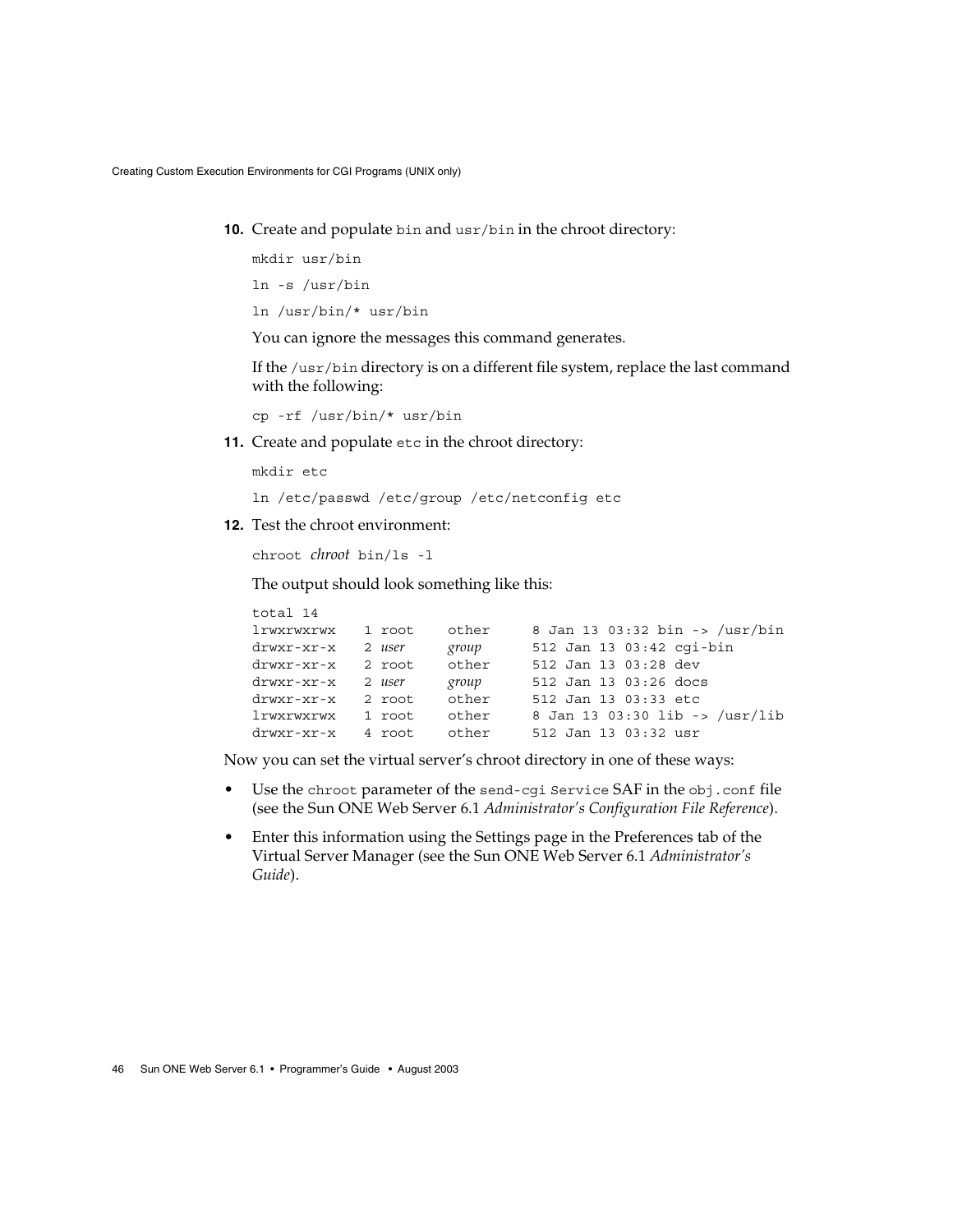## <span id="page-46-0"></span>Adding CGI Programs to the Server

<span id="page-46-2"></span>To add CGI programs to Sun ONE Web Server, just do one of the following:

- Drop the program file in a CGI directory (if there are any).
- Give it a file name that the server recognizes as a CGI program and put it in any directory at or below the document root (if CGI file type recognition has been activated).

<span id="page-46-3"></span>For UNIX, make sure the program file has execute permissions set.

# <span id="page-46-1"></span>Setting the Priority of a CGI Program

<span id="page-46-6"></span><span id="page-46-5"></span>The priority of a CGI program can be set using the nice parameter of the send-cgi function. This is a UNIX-only parameter and accepts an increment that determines the CGI program's priority relative to the server. Typically, the server is run with a nice value of 0 and the nice increment would be between 0 (the CGI program runs at same priority as server) and 19 (the CGI program runs at much lower priority than server). As with all other CGI variables, this can be configured per class or per virtual server.

<span id="page-46-4"></span>For more information about send-cgi, see the Sun ONE Web Server 6.1 *Administrator's Configuration File Reference*.

To configure CGI variables for a class:

- Access the Class Manager, click CGI Settings on the Virtual Server tab, and then specify the nice value as desired before clicking OK and applying your changes.
- Access the Server Manager, click the Virtual Server Class tab, and then click Edit Classes. Click Advanced, and specify the nice value as desired before clicking OK and applying your changes.

All virtual servers in the specified class will inherit the value from the class. This can be overridden by setting the value for an individual virtual server, as described below.

<span id="page-46-7"></span>To configure CGI variables for a virtual server:

- **1.** Access the Class Manager, and then click Manage Virtual Servers on the Virtual Servers tab.
- **2.** Select a virtual server, click Manage, and then click Settings.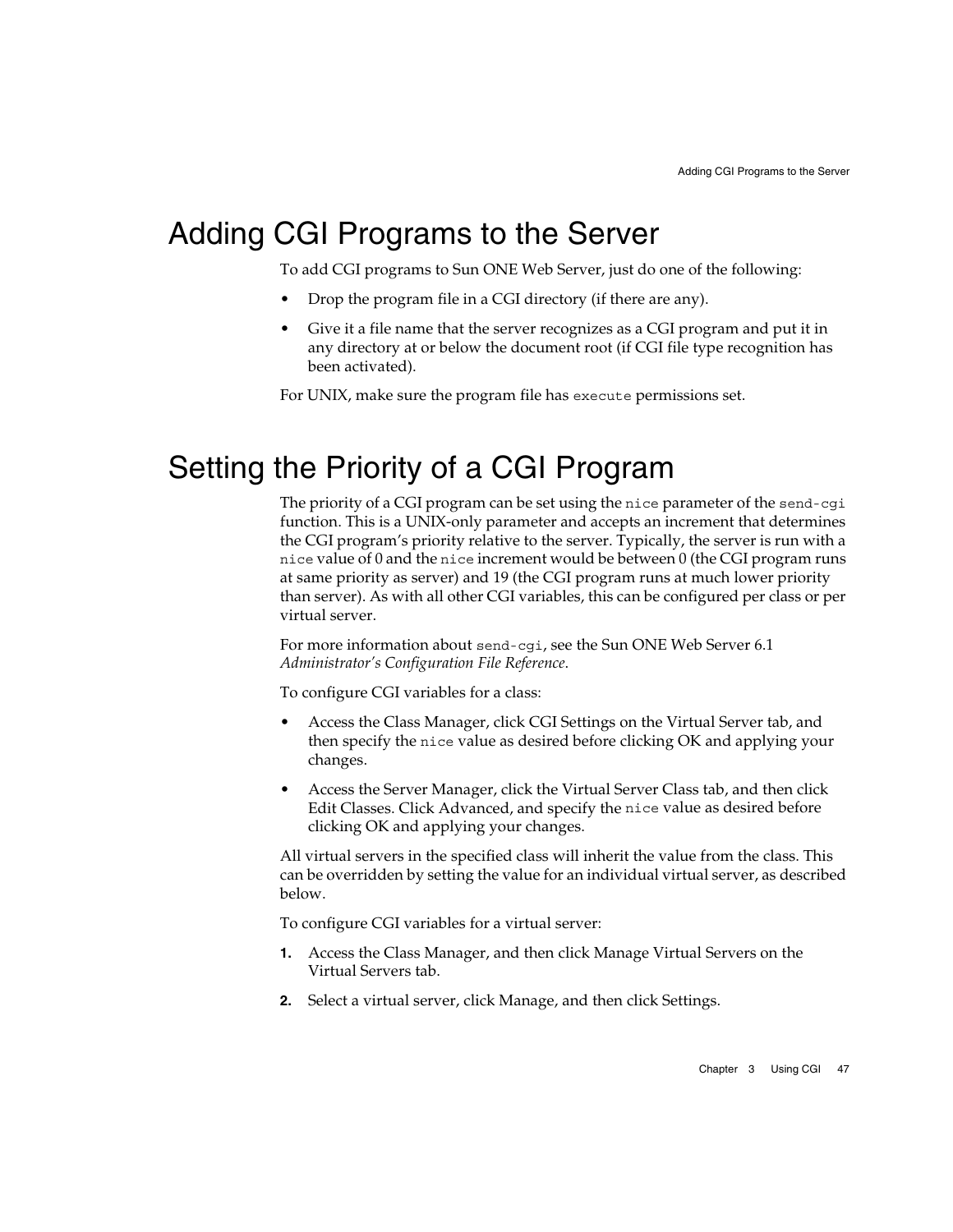**3.** Specify the nice value as desired, and then click OK and apply your changes.

The value overrides any value set at the class level.

## <span id="page-47-0"></span>Windows CGI and Shell CGI Programs

<span id="page-47-6"></span>For information about installing CGI and shell CGI programs on Windows using the Class Manager interface, see the Sun ONE Web Server 6.1 *Administrator's Guide*.

## <span id="page-47-1"></span>Perl CGI Programs

You cannot run CGIs using Perl 5.6.*x* with the -w flag. Instead, include the following code in the file:

<span id="page-47-3"></span>use warnings;

## <span id="page-47-2"></span>Global CGI Settings

To change global CGI settings:

- **1.** Access the Server Manager, and click the Magnus Editor page.
- **2.** Select CGI Settings from the drop-down list, and then click Manage.
- <span id="page-47-8"></span><span id="page-47-7"></span><span id="page-47-5"></span><span id="page-47-4"></span>**3.** In the Magnus Editor, specify values for the following settings:
	- ❍ **MinCGIStubs.** Controls the number of processes that are started by default. Note that if you have an init-cgi directive in the magnus.conf file, the minimum number of CGIStub processes are spawned at startup. The value must be less than the MaxCGIStubs value.
	- ❍ **CGIExpirationTimeout.** Specifies the maximum time in seconds that CGI processes are allowed to run before being killed.
	- ❍ **CGIStubIdleTimeout.** Causes the server to kill any CGIStub processes that have been idle for the number of seconds set by this directive. Once the number of processes is at MinCGIStubs, the server does not kill any more processes.
	- ❍ **MaxCGIStubs.** Controls the maximum number of CGIStub processes the server can spawn. This is the maximum concurrent CGIStub processes in execution, not the maximum number of pending requests.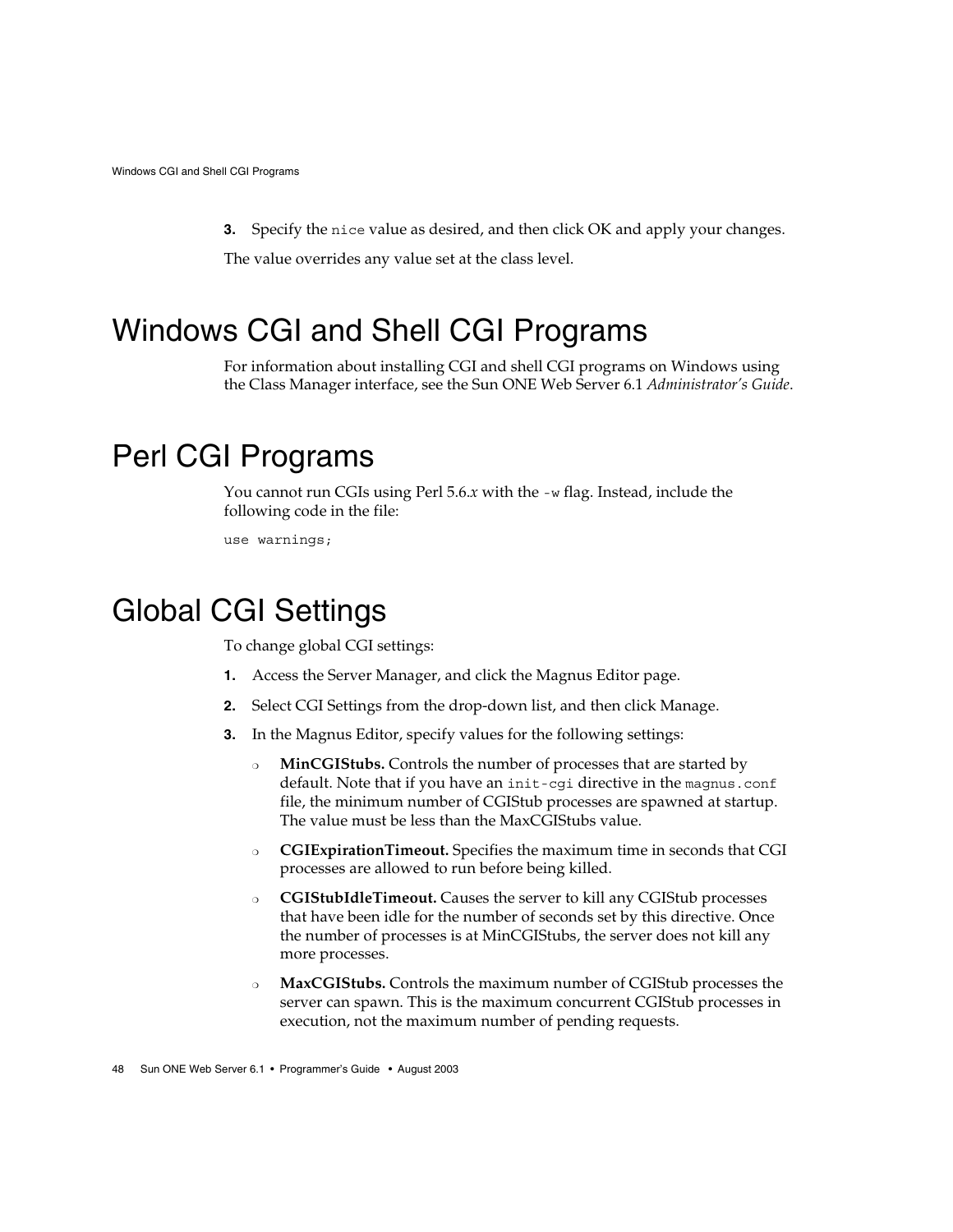**4.** Click OK and apply your changes.

For more information about these global CGI settings, see the description of the magnus.conf file in the Sun ONE Web Server 6.1 *Administrator's Configuration File Reference*.

# <span id="page-48-1"></span><span id="page-48-0"></span>CGI Variables

<span id="page-48-5"></span><span id="page-48-4"></span><span id="page-48-3"></span><span id="page-48-2"></span>In addition to the standard CGI variables, you can use the Sun ONE Web Server CGI variables in CGI programs to access information about the client certificate if the server is running in secure mode. The CLIENT\_CERT and REVOCATION variables are available only when client certificate-based authentication is enabled.

The following table lists the Sun ONE Web Server CGI variables. The left column lists the variable, and the right column provides a description.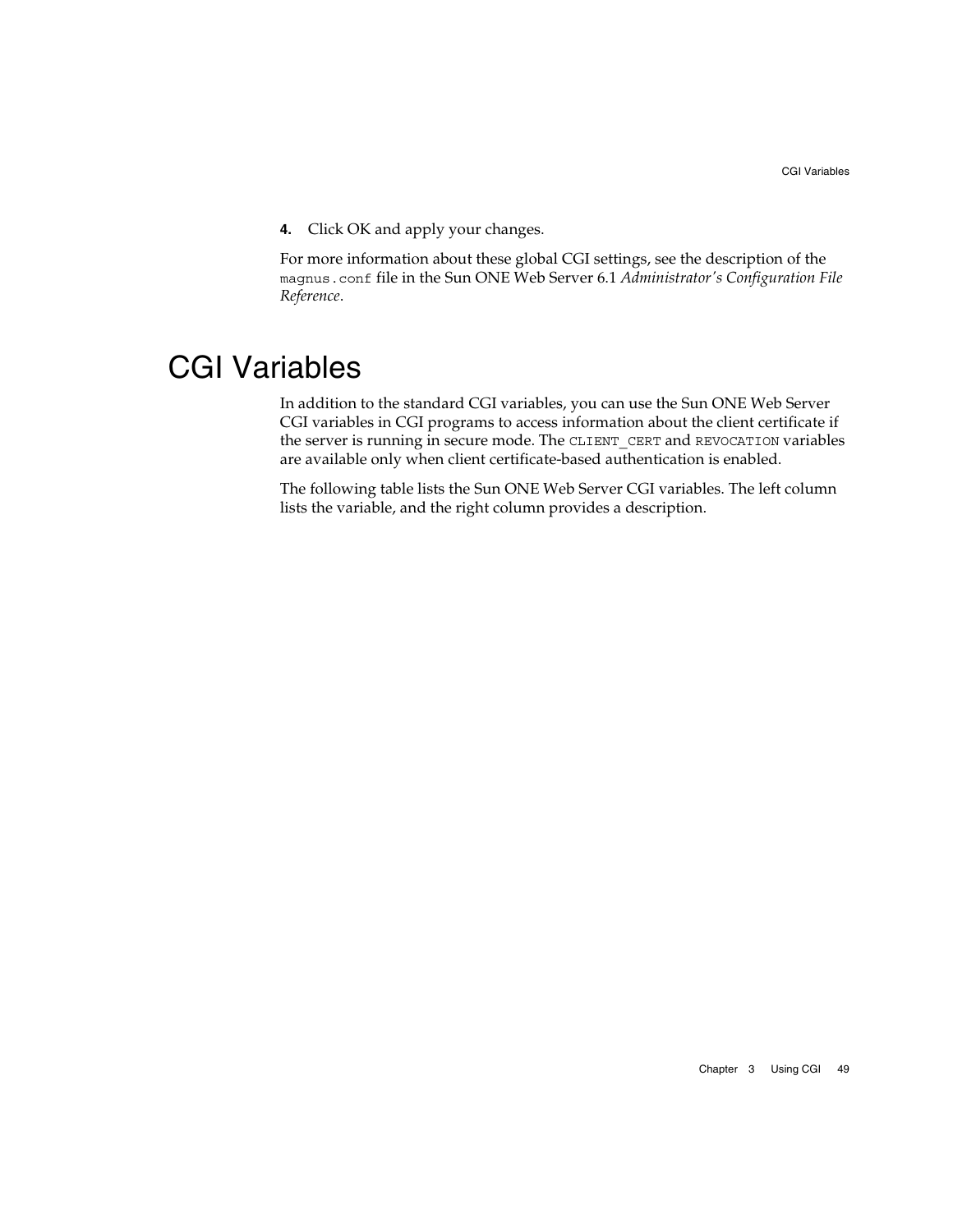<span id="page-49-0"></span>

| Variable                | <b>Description</b>                                                                             |
|-------------------------|------------------------------------------------------------------------------------------------|
| SERVER URL              | URL of the server that the client requested                                                    |
| HTTP xxx                | An incoming HTTP request header, where xxx is<br>the name of the header                        |
| <b>HTTPS</b>            | ON if the server is in secure mode, otherwise OFF                                              |
| HTTPS KEYSIZE           | Keysize of the SSL handshake (available if the<br>server is in secure mode)                    |
| HTTPS SECRETKEYSIZE     | Keysize of the secret part of the SSL handshake<br>(available if the server is in secure mode) |
| HTTPS SESSIONID         | Session ID for the connection (available if the<br>server is in secure mode)                   |
| CLIENT CERT             | Certificate the client provided (binary DER<br>format)                                         |
| CLIENT CERT SUBJECT DN  | Distinguished Name of the subject of the client<br>certificate                                 |
| CLIENT CERT SUBJECT OU  | Organization Unit of the subject of the client<br>certificate                                  |
| CLIENT_CERT_SUBJECT_O   | Organization of the subject of the client certificate                                          |
| CLIENT_CERT_SUBJECT_C   | Country of the subject of the client certificate                                               |
| CLIENT CERT SUBJECT L   | Location of the subject of the client certificate                                              |
| CLIENT CERT SUBJECT ST  | State of the subject of the client certificate                                                 |
| CLIENT_CERT_SUBJECT_E   | E-mail of the subject of the client certificate                                                |
| CLIENT CERT SUBJECT UID | UID part of the CN of the subject of the client<br>certificate                                 |
| CLIENT CERT ISSUER DN   | Distinguished Name of the issuer of the client<br>certificate                                  |
| CLIENT_CERT_ISSUER_OU   | Organization Unit of the issuer of the client<br>certificate                                   |
| CLIENT CERT ISSUER O    | Organization of the issuer of the client certificate                                           |
| CLIENT CERT ISSUER C    | Country of the issuer of the client certificate                                                |
| CLIENT_CERT_ISSUER_L    | Location of the issuer of the client certificate                                               |
| CLIENT CERT ISSUER ST   | State of the issuer of the client certificate                                                  |
| CLIENT CERT ISSUER E    | E-mail of the issuer of the client certificate                                                 |

**Table 3-1** CGI Variables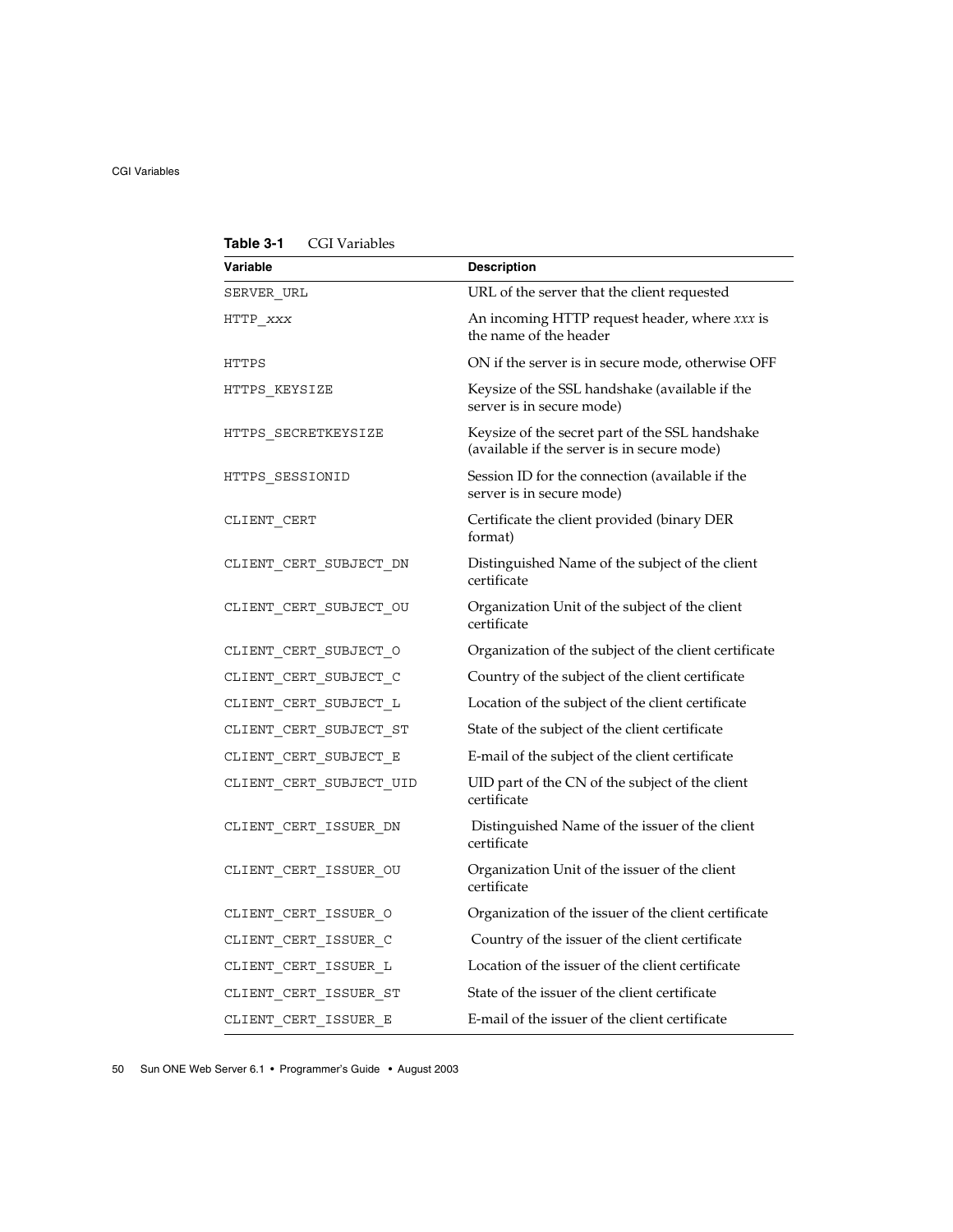| .<br>$\epsilon$             |                                                                  |  |  |
|-----------------------------|------------------------------------------------------------------|--|--|
| Variable                    | <b>Description</b>                                               |  |  |
| CLIENT CERT ISSUER UID      | UID part of the CN of the issuer of the client<br>certificate    |  |  |
| CLIENT CERT VALIDITY START  | Start date of the certificate                                    |  |  |
| CLIENT CERT VALIDITY EXIRES | Expiration date of the certificate                               |  |  |
| CLIENT CERT EXTENSION XXX   | Certificate extension, where xxx is the name of the<br>extension |  |  |
| REVOCATION METHOD           | Name of the certificate revocation method if it<br>exists        |  |  |
| REVOCATION STATUS           | Status of certificate revocation if it exists                    |  |  |

**Table 3-1** CGI Variables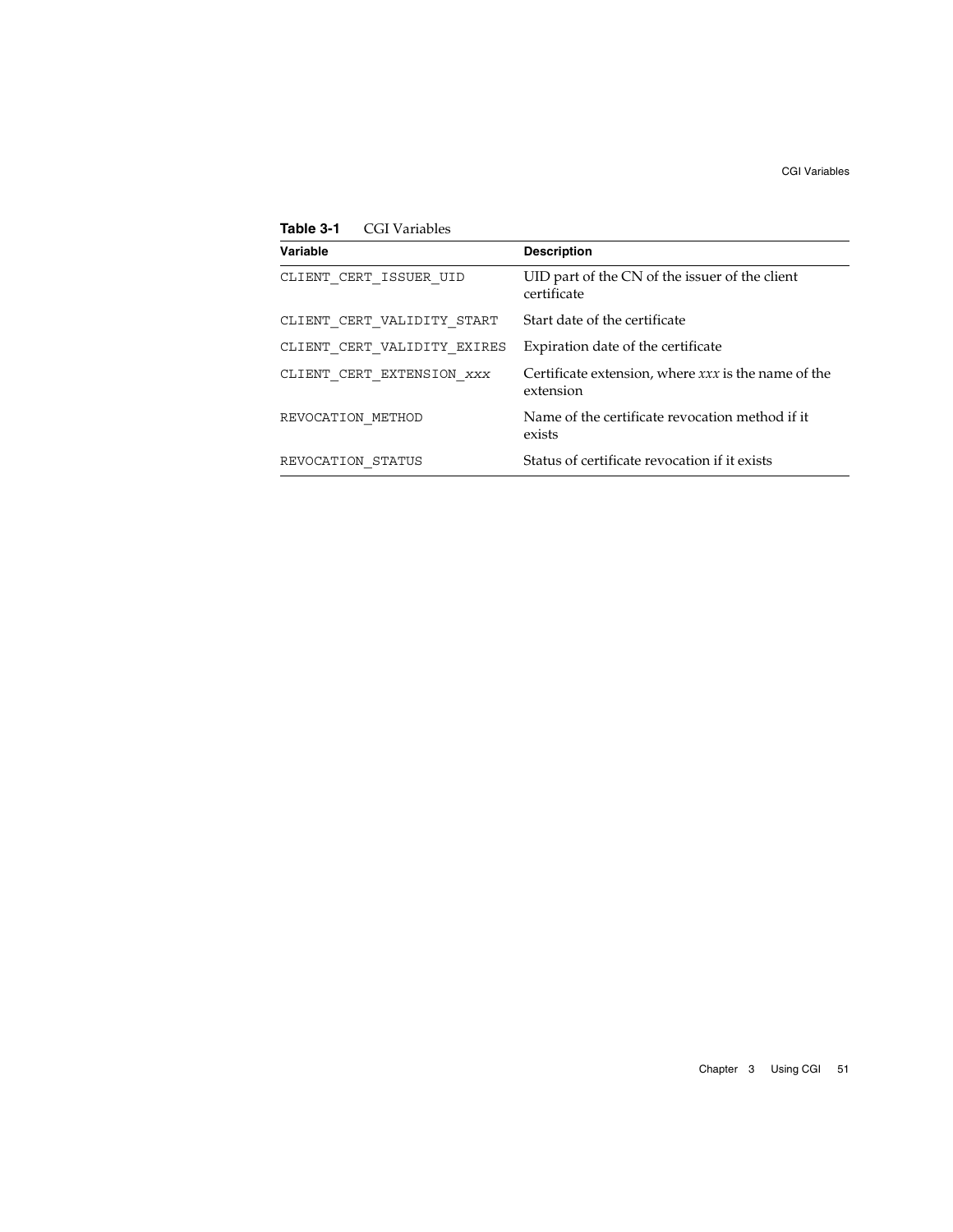CGI Variables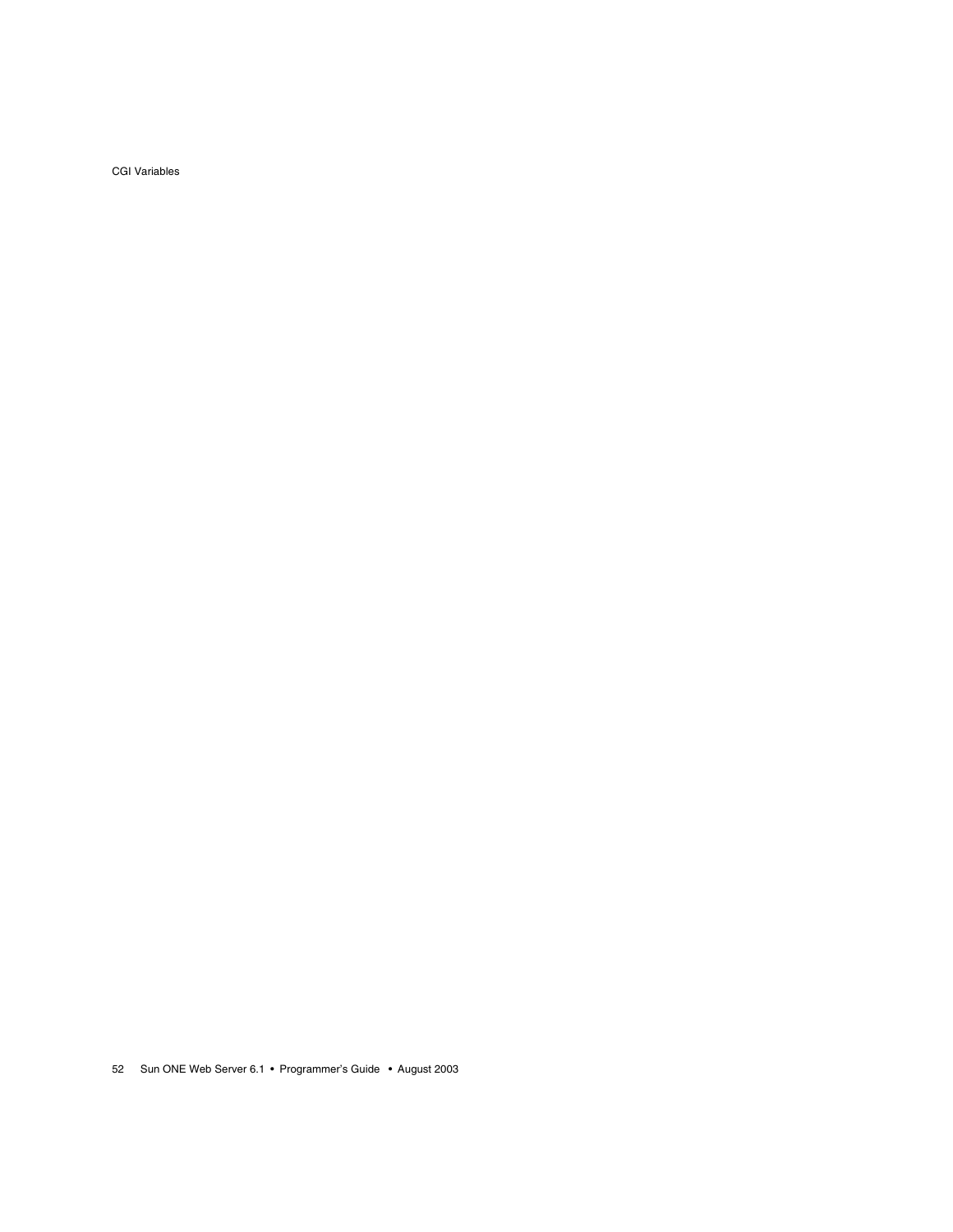# Index

#### <span id="page-52-0"></span>**A**

abbrev, value of sizefmt attribute [26](#page-25-2) about this guide [5](#page-4-2) audience [5](#page-4-3) contents [8](#page-7-1) conventions [9](#page-8-1) Access Control API [18](#page-17-1) changes to [19](#page-18-2) documentation [20](#page-19-1) loading new authentication services [19](#page-18-3) access control in Sun ONE Web Server [18](#page-17-2) access control lists, creating [18](#page-17-3) Access Control Programmer's Guide [19](#page-18-4) ACL files configuring for virtual servers [18](#page-17-4) default [18](#page-17-5) editing [19](#page-18-5) ACLs, about [18](#page-17-6) Administration interface, using [7](#page-6-0) Agents API [21](#page-20-3) APIs Access Control [18](#page-17-1) Certificate-Mapping [19](#page-18-6) CGI [15](#page-14-3) changes in Sun ONE Web Server [21](#page-20-4) documentation [20](#page-19-2) for server-parsed HTML tags [15](#page-14-4) in Sun ONE Web Server [20](#page-19-2) Java servlets and JavaServer Pages [15](#page-14-5) NSAPI [16](#page-15-1) summary [20](#page-19-3) supported [14](#page-13-2)

applets, server-side [21](#page-20-5) application services [13](#page-12-2) architecture, overview [11](#page-10-4)

#### **B**

bytes, value of sizefmt attribute [26](#page-25-3)

#### **C**

Certificate-Mapping API [19](#page-18-7) Certificate-Mapping Programmer's Guide [20](#page-19-4) certmap.conf [19](#page-18-8) CGI adding CGI programs to the server [47](#page-46-2) architecture overview [13](#page-12-3) enabling [40](#page-39-2) overview [15](#page-14-3) specifying CGI directories [40](#page-39-3) specifying file extensions [41](#page-40-2) variables [49](#page-48-2) web site [39](#page-38-3) cgi attribute of the exec command [28](#page-27-2) CGI Processor, runtime environment [13](#page-12-4) CGI programs, priority of [47](#page-46-3) CGI settings, global [48](#page-47-3) CGI variables configuring [47](#page-46-4)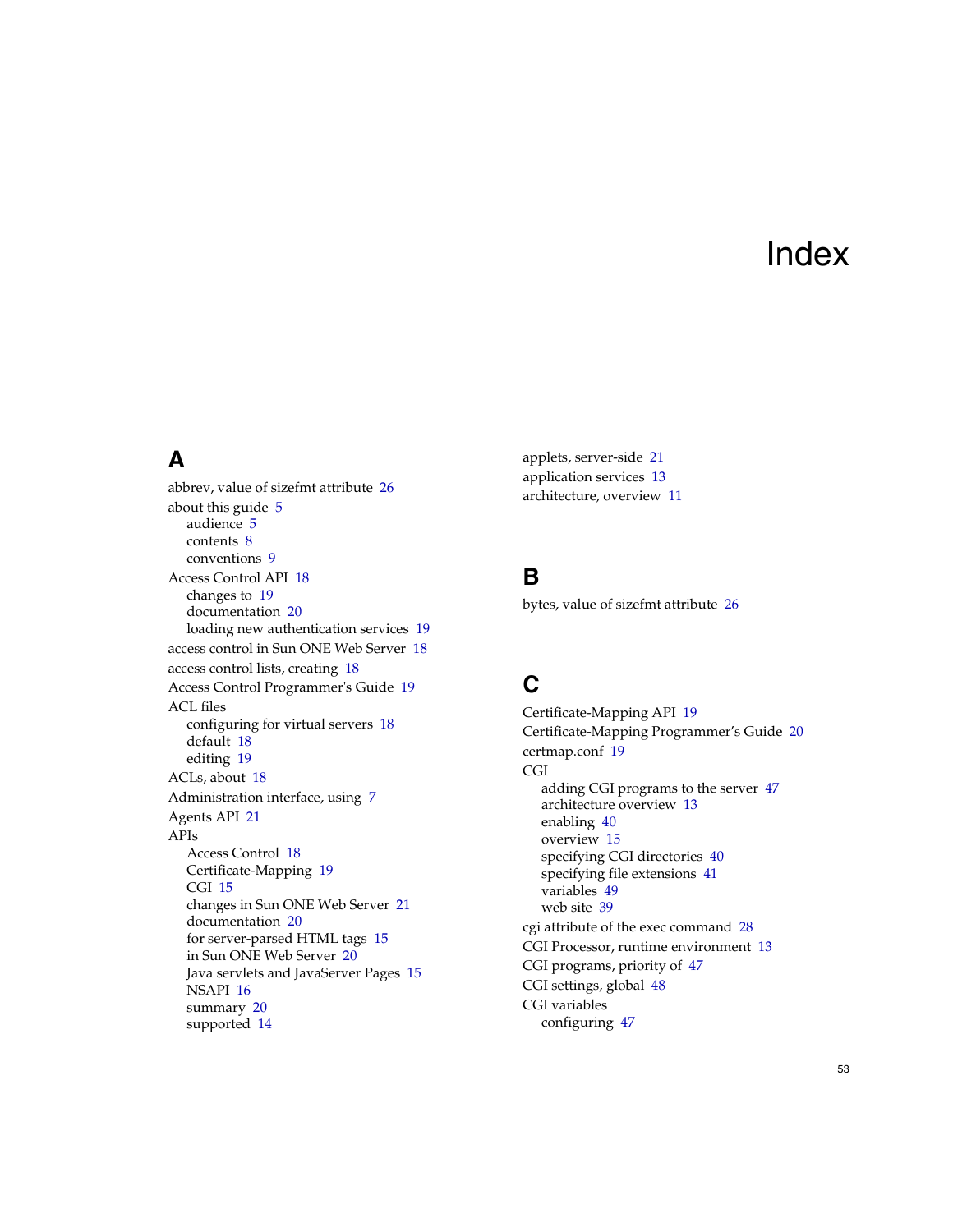Sun ONE Web Server [49](#page-48-3) CGIExpirationTimeout [48](#page-47-4) Cgistub [41](#page-40-3) CGIStubIdleTimeout [48](#page-47-5) changes, API [21](#page-20-4) changing global CGI settings [48](#page-47-3) CLIENT\_CERT CGI variable [49,](#page-48-4) [50](#page-49-0) cmd attribute of the exec command [28](#page-27-3) compiling Java servlets [15](#page-14-6) compression, HTTP [22](#page-21-2) config command [26](#page-25-4) config directory [14](#page-13-3) configuration files [14](#page-13-4) location [14](#page-13-5) overview [14](#page-13-6) reference [14](#page-13-7) configuring CGI variables [47](#page-46-4) Sun ONE Web Server [14](#page-13-8) content changing on server [15](#page-14-7) dynamically generating [14](#page-13-9) Content Management engine [12](#page-11-2) creating access control lists [18](#page-17-7) custom SAFs [16](#page-15-2) custom server-side tags [30](#page-29-1) NSAPI plugins [8](#page-7-2) servlets [30](#page-29-2) web applications [16](#page-15-3) custom server-side HTML tags initialization functions for [36](#page-35-2) loading [36](#page-35-3)

#### **D**

DATE\_GMT [28](#page-27-4) DATE\_LOCAL [28](#page-27-5) day of month [37](#page-36-1) defining, server-side tags [30](#page-29-1) directives [16](#page-15-4) directories for CGI [40](#page-39-3)

DOCUMENT\_NAME [28](#page-27-6) DOCUMENT\_URI [28](#page-27-7) documentation, Sun ONE Web Server [6](#page-5-1) dynamically generating content [14](#page-13-9)

#### **E**

echo command [27](#page-26-3) editing ACL files [19](#page-18-5) configuration files [8](#page-7-3), [14](#page-13-8) embedding servlets [29](#page-28-1) enabling CGI [40](#page-39-2) server-side HTML [23](#page-22-4) environment variables, server-side HTML commands [28](#page-27-8) errmsg attribute of config command [26](#page-25-5) exec command [28](#page-27-9) extending server functionality [14](#page-13-10) the server [16](#page-15-5) extensions, server [12](#page-11-3)

#### **F**

file attribute of include command [27](#page-26-4) file extensions, for CGI [41](#page-40-2) File System Service [13](#page-12-5) flastmod affected by timefmt attribute [26](#page-25-6) server-side HTML command [27](#page-26-5) fsize command [27](#page-26-6)

#### **G**

generating dynamic content [14](#page-13-9) global CGI settings [48](#page-47-3)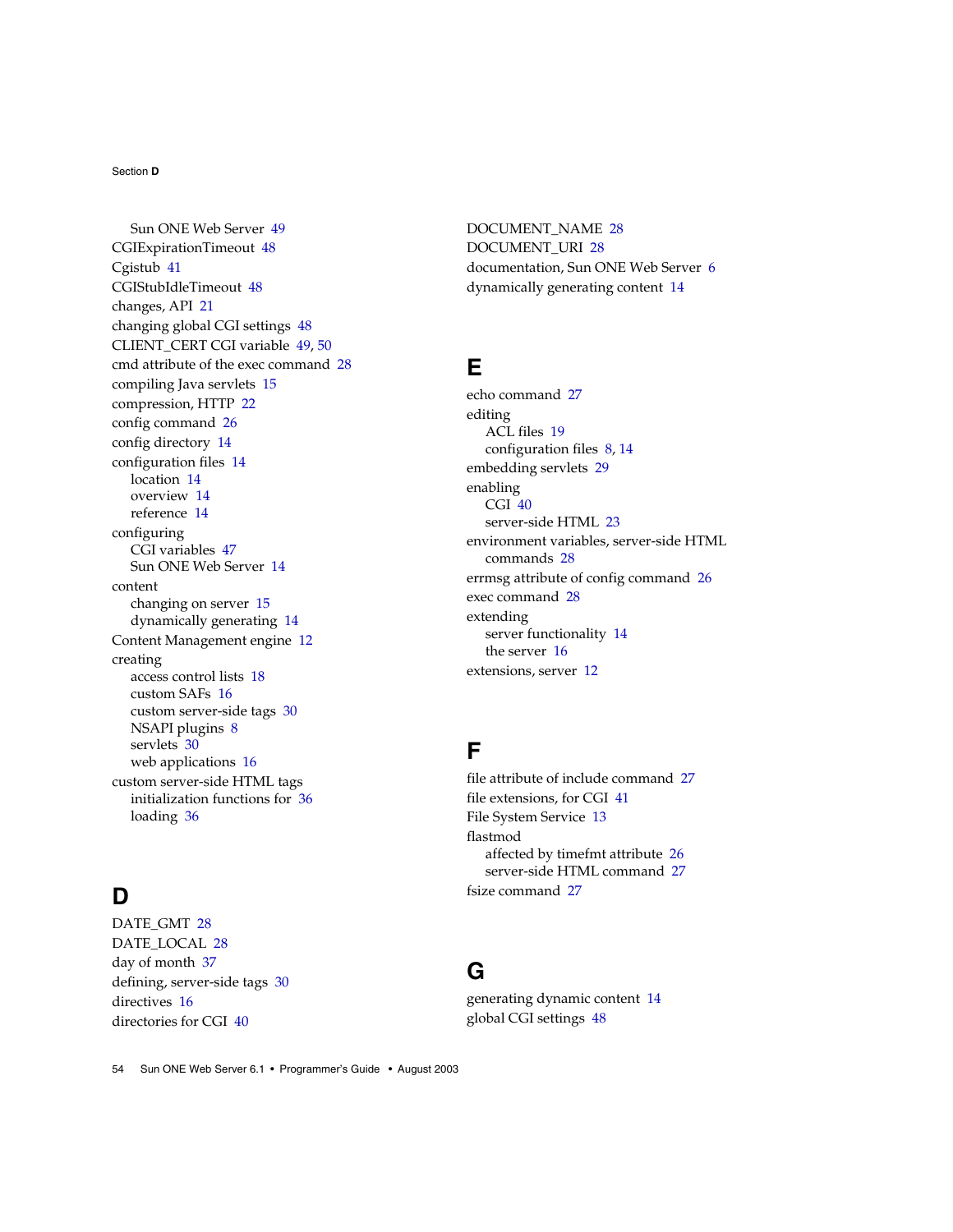#### **H**

header files nsapi.h [17](#page-16-1) shtml\_public.h [31](#page-30-1) HTML tags server-parsed [15](#page-14-4) server-parsed commands [23](#page-22-5), [39](#page-38-4) HTTP compression [22](#page-21-2) HTTP engine, architecture overview [12](#page-11-4) HttpApplets [21](#page-20-5)

### **I**

include command [26](#page-25-7) installing [12](#page-11-5) CGI and shell CGI programs [48](#page-47-6) plugins (SAFs) [17](#page-16-2) Sun ONE Web Server [6](#page-5-2)

#### **J**

Java applications [13](#page-12-6) compiler [15](#page-14-8) server-side applets [21](#page-20-5) Servlet API [16](#page-15-6) Servlet specification [15](#page-14-9) servlets (see also servlets) [15](#page-14-10) Java Virtual Machine (JVM) [13](#page-12-7) JavaServer Pages (see also JSP) [15](#page-14-11) JSP about [15](#page-14-10) architecture overview [13](#page-12-6) more information [16](#page-15-7) specification [15](#page-14-12)

#### **L**

LAS, defining [19](#page-18-9) LAST\_MODIFIED [28](#page-27-10) legacy servlets [22](#page-21-3) Loadable Authentication Service (LAS) [19](#page-18-9) loading custom SAFs [17](#page-16-3) custom server-side HTML tag [36](#page-35-3) new authentication services [19](#page-18-3) NSAPI plugins [17](#page-16-2) load-modules SAF [17](#page-16-4), [36](#page-35-4)

#### **M**

magnus.conf [14](#page-13-11) adding new authentication services [19](#page-18-10) installing NSAPI plugins [17](#page-16-5) more information about [8](#page-7-4), [14](#page-13-12) Mail Service [13](#page-12-8) MaxCGIStubs [48](#page-47-7) mime.types [14](#page-13-13) server-side parsing [25](#page-24-1) specifying CGI extensions [41](#page-40-4) MinCGIStubs [48](#page-47-8) modifying server behavior [14](#page-13-10) modules, software [11](#page-10-5) month name [37](#page-36-2)

#### **N**

NativeThreads [24](#page-23-0) net\_write NSAPI function [31](#page-30-2) nice parameter [47](#page-46-5) NSAPI [14](#page-13-10), [16](#page-15-1) architecture overview [13](#page-12-9) filters [22](#page-21-4) header file [17](#page-16-1) installing plugins [17](#page-16-2) more information about [8](#page-7-2) server extension, overview of [13](#page-12-9)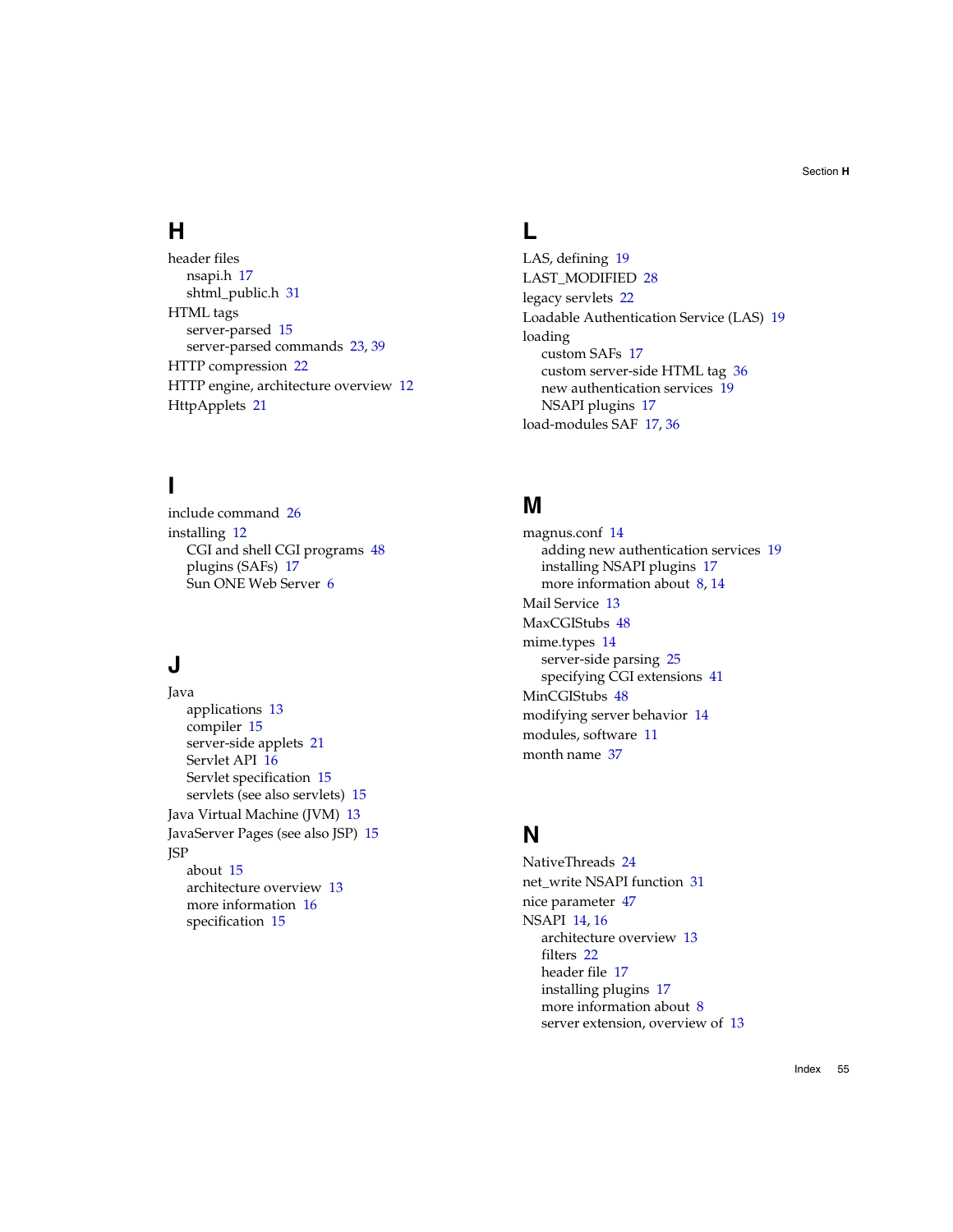using to write plugins [16](#page-15-8) NSAPI Engine, runtime environment [13](#page-12-10) nsapi.h [17](#page-16-1)

## **O**

obj.conf [14](#page-13-14) directives [16](#page-15-9) more information about [8](#page-7-4), [14](#page-13-15) specifying CGI directories [40](#page-39-4) specifying CGI extensions [41](#page-40-5)

#### **P**

parse-html SAF [25](#page-24-2) parsing, server-side [23](#page-22-4) plugins creating [16](#page-15-10) installing [17](#page-16-2) product support [10](#page-9-1)

#### **Q**

QUERY\_STRING\_UNESCAPED [28](#page-27-11)

#### **R**

return codes REQ\_ABORTED [32](#page-31-0) REQ\_EXIT [32](#page-31-1) REQ\_NOACTION [32](#page-31-2) REQ\_PROCEED [32](#page-31-3) REVOCATION variable [49](#page-48-5) runtime environments, Web Server [13](#page-12-11)

#### **S**

SAFs [16](#page-15-11) creating custom [16](#page-15-2) installing [17](#page-16-2) predefined [17](#page-16-6) Search engine, architecture overview [12](#page-11-6) security and access control [13](#page-12-12) send-cgi [47](#page-46-6) Server Application Functions, see also SAFs [16](#page-15-11) server behavior, modifying [14](#page-13-10) server extensions [12](#page-11-7), [16](#page-15-5) server plugins [16](#page-15-10) server.xml [14](#page-13-16) server-parsed HTML tags [15](#page-14-4) defining customized [30](#page-29-3) server-side applets [21](#page-20-5) server-side HTML commands [23,](#page-22-5) [39](#page-38-4) config [26](#page-25-4) creating new server-side tags [30](#page-29-4) echo [27](#page-26-3) environment variables in [26](#page-25-8), [28](#page-27-8) exec [28](#page-27-9) flastmod [27](#page-26-5) format [25](#page-24-3) fsize [27](#page-26-6) include [26](#page-25-7) using [25](#page-24-4) server-side HTML tags, creating [30](#page-29-1) server-side HTML, enabling [23](#page-22-4) server-side tags [15](#page-14-4) <SERVLET> tag [29](#page-28-2) servlets about [15](#page-14-13) API [16,](#page-15-12) [20](#page-19-5) architecture overview [13](#page-12-6) compiling [15](#page-14-6) embedding in HTML files [29](#page-28-2) legacy [22](#page-21-5) specification [15](#page-14-9) Session Management Service [13](#page-12-13) SHTML [29](#page-28-3) shtml.dll [31](#page-30-3) shtml.so [31](#page-30-3) shtml\_add\_tag [31,](#page-30-4) [36](#page-35-5)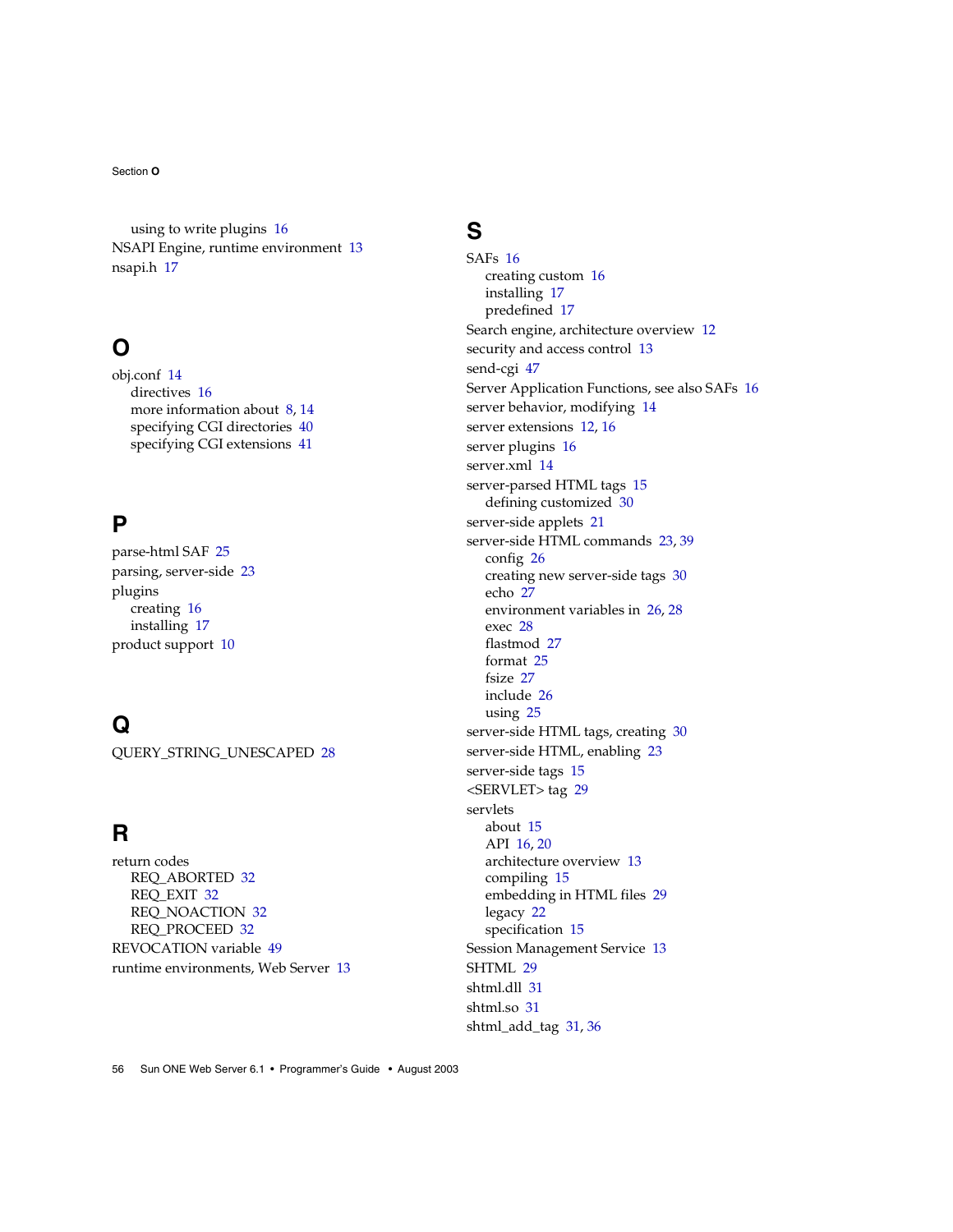shtml\_init [24](#page-23-1) shtml\_public.h [31](#page-30-1) shtml\_send [24](#page-23-2) ShtmlTagExecuteFunc [31](#page-30-5) ShtmlTagInstanceLoad [32](#page-31-4) ShtmlTagInstanceUnload [32](#page-31-5) ShtmlTagPageLoadFunc [32](#page-31-6) ShtmlTagPageUnLoadFn [32](#page-31-7) sizefmt attribute of config command [26](#page-25-9) software modules, Web Server [11](#page-10-5) specifications, supported [15](#page-14-14) SSI [29](#page-28-4) summary, APIs [20](#page-19-3) Support [10](#page-9-2) supported specifications [15](#page-14-14)

### **T**

tag execution function [31](#page-30-6) tags, server-parsed HTML [23](#page-22-5), [39](#page-38-4) TagUserData [31,](#page-30-7) [33](#page-32-0) technology overview [11](#page-10-6) time formats [26](#page-25-8), [37](#page-36-3) timefmt tag [26](#page-25-10)

#### **U**

using Administration interface [7](#page-6-0) CGI [39](#page-38-2) NSAPI [16](#page-15-5) server-side HTML commands [25](#page-24-5)

#### **V**

variables CGI [49](#page-48-2) in server-side HTML commands [28](#page-27-8) virtual attribute of the include command [27](#page-26-7) virtual server configuring ACL files for [18](#page-17-8) configuring CGI variables for [47](#page-46-7)

#### **W**

WAR file [15](#page-14-15) Web Publishing layer, architecture overview [12](#page-11-8) Web Server application services [13](#page-12-2) architecture overview [11](#page-10-4) configuration files [14](#page-13-6) content engines [12](#page-11-9) documentation [6](#page-5-3) runtime environments [13](#page-12-11) server extensions [12](#page-11-7) software modules [11](#page-10-5) WebDAV support [22](#page-21-6) webserv-ext.jar [15](#page-14-16) weekday [37](#page-36-4)